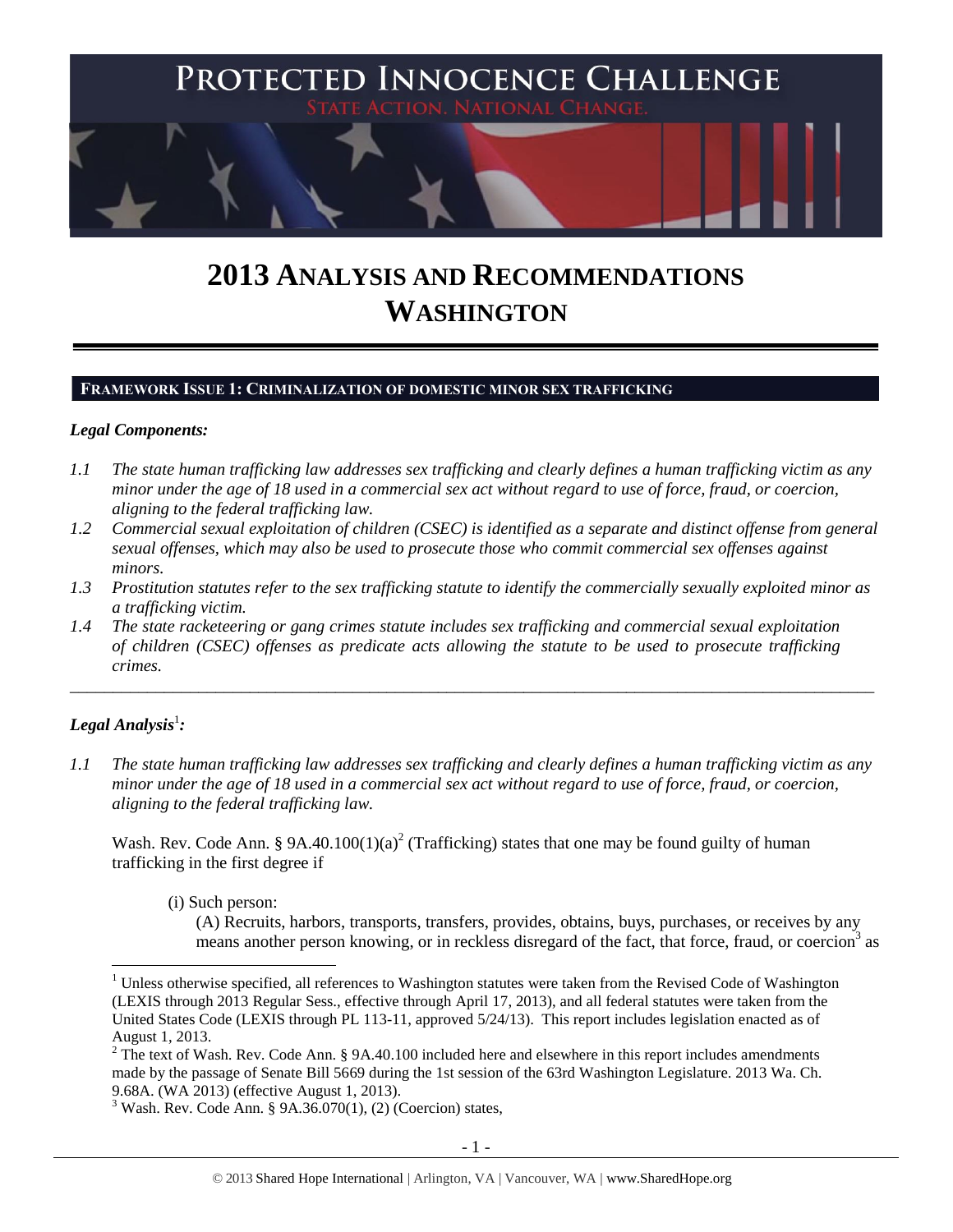<span id="page-1-0"></span>defined in RCW 9A.36.070 will be used to cause the person to engage in forced labor, involuntary servitude, a sexually explicit act,<sup>4</sup> or a commercial sex  $\text{act}^5$ , or that the person has not attained the age of eighteen years and is caused to engage in a sexually explicit act or a commercial sex act; or (B) Benefits financially or by receiving anything of value from participation in a venture that has engaged in acts set forth in (a)(i)(A) of this subsection; and

- $(ii)$  The acts or venture set forth in  $(a)(i)$  of this subsection:
	- (A) Involve committing or attempting to commit kidnapping;

(B) Involve a finding of sexual motivation under RCW 9.94A.835 [Special allegation—sexual motivation—procedures];<sup>6</sup>

- (C) Involve the illegal harvesting or sale of human organs; or
- (D) Result in a death.

While Wash. Rev. Code Ann. § 9A.40.100(1)(a)(ii)(A)–(D) provides that human trafficking in the first degree under subsection  $(1)(a)$  occurs when "the acts or venture" that constitute human trafficking are sexually motivated or involve kidnapping, the illegal sale of organs, or death, no similar requirement applies to human trafficking in the second degree under Wash. Rev. Code Ann. § 9A.40.100(2)(a), which states,

A person is guilty of trafficking in the second degree when such person:

(i) Recruits, harbors, transports, transfers, provides, obtains, buys, purchases, or receives by any means another person knowing, or in reckless disregard of the fact, that force, fraud, or coercion as defined in RCW 9A.36.070 will be used to cause the person to engage in forced labor, involuntary servitude, a sexually explicit act,<sup>7</sup> or a commercial sex act, or that the person has not attained the age of eighteen years and is caused to engaged in a sexually explicit act or a commercial sex act; or

(1) A person is guilty of coercion if by use of a threat he or she compels or induces a person to engage in conduct which the latter has a legal right to abstain from, or to abstain from conduct which he or she has a legal right to engage in.

(2) "Threat" as used in this section means:

- (a) To communicate, directly or indirectly, the intent immediately to use force against any person who is present at the time; or
- (b) Threats as defined in RCW 9A.04.110(27) (a), (b), or (c) [Definitions].

. . . . <sup>4</sup> Wash. Rev. Code Ann. § 9A.40.100(5)(b) defines a "sexually explicit act" as "a public, private, or live photographed, recorded, or videotaped act or show intended to arouse or satisfy the sexual desires or appeal to the prurient interests of patrons for which something of value is given or received."

 $5$  Wash. Rev. Code Ann. § 9A.40.100(5)(a) defines "Commercial sex act" as "any act of sexual contact or sexual intercourse, both as defined in chapter 9A.44 RCW, for which something of value is given or received by any person . . . . "

 $6$  Wash. Rev. Code Ann. § 9.94A.835 (Special allegation—sexual motivation—procedures) states,

(1) The prosecuting attorney shall file a special allegation of sexual motivation in every criminal case, felony, gross misdemeanor, or misdemeanor, other than sex offenses as defined in RCW 9.94A.030 when sufficient admissible evidence exists, which, when considered with the most plausible, reasonably foreseeable defense that could be raised under the evidence, would justify a finding of sexual motivation by a reasonable and objective fact finder.

(2) In a criminal case wherein there has been a special allegation the state shall prove beyond a reasonable doubt that the accused committed the crime with a sexual motivation. The court shall make a finding of fact of whether or not a sexual motivation was present at the time of the commission of the crime, or if a jury trial is had, the jury shall, if it finds the defendant guilty, also find a special verdict as to whether or not the defendant committed the crime with a sexual motivation. This finding shall not be applied to sex offenses as defined in RCW 9.94A.030. (3) The prosecuting attorney shall not withdraw the special allegation of sexual motivation without approval of the court through an order of dismissal of the special allegation. The court shall not dismiss this special allegation unless it finds that such an order is necessary to correct an error in the initial charging decision or unless there are evidentiary problems which make proving the special allegation doubtful.

7 *See supra* note [4.](#page-1-0)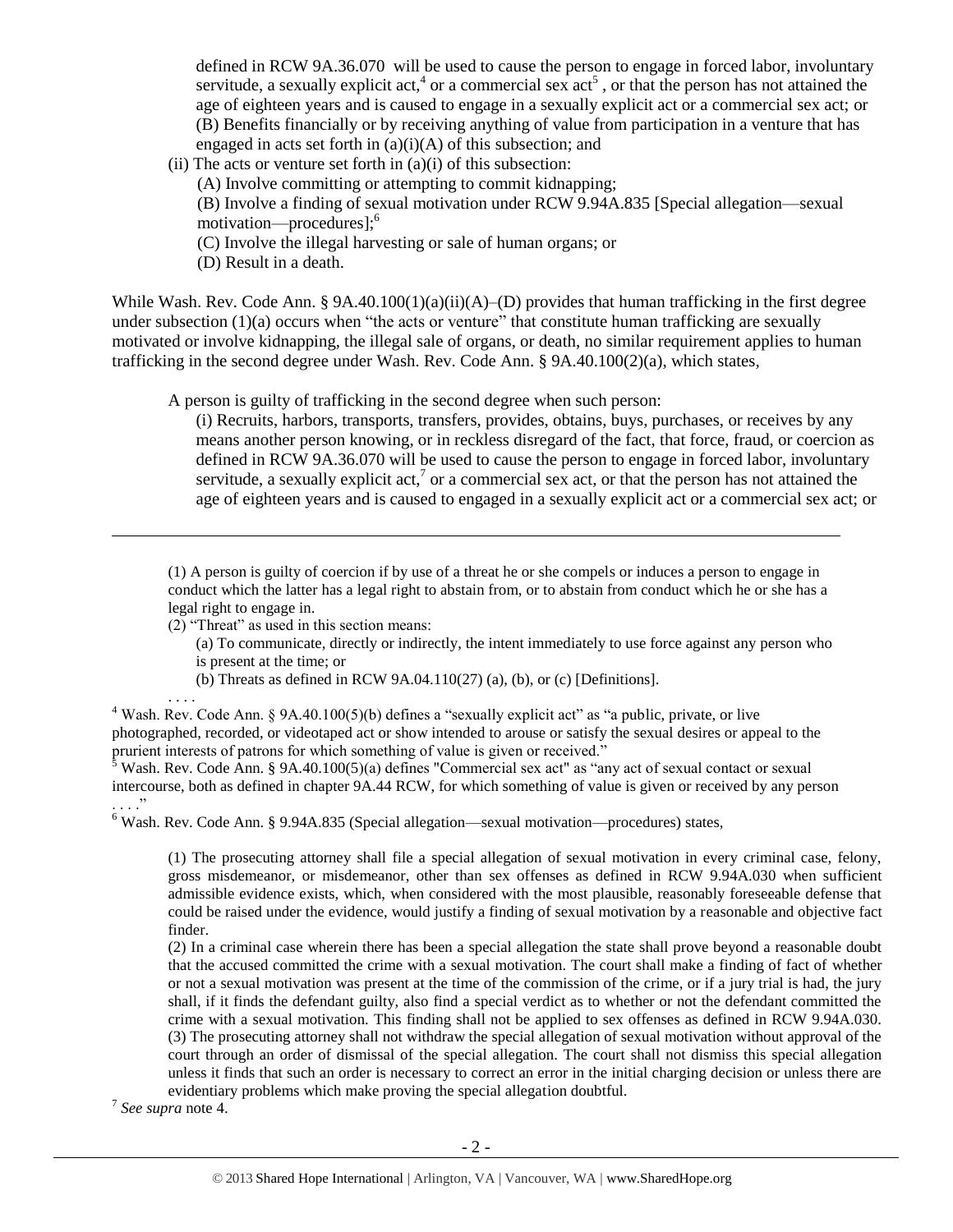(ii) Benefits financially or by receiving anything of value from participation in a venture that has engaged in acts set forth in (a)(i) of this subsection.

In regards to both trafficking provisions, if the victim is a minor, "force, fraud, or coercion are not necessary elements of an offense . . . ." Wash. Rev. Code Ann. § 9A.40.100(4).

A conviction under Wash. Rev. Code Ann. § 9A.40.100(1) (Trafficking, first degree) is punishable as Class A felony, seriousness level XIV, by imprisonment for  $123-3978$  months and a possible fine up to \$50,000, while a conviction under Wash. Rev. Code Ann. § 9A.40.100(2) (Trafficking, second degree) is punishable as Class A felony, seriousness level XII, by imprisonment for 93–318 months, a possible fine up to \$50,000, or both imprisonment and a fine. Wash. Rev. Code Ann. §§ 9A.40.100(1)(b), (2)(b), 9.94A.515, 9.94A.510, 9.94A.550, 9A.20.021.<sup>9</sup>

Wash. Rev. Code Ann. § 9A.40.100(3)(a) (Trafficking) also provides that "A person who is either convicted or given a deferred sentence or a deferred prosecution or who has entered into a statutory or nonstatutory diversion agreement as a result of an arrest for a violation of a trafficking crime shall be assessed a ten thousand dollar fee."

*1.2 Commercial sexual exploitation of children (CSEC) is identified as a separate and distinct offense from general sexual offenses, which may also be used to prosecute those who commit commercial sex offenses against minors.*

The following laws make CSEC a distinct crime in Washington:

 $\overline{a}$ 

1. Wash. Rev. Code Ann. §  $9.68A.100(1)^{10}$  (Commercial sexual abuse of a minor) states,

A person is guilty of commercial sexual abuse of a minor if:

(a) He or she pays a fee to a minor or a third person as compensation for a minor having engaged in sexual conduct<sup>11</sup> with him or her;

<span id="page-2-0"></span>(b) He or she pays or agrees to pay a fee to a minor or a third person pursuant to an understanding that in return therefore such minor will engage in sexual conduct with him or her; or

<sup>10</sup> The text of Wash. Rev. Code Ann. § 9.68A.100 included here and elsewhere in this report includes amendments made by the passage of Senate Bill 5669 during the 1st session of the 63rd Washington Legislature. 2013 Wa. Ch. 9.68A. (WA 2013) (effective August 1, 2013).

<sup>11</sup> Wash. Rev. Code Ann. § 9.68A.100(5) defines "sexual conduct" as "sexual intercourse or sexual contact, both as defined in chapter 9A.44 RCW [Sex offenses]." Wash. Rev. Code Ann. § 9A.44.010(1) (Definitions) explains that "sexual intercourse"

(a) has its ordinary meaning and occurs upon any penetration, however slight, and

(b) Also means any penetration of the vagina or anus however slight, by an object, when committed on one person by another, whether such persons are of the same or opposite sex, except when such penetration is accomplished for medically recognized treatment or diagnostic purposes, and

<sup>&</sup>lt;sup>8</sup> Wash. Rev. Code Ann. § 9.94A.510 lists a range of imprisonment terms. Each prison term is dependent on a specific offender score rated from 0–9. Several factors, including prior convictions, are considered in determining each defendant's offender score. Wash. Rev. Code Ann. § 9.94A.525. The sentencing range used throughout this report encompasses the entire offender score range of 0–9.

<sup>&</sup>lt;sup>9</sup> Wash. Rev. Code Ann. § 10.64.025(1) states, "A defendant who has been found guilty of a felony and is awaiting sentencing shall be detained unless the court finds by clear and convincing evidence that the defendant is not likely to flee or to pose a danger to the safety of any other person or the community if released." The offenses of human trafficking in the first or second degree are two of the felonies for which a defendant "shall be detailed pending sentencing." Wash. Rev. Code Ann. § 10.64.025(2).

<sup>(</sup>c) Also means any act of sexual contact between persons involving the sex organs of one person and the mouth or anus of another whether such persons are of the same or opposite sex.

Wash. Rev. Code Ann. § 9A.44.010(2) defines "sexual contact" as "any touching of the sexual or other intimate parts of a person done for the purpose of gratifying sexual desire of either party or a third party."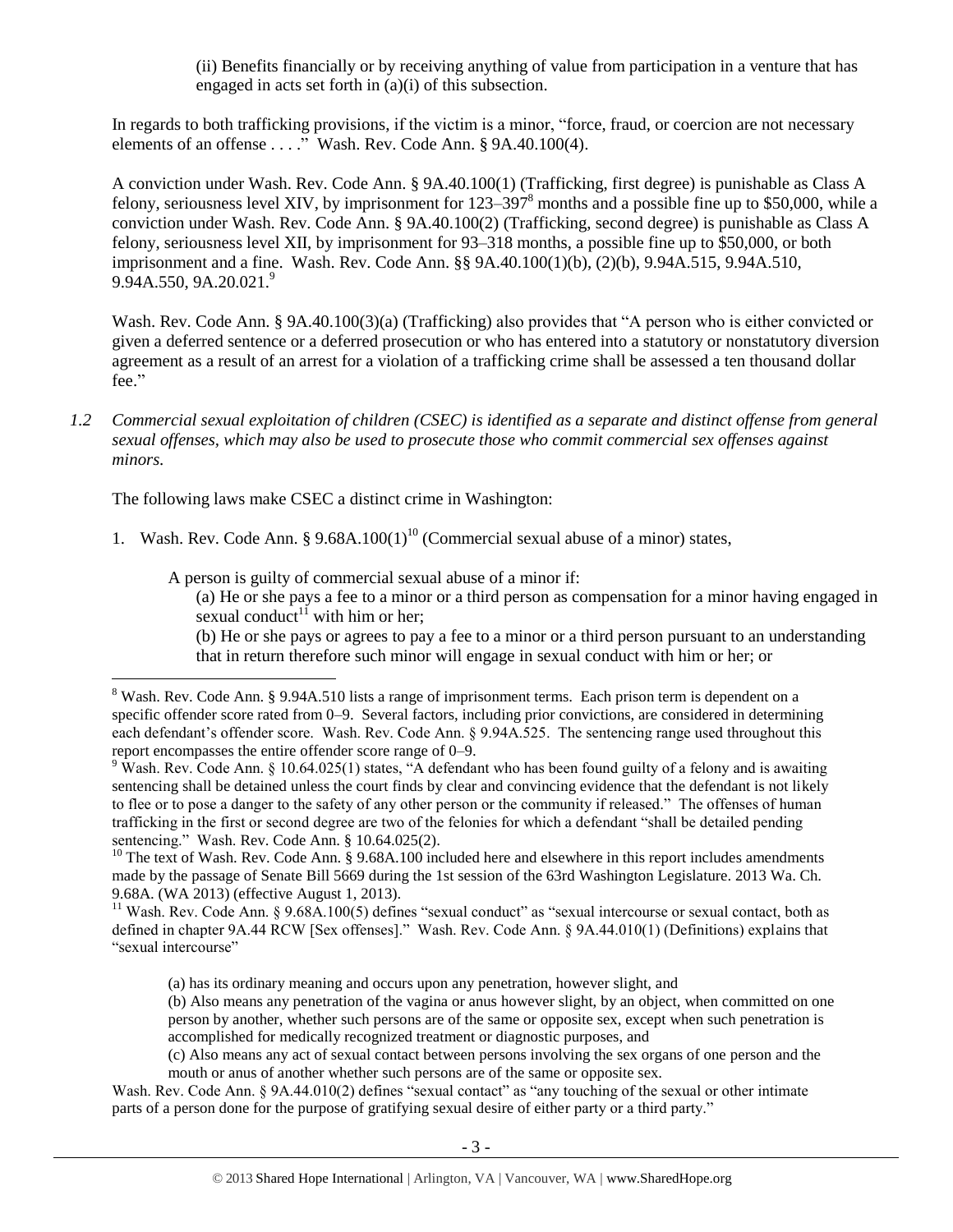(c) He or she solicits, offers, or requests to engage in sexual conduct with a minor in return for a fee.

<span id="page-3-0"></span>A conviction under Wash. Rev. Code Ann. § 9.68A.100(1) is punishable as a Class B felony, seriousness level VIII, by imprisonment for 21 months to 10 years, a possible fine up to \$20,000, or both imprisonment and a fine.<sup>12</sup> Wash. Rev. Code Ann. §§ 9.68A.100(2), 9.94A.515, 9.94A.510, 9A.20.021.<sup>13</sup>

2. Wash. Rev. Code Ann. § 9.68A.101(1)<sup>14</sup> (Promoting commercial sexual abuse of a minor) makes it a crime when a person "knowingly advances commercial sexual abuse or a sexually explicit act of a minor or profits from a minor engaged in sexual conduct or a sexually explicit act."<sup>15</sup> Wash. Rev. Code Ann. § 9.68A.101(3) states,

<span id="page-3-1"></span>(a) A person "advances commercial sexual abuse of a minor" if, acting other than as a minor receiving compensation for personally rendered sexual conduct or as a person engaged in commercial sexual abuse of a minor, he or she causes or aids a person to commit or engage in commercial sexual abuse of a minor, procures or solicits customers for commercial sexual abuse of a minor, provides persons or

 $\overline{a}$ 

. . . .

. . . .

(c) Fulfill the terms of the program, if a first-time offender, designated by the sentencing court, designed to educate offenders about the negative costs of prostitution.

(2) This requirement is in addition to the penalties set forth in RCW 9A.88.110, 9A.88.120 [Additional fee assessment], and 9.68A.100.

Additionally, Wash. Rev. Code Ann. § 9A.88.140 (Vehicle impoundment—fees and fine) states,

(1)(a) Upon an arrest for a suspected violation of patronizing a prostitute, promoting prostitution in the first degree, promoting prostitution in the second degree, promoting travel for prostitution, the arresting law enforcement officer may impound the person's vehicle if (i) the motor vehicle was used in the commission of the crime; (ii) the person arrested is the owner of the vehicle or the vehicle is a rental car as defined in RCW 46.04.465; and (iii) either (A) the person arrested has previously been convicted of one of the offenses listed in this subsection or (B) the offense was committed within an area designated under (b) of this subsection.

(2) Upon an arrest for a suspected violation of commercial sexual abuse of a minor, promoting commercial sexual abuse of a minor, or promoting travel for commercial sexual abuse of a minor, the arresting law enforcement officer shall impound the person's vehicle if (a) the motor vehicle was used in the commission of the crime; and (b) the person arrested is the owner of the vehicle or the vehicle is a rental car as defined in RCW 46.04.465.

 $14$ <sup>14</sup> The text of Wash. Rev. Code Ann. § 9.68A.101 included here and elsewhere in this report includes amendments made by the passage of Senate Bill 5669 during the 1st session of the 63rd Washington Legislature. 2013 Wa. Ch. 9.68A. (WA 2013) (effective August 1, 2013).

<sup>15</sup> Wash. Rev. Code Ann. § 9.68A.101(5) defines "sexual conduct" as "sexual intercourse or sexual contact, both as defined in chapter 9A.44 RCW." *See supra* note [11](#page-2-0) for the definition of "sexual contact" and "sexual intercourse."

 $12$  Wash. Rev. Code Ann. § 9A.88.130 (Additional requirements) states,

<sup>(1)</sup> When sentencing or imposing conditions on a person convicted of, or receiving a deferred sentence or deferred prosecution for, violating RCW 9A.88.110 [Patronizing a prostitute] or 9.68A.100, the court must impose a requirement that the offender:

<sup>(</sup>a) Not be subsequently arrested for patronizing a prostitute or commercial sexual abuse of a minor; (b) Remain outside the geographical area, prescribed by the court, in which the person was arrested for violating RCW 9A.88.110 or 9.68A.100, unless such a requirement would interfere with the person's legitimate employment or residence or otherwise be infeasible; and

<sup>&</sup>lt;sup>13</sup> Sexual offenses and human trafficking under Wash. Rev. Code Ann. ch. 9A.44 (Sex offenses) and ch. 9.68A (Sexual exploitation of children) are punishable under Wash. Rev. Code Ann. ch. 9A.20 (Classification of crimes), which lays out the maximum penalties for these crimes. The sentencing guidelines outlined in Wash. Rev. Code Ann. § 9.94A.510 (Table 1—sentencing grid), as informed by seriousness levels outlined in Wash. Rev. Code Ann. § 9.94A.515 (Table 2—crimes included within each seriousness level), provide the minimum sentence and the range depending on the offender score.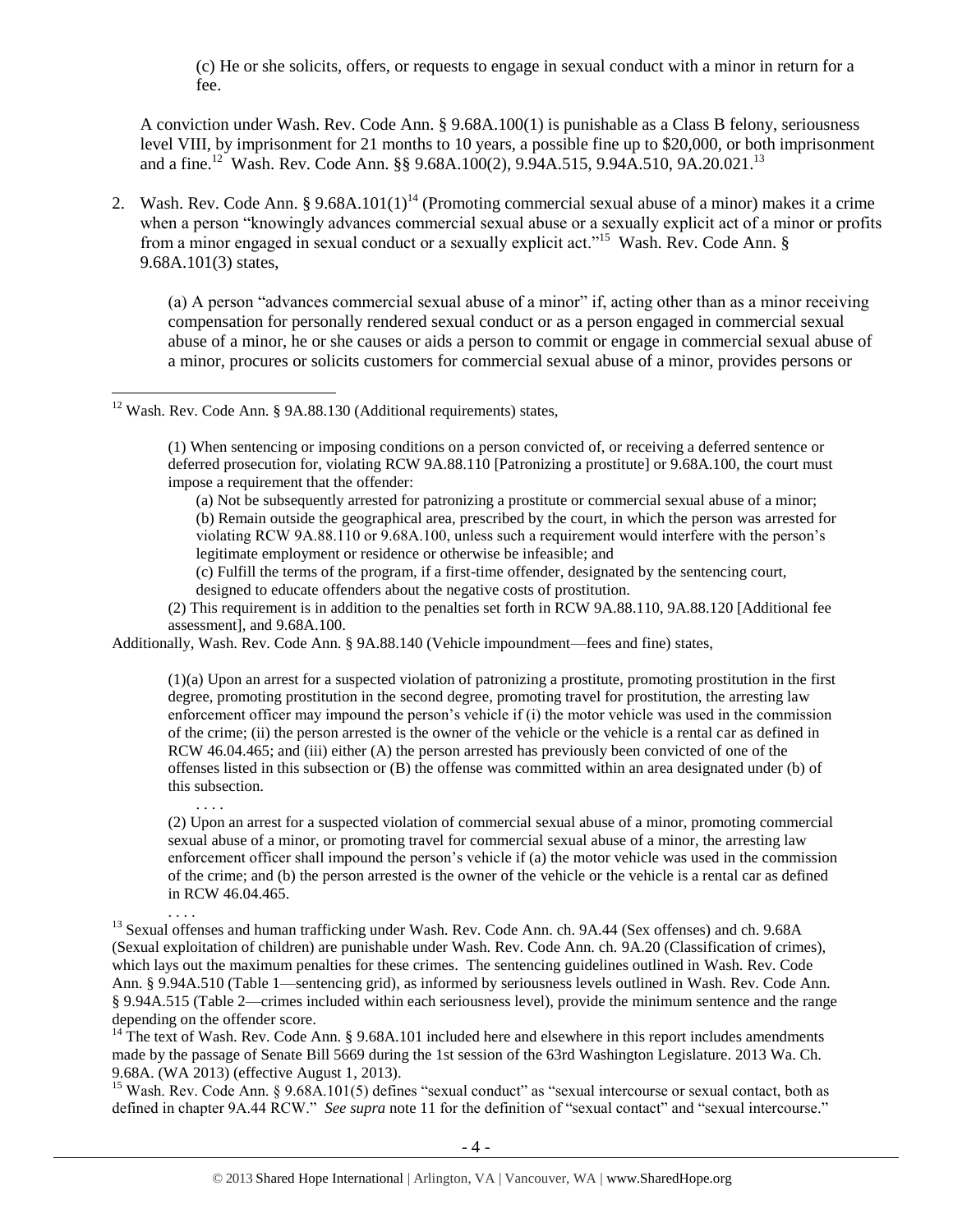premises for the purposes of engaging in commercial sexual abuse of a minor, operates or assists in the operation of a house or enterprise for the purposes of engaging in commercial sexual abuse of a minor, or engages in any other conduct designed to institute, aid, cause, assist, or facilitate an act or enterprise of commercial sexual abuse of a minor.

(b) A person "profits from commercial sexual abuse of a minor" if, acting other than as a minor receiving compensation for personally rendered sexual conduct, he or she accepts or receives money or other property pursuant to an agreement or understanding with any person whereby he or she participates or will participate in the proceeds of commercial sexual abuse of a minor.

(c) A person "advances a sexually explicit act of a minor" if he or she causes or aids a sexually explicit act of a minor, procures or solicits customers for a sexually explicit act of a minor, provides persons or premises for the purposes of a sexually explicit act of a minor, or engages in any other conduct designed to institute, aid, cause, assist, or facilitate a sexually explicit act of a minor.

(d) A "sexually explicit act" is a public, private, or live photographed, recorded, or videotapes act or show intended to arose or satisfy the sexual desires or appeal to the prurient interests of patrons and for which something of value is given or received.

(e) A "patron" is a person who pays or agrees to pay a fee to another person as compensation for a sexually explicit act of a minor of who solicits or requests a sexually explicit act of a minor in return for a fee.

A conviction under Wash. Rev. Code Ann. § 9.68A.101(1) is punishable as a Class A felony, seriousness level XII, by imprisonment for 93–318 months, a possible fine up to \$50,000, or both imprisonment and a fine. Wash. Rev. Code Ann. §§ 9.68A.101(2), 9.94A.515, 9.94A.510, 9.94A.550.<sup>16</sup>

3. Wash. Rev. Code Ann. § 9.68A.102(1)<sup>17</sup> (Promoting travel for commercial sexual abuse of a minor) states,

<span id="page-4-0"></span>A person commits the offense of promoting travel for commercial sexual abuse of a minor if he or she knowingly sells or offers to sell travel services<sup>18</sup> that include or facilitate travel for the purpose of engaging in what would be commercial sexual abuse of a minor or promoting commercial sexual abuse of a minor, if occurring in this state.

A conviction under Wash. Rev. Code Ann. § 9.68A.102(1) is punishable as a Class C felony by imprisonment for up to 12 months, a possible fine up to \$10,000, or both imprisonment and a fine.<sup>19</sup> Wash. Rev. Code Ann. §§ 9.68A.102(2), 9.94A.505(2)(b), 9.94A.550.

<sup>19</sup> Wash. Rev. Code Ann. § 9.94A.505(2)(b) (Sentences) explains,

 $\overline{a}$ 

If a standard sentence range has not been established for the offender's crime, the court shall impose a determinate sentence which may include not more than one year of confinement; community restitution work; a term of community custody under RCW 9.94A.702 [Community custody—offenders sentenced for one year or less] not to exceed one year; and/or other legal financial obligations. The court may impose a sentence which provides more than one year of confinement and a community custody term under RCW 9.94A.701 [Community custody—offenders sentenced to the custody of the department] if the court finds reasons justifying an exceptional sentence as provided in RCW 9.94A.535.

<sup>&</sup>lt;sup>16</sup> Wash. Rev. Code Ann. § 10.64.025(1) states, "A defendant who has been found guilty of a felony and is awaiting sentencing shall be detained unless the court finds by clear and convincing evidence that the defendant is not likely to flee or to pose a danger to the safety of any other person or the community if released." The offense of promoting commercial sexual abuse of a minor is one of the felonies covered by this statute. Wash. Rev. Code Ann. § 10.64.025(2).

<sup>&</sup>lt;sup>17</sup> The text of Wash. Rev. Code Ann. § 9.68A.102 included here and elsewhere in this report includes amendments made by the passage of Senate Bill 5669 during the 1st session of the 63rd Washington Legislature. 2013 Wa. Ch. 9.68A. (WA 2013) (effective August 1, 2013).

<sup>&</sup>lt;sup>18</sup> Wash. Rev. Code Ann. § 9.68A.102(4) states, "travel services' has "the same meaning as defined in RCW 19.138.021 [Definitions]." Wash. Rev. Code Ann. § 19.138.021(7) defines "travel services" as "transportation by air, sea, or ground, hotel or any lodging accommodations, package tours, or vouchers or coupons to be redeemed for future travel or accommodations for a fee, commission, or other valuable consideration."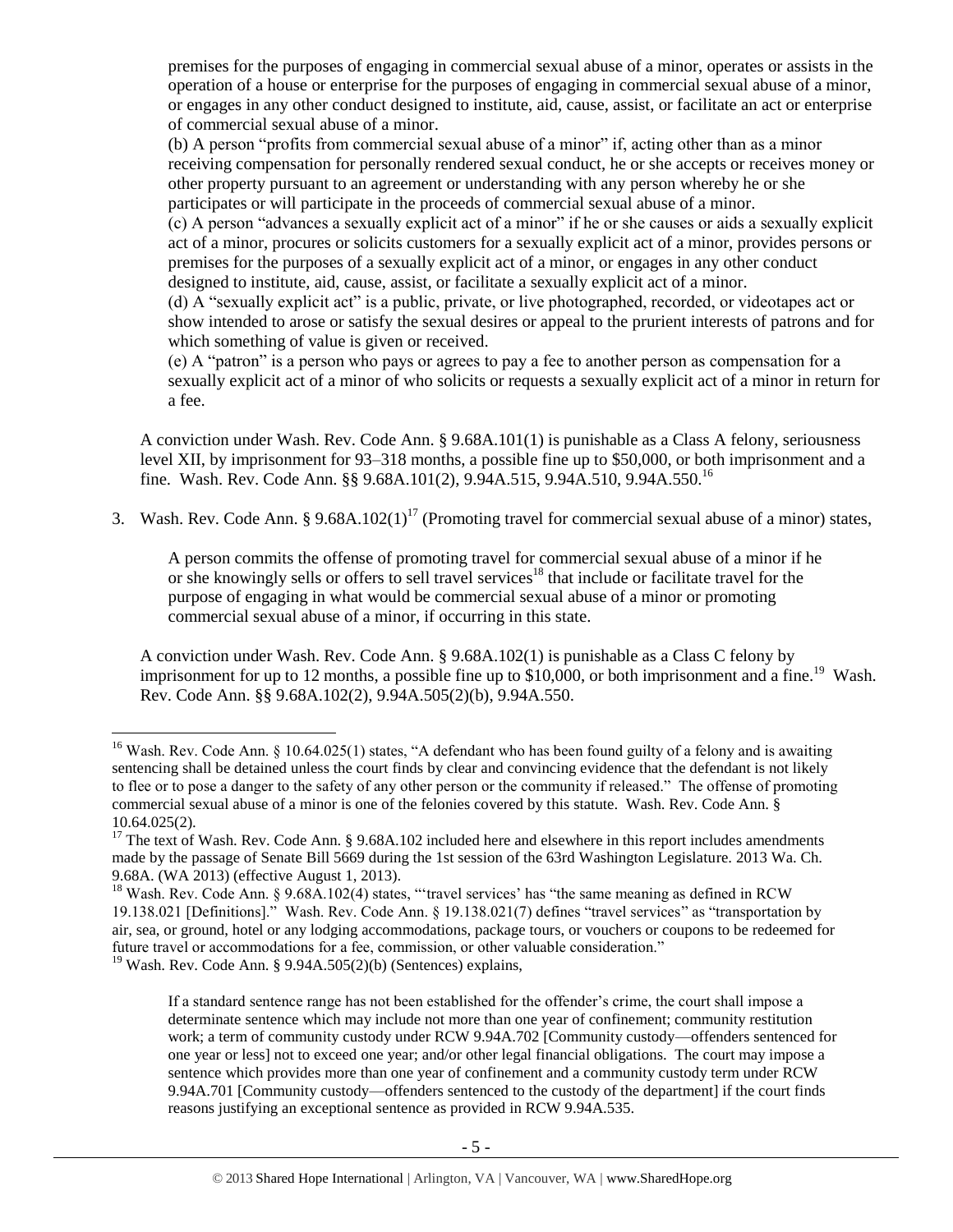4. Wash. Rev. Code Ann. § 9.68A.103(1)<sup>20</sup> (Permitting commercial sexual abuse of a minor) states,

<span id="page-5-0"></span>A person is guilty of permitting commercial sexual abuse of a minor if, having possession or control of premises which he or she knows are being used for the purpose of commercial sexual abuse of a minor, he or she fails without lawful excuse to make reasonable effort to halt or abate such use and to make a reasonable effort to notify law enforcement of such use.

A conviction under Wash. Rev. Code Ann. § 9.68A.103(1) is punishable as a gross misdemeanor by imprisonment for up to 364 days, a possible fine up to \$5,000, or both imprisonment and a fine. Wash. Rev. Code Ann. §§ 9.68A.103(2), 9.92.020.

5. Wash. Rev. Code Ann. § 9.68A.040(1) (Sexual exploitation of a minor) states,

A person is guilty of sexual exploitation of a minor if the person:

(a) Compels a minor by threat or force to engage in sexually explicit conduct, knowing that such conduct will be photographed or part of a live performance;

(b) Aids, invites, employs, authorizes, or causes a minor to engage in sexually explicit conduct, knowing that such conduct will be photographed or part of a live performance; or

(c) Being a parent, legal guardian, or person having custody or control of a minor, permits the minor to engage in sexually explicit conduct, knowing that the conduct will be photographed or part of a live performance.<sup>21</sup>

A conviction under Wash. Rev. Code Ann. § 9.68A.040(1) is punishable as a Class B felony, seriousness level IX, by imprisonment of 31 months to 10 years, a fine up to \$20,000, or both imprisonment and a fine. Wash. Rev. Code Ann. §§ 9.68A.040(2), 9A.20.021(1)(b), 9.94A.515, 9.94A.510.

6. Wash. Rev. Code Ann. § 9.68A.090(2) (Communication with minor for immoral purposes) states,

A person who communicates with a minor for immoral purposes is guilty of a class C felony punishable according to chapter 9A.20 RCW if the person has previously been convicted under this section or of a felony sexual offense under chapter 9.68A [Sexual exploitation of children], 9A.44 [Sex offenses], or 9A.64 [Family offenses] RCW or of any other felony sexual offense in this or any other state or if the person communicates with a minor or with someone the person believes to be a minor for immoral purposes, including the purchase or sale of commercial sex acts and sex trafficking, through the sending of an electronic communication.<sup>22</sup>

A Class C felony is punishable by up to 5 years imprisonment and possible fine up to \$10,000. Wash. Rev. Code Ann. §§ 9.68A.090(2), 9A.20.021(1)(c).

Other crimes against children that are not specifically commercial in nature but may be used in a case of domestic minor sex trafficking include the following:

 $20$  The text of Wash. Rev. Code Ann. § 9.68A.103 included here and elsewhere in this report includes amendments made by the passage of Senate Bill 5669 during the 1st session of the 63rd Washington Legislature. 2013 Wa. Ch. 9.68A. (WA 2013) (effective August 1, 2013).

<sup>&</sup>lt;sup>21</sup> Wash. Rev. Code Ann. § 9.68A.011(6) defines a "live performance" as "any play, show, skit, dance, or other exhibition performed or presented to or before an audience of one or more, with or without consideration."

 $^{22}$  Wash. Rev. Code Ann. § 9.68A.090(3) further provides, "For the purposes of this section, 'electronic communication' has the same meaning as defined in RCW 9.61.260." Pursuant to Wash. Rev. Code Ann. § 9.61.260(5) (Cyberstalking), "'electronic communication' means the transmission of information by wire, radio, optical cable, electromagnetic, or other similar means. 'Electronic communication' includes, but is not limited to, electronic mail, internet-based communications, pager service, and electronic text messaging."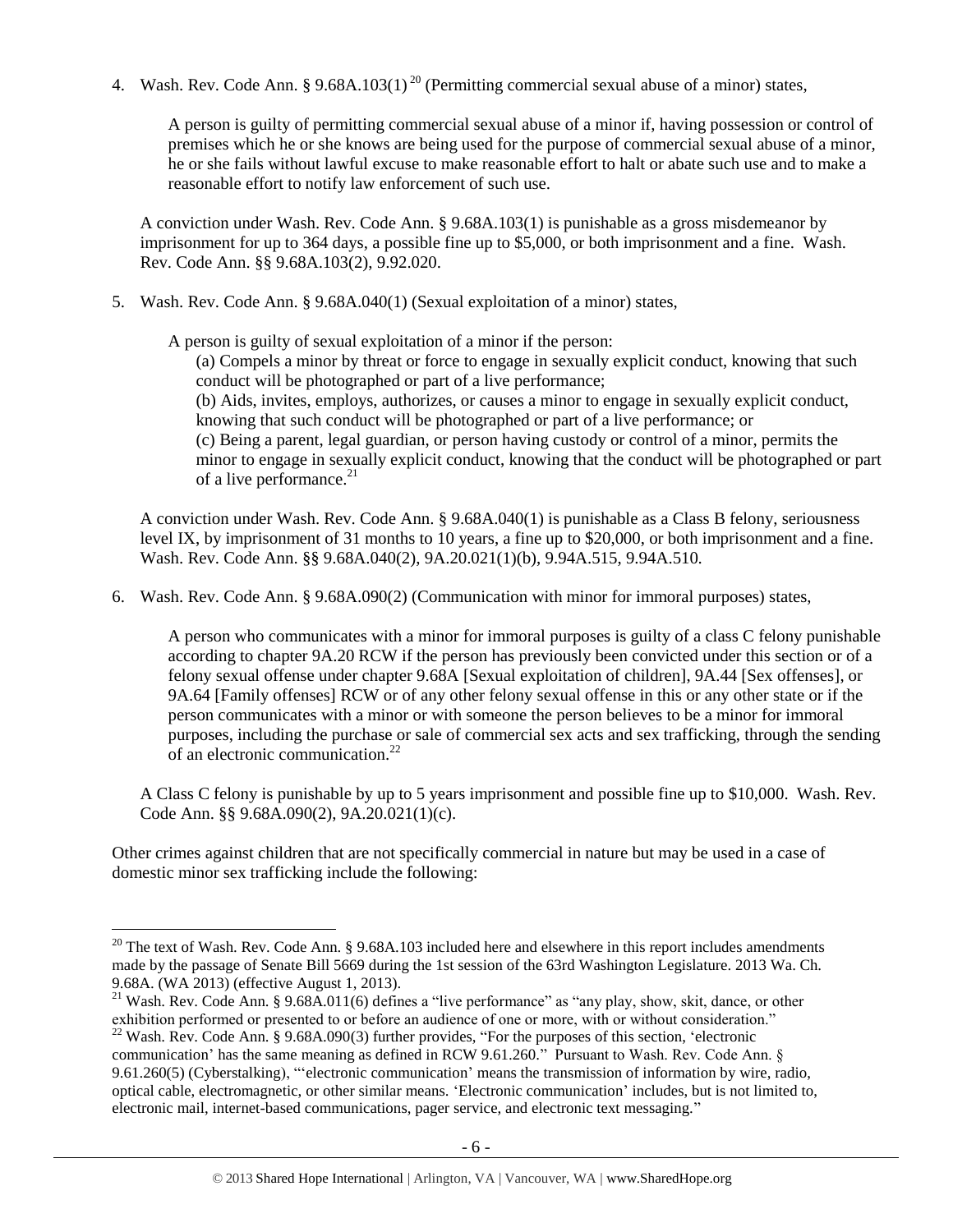1. Wash. Rev. Stat. Ann. § 9A.44.073 (Rape of a child in the first degree) states,

(1) A person is guilty of rape of a child in the first degree when the person has sexual intercourse with another who is less than twelve years old and not married to the perpetrator and the perpetrator is at least twenty-four months older than the victim.

(2) Rape of a child in the first degree is a class A felony.

Wash. Rev. Stat. Ann. § 9A.44.073 is a Class A felony offense, seriousness level XII, punishable by imprisonment for 93–123 months, a possible fine up to \$50,000, or both. Wash. Rev. Code Ann. §§ 9A.44.073(2), 9.94A.510, 9.94A.515, 9.94A.550.

2. Wash. Rev. Stat. Ann. § 9A.44.076 (Rape of a child in the second degree) states,

(1) A person is guilty of rape of a child in the second degree when the person has sexual intercourse with another who is at least twelve years old but less than fourteen years old and not married to the perpetrator and the perpetrator is at least thirty-six months older than the victim. (2) Rape of a child in the second degree is a class A felony.

Wash. Rev. Stat. Ann. § 9A.44.076 is a Class A felony offense, seriousness level XI, punishable by imprisonment for 78–102 months, a possible fine up to \$50,000, or both. Wash. Rev. Code Ann. §§ 9A.44.076(2), 9.94A.510, 9.94A.515, 9.94A.550.

3. Wash. Rev. Stat. Ann. § 9A.44.079 (Rape of a child in the third degree) states,

(1) A person is guilty of rape of a child in the third degree when the person has sexual intercourse with another who is at least fourteen years old but less than sixteen years old and not married to the perpetrator and the perpetrator is at least forty-eight months older than the victim. (2) Rape of a child in the third degree is a class C felony.

Wash. Rev. Stat. Ann. § 9A.44.079 is a Class C felony offense, seriousness level VI, punishable by imprisonment for 12–14 months, a possible fine up to \$10,000, or both. Wash. Rev. Code Ann. §§ 9A.44.079(2), 9.94A.510, 9.94A.515, 9.94A.550.

4. Wash. Rev. Stat. Ann. § 9A.44.083 (Child molestation in the first degree) states,

(1) A person is guilty of child molestation in the first degree when the person has, or knowingly causes another person under the age of eighteen to have, sexual contact with another who is less than twelve years old and not married to the perpetrator and the perpetrator is at least thirty-six months older than the victim.

(2) Child molestation in the first degree is a class A felony.

Wash. Rev. Stat. Ann. § 9A.44.083 is a Class A felony offense, seriousness level X, punishable by imprisonment for 51–68 months, a possible fine up to \$50,000, or both. Wash. Rev. Code Ann. §§ 9A.44.083(2), 9.94A.510, 9.94A.515, 9.94A.550.

5. Wash. Rev. Stat. Ann. § 9A.44.086 (Child molestation in the second degree) states,

(1) A person is guilty of child molestation in the second degree when the person has, or knowingly causes another person under the age of eighteen to have, sexual contact with another who is at least twelve years old but less than fourteen years old and not married to the perpetrator and the perpetrator is at least thirty-six months older than the victim.

(2) Child molestation in the second degree is a class B felony.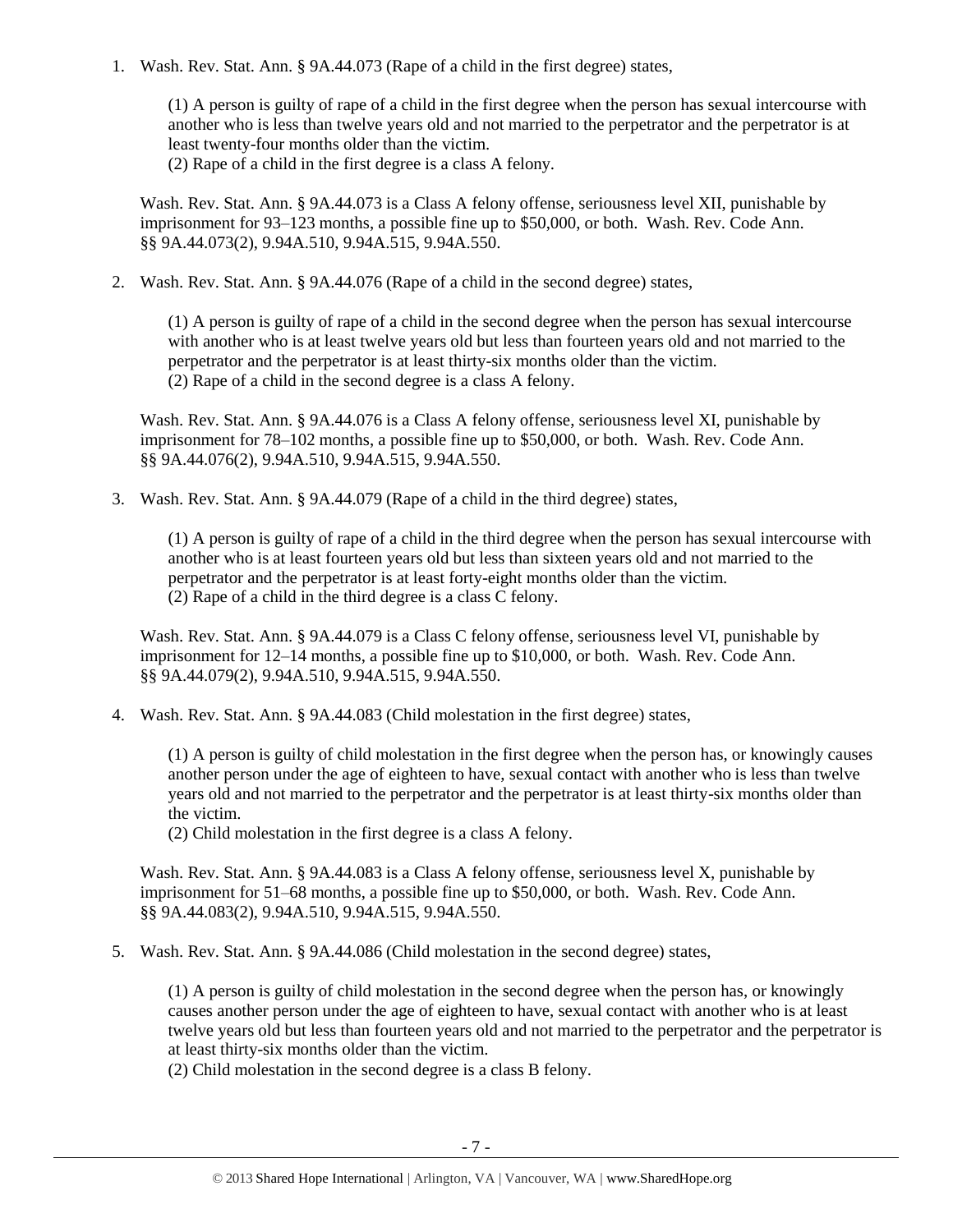Wash. Rev. Stat. Ann. § 9A.44.086 is a Class B felony offense, seriousness level VII, punishable by imprisonment for 15–20 months, a possible fine up to \$20,000, or both. Wash. Rev. Code Ann. §§ 9A.44.086(2), 9.94A.510, 9.94A.515, 9.94A.550.

6. Wash. Rev. Stat. Ann. § 9A.44.089 (Child molestation in the third degree) states,

(1) A person is guilty of child molestation in the third degree when the person has, or knowingly causes another person under the age of eighteen to have, sexual contact with another who is at least fourteen years old but less than sixteen years old and not married to the perpetrator and the perpetrator is at least forty-eight months older than the victim.

(2) Child molestation in the third degree is a class C felony.

Wash. Rev. Stat. Ann. § 9A.44.089 is a Class C felony offense, seriousness level V, punishable by imprisonment for 6–12 months, a possible fine up to \$10,000, or both. Wash. Rev. Code Ann. §§ 9A.44.089(2), 9.94A.510, 9.94A.515, 9.94A.550.

*1.3 Prostitution statutes refer to the sex trafficking statute to identify the commercially sexually exploited minor as a trafficking victim.* 

Wash. Rev. Code Ann. § 9A.88.030 (Prostitution) does not refer to Wash. Rev. Code Ann. § 9A.40.100 (Trafficking) to clarify that prostituted minors are sex trafficking victims. However, pursuant to Wash. Rev. Code Ann. § 9A.88.040 (Prosecution for prostitution under RCW 9A.88.030 — Affirmative defense),

In any prosecution for prostitution under RCW 9A.88.030, it is an affirmative defense that the actor committed the offense as a result of being a victim of trafficking, RCW 9A.40.100, promoting prostitution in the first degree, RCW 9A.88.070, or trafficking in persons under the trafficking victims protection act of 2000, 22 U.S.C. Sec. 7101 et seq. Documentation that the actor is named as a current victim in an information or the investigative records upon which a conviction is obtained for trafficking, promoting prostitution in the first degree, or trafficking in persons shall create a presumption that the person's participation in prostitution was a result of having been a victim of trafficking, promoting prostitution in the first degree or trafficking in persons. 2012 Wa. Ch. 142.

Additionally, Wash. Rev. Code Ann. § 13.40.219 (Arrest for prostitution or prostitution loitering), within the Juvenile Justice Act of 1977, states,

In any proceeding under this chapter related to an arrest for prostitution or prostitution loitering, there is a presumption that the alleged offender meets the criteria for a certification as a victim of a severe form of trafficking in persons as defined in section 7105 of Title 22 of the United States code [the federal Trafficking Victims Protection Act of 2000 (TVPA), as amended], and that the alleged offender is also a victim of commercial sex abuse of a minor. $^{23}$ 

<sup>&</sup>lt;sup>23</sup> However, reference to the federal definition of "severe forms of trafficking" in 22 U.S.C. § 7105, combined with the term "certification" in Wash. Rev. Code Ann. § 13.40.219, could prove problematic in application of this presumption. 22 U.S.C § 7105(b)(1)(C), which applies to victims in the United States, provides a definition of "victim of a severe form of trafficking in persons" to include a person "subjected to an act or practice" defined in 22 U.S.C. § 7102(8) who is a minor under 18 or subject to certification under subsection (E). Subsection (E) requires the person to be willing to assist in the investigation and prosecution of the trafficker and to have made an application for a T visa that has not been denied or be "a person whose continued presence in the United States the Attorney General the Secretary of Homeland Security is ensuring in order to effectuate prosecution of traffickers in persons." Clarification is needed that the use of the word "certification" in Wash. Rev. Code Ann. § 13.40.219 does not mean that the victim must have the certification in 22 U.S.C. § 7105(b)(1)(E).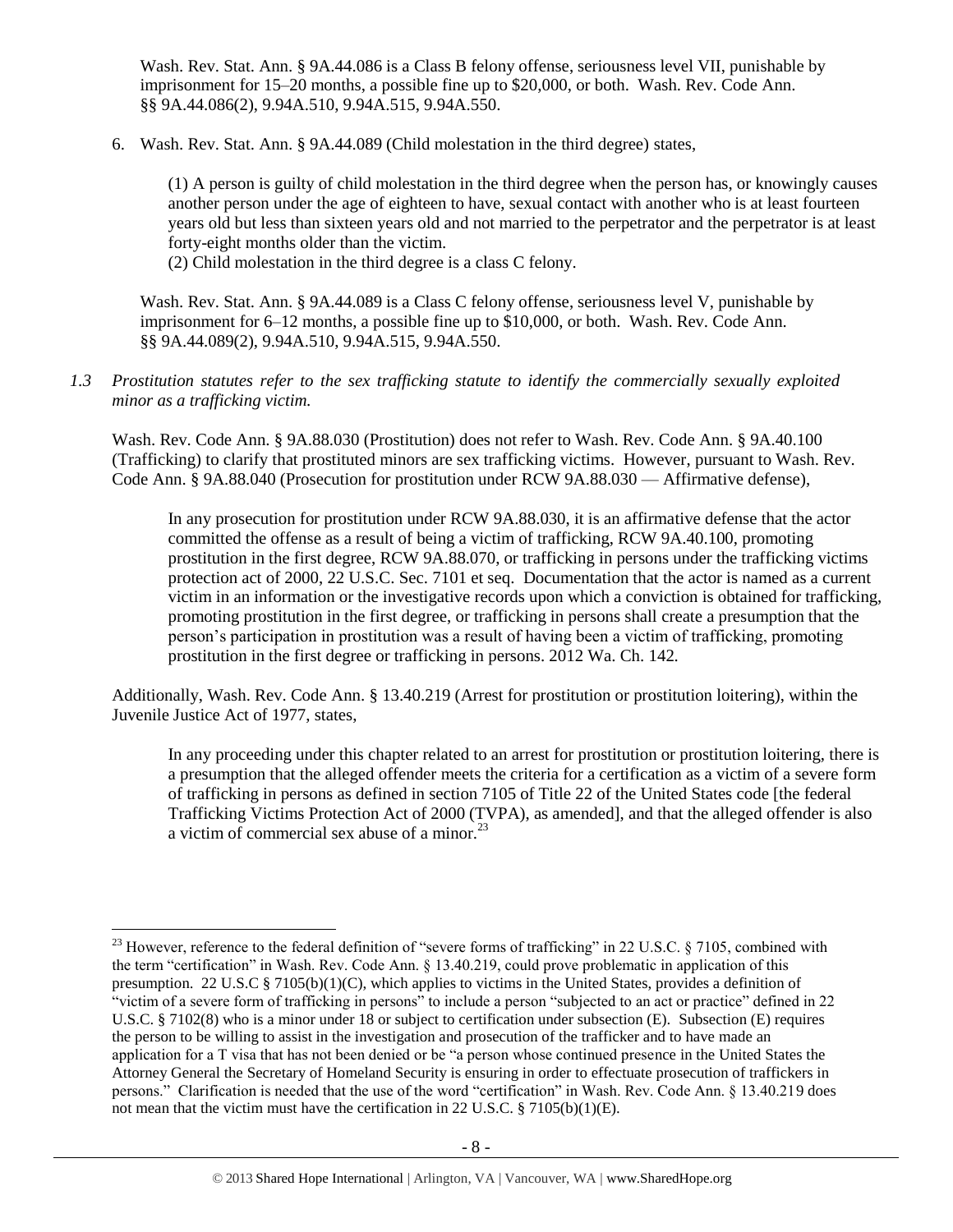Also, Wash. Rev. Code Ann. § 9.68A.001 (Legislative findings, intent) expresses the legislative finding that the prevention of child sexual exploitation and abuse is a key concern of the government.<sup>24</sup>

- 1.3.1 Recommendation: Specifically refer to Wash. Rev. Code Ann. § 9A.40.100 (Trafficking) in the juvenile prostitution arrest statutes to identify prostituted minors as victims of sex trafficking.
- *1.4 The state racketeering or gang crimes statute includes sex trafficking and commercial sexual exploitation of children (CSEC) offenses as predicate acts allowing the statute to be used to prosecute trafficking crimes.*

The racketeering statute, Wash. Rev. Code Ann. § 9A.82.080 (Use of proceeds of criminal profiteering), states,

(1) (a) It is unlawful for a person who has knowingly received any of the proceeds derived, directly or indirectly, from a pattern of criminal profiteering activity<sup>25</sup> to use or invest, whether directly or indirectly, any part of the proceeds, or the proceeds derived from the investment or use thereof, in the acquisition of any title to, or any right, interest, or equity in, real property or in the establishment or operation of any enterprise.

- (b) A violation of this subsection is a class B felony.
- (2) (a) It is unlawful for a person knowingly to acquire or maintain, directly or indirectly, any interest in or control of any enterprise or real property through a pattern of criminal profiteering activity.
	- (b) A violation of this subsection is a class B felony.

The law specifically includes sex trafficking and commercial sexual exploitation of children (CSEC) offenses as predicate acts to the crime. Wash. Rev. Code Ann.  $\S$  9A.82.010(4)<sup>26</sup> states,

"Criminal profiteering" means any act, including any anticipatory or completed offense, committed for financial gain, that is chargeable or indictable under the laws of the state in which the act occurred and, if the act occurred in a state other than this state, would be chargeable or indictable under the laws of this state had the act occurred in this state and punishable as a felony and by imprisonment for more than one year, regardless of whether the act is charged or indicted, as any of the following:

(s) Leading organized crime, as defined in RCW 9A.82.060;

(t) Money laundering, as defined in RCW 9A.83.020;

. . . .

. . .

<sup>&</sup>lt;sup>24</sup> Wash. Rev. Code Ann. § 9.68A.001 (Legislative findings, intent) states in part that

The care of children is a sacred trust and should not be abused by those who seek commercial gain or personal gratification based on the exploitation of children. . . .

<sup>. . . .</sup> 

<sup>. . .</sup> It is the intent of the legislature to encourage these children to engage in prevention and intervention services and to hold those who pay to engage in the sexual abuse of children accountable for the trauma they inflict on children.

<sup>&</sup>lt;sup>25</sup> Wash. Rev. Code Ann. § 9A.82.010(12) states, "'Pattern of criminal profiteering activity' means engaging in at least three acts of criminal profiteering, one of which occurred after July 1, 1985, and the last of which occurred within five years, excluding any period of imprisonment, after the commission of the earliest act of criminal profiteering. In order to constitute a pattern, the three acts must have the same or similar intent, results, accomplices, principals, victims, or methods of commission, or be otherwise interrelated by distinguishing characteristics including a nexus to the same enterprise, and must not be isolated events."

 $26$  The text of Wash. Rev. Code Ann. § 9A.82.010(4) included here and elsewhere in this report includes amendments made by the passage of Senate Bill 5669 during the 1st session of the 63rd Washington Legislature. 2013 Wa. Ch. 9.68A. (WA 2013) (effective August 1, 2013).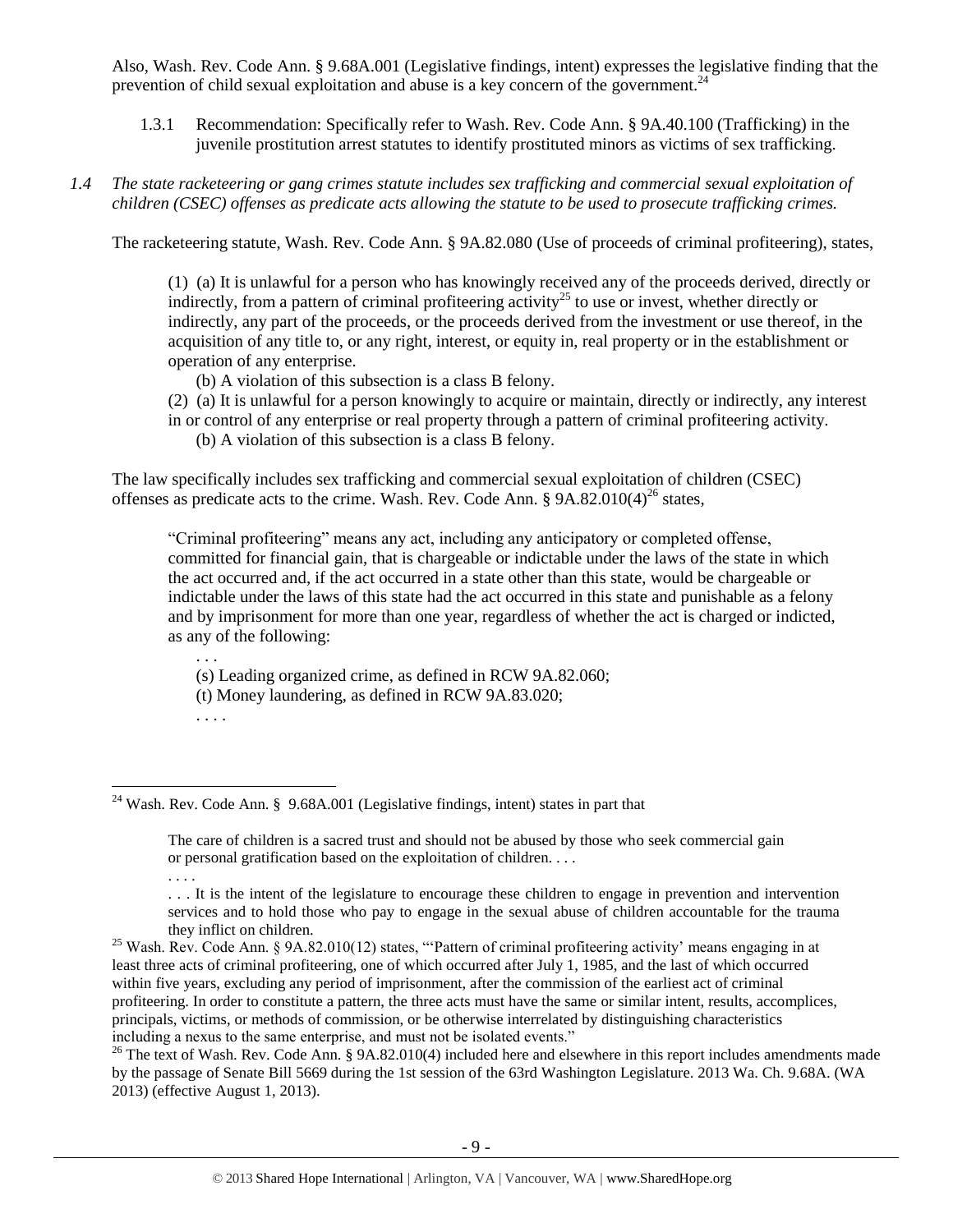(x) Sexual exploitation of children, as defined in RCW 9.68A.040, 9.68A.050, and 9.68A.060;

(y) Promoting prostitution, as defined in RCW 9A.88.070 and 9A.88.080; . . . .

(rr) Commercial sexual abuse of a minor, as defined in RCW 9.68A.100;

(ss) Promoting commercial sex abuse of a minor, as defined in RCW 9.68A.101; or (tt) Trafficking, as defined in RCW 9A.40.100, promoting travel for commercial sexual abuse of a minor, as defined in RCW 9.68A.102, and permitting commercial sexual abuse of a minor, as defined in RCW 13 9.68A.103.

Based on this definition of racketeering, acts of commercial sexual exploitation of children constitute predicate crimes under the racketeering law, making it available for combatting criminal enterprises that engage in domestic minor sex trafficking. A conviction for use of profiteering proceeds is punishable as a Class B felony, seriousness level IV, by imprisonment for 3-9 months, a fine of \$20,000, or both. Wash. Rev. Code Ann. §§ 9A.82.080(1), (2), 9.94A.515, 9.94A.510, 9.94A.550.

An offender may also face penalties under Wash. Rev. Code Ann. § 9A.82.060 (Leading organized crime) which includes "[i]ntentionally organizing, managing, directing, supervising, or financing any three or more persons with the intent to engage in a pattern of criminal profiteering activity." This is punishable as a Class A felony, seriousness level X, by imprisonment for 51-68 months, a fine of \$50,000, or both. Wash. Rev. Code Ann. §§ 9A.82.060(1)(a), (2)(a), 9.94A.515, 9.94A.510, 9.94A.550. An offender could also be guilty of "[i]ntentionally inciting or inducing others to engage in violence or intimidation with the intent to further or promote the accomplishment of a pattern of criminal profiteering activity," which is punishable as a Class B felony by imprisonment up to 10 years, a fine of \$20,000, or both. Wash. Rev. Code Ann. §§ 9A.82.060(1)(b),  $(2)(b)$ , 9A.20.021(1)(b).

Asset forfeiture is available for these offenses. Pursuant to Wash. Rev. Code Ann. § 9A.82.100(4)(f) (Remedies and procedures), following a determination of liability, an order may include,

> [o]rdering forfeiture first as restitution to any person damaged . . . by an offense defined in RCW 9A.40.100 [Trafficking], then to the state general fund or antiprofiteering revolving fund of the county, as appropriate, to the extent not already ordered to be paid in other damages, of the following:

(i) Any property or other interest acquired or maintained in violation of RCW 9A.82.060 [Leading organized crime] or 9A.82.080 [Use of proceeds of criminal profiteering controlling enterprise or realty—conspiracy or attempt].

(ii) Any property, contractual right, or claim against property used to influence any enterprise that a person has established, operated, controlled, conducted, or participated in the conduct of, in violation of RCW 9A.82.060 or 9A.82.080.

(iii) All proceeds traceable to or derived from . . . an offense defined in RCW 9A.40.100, 9.68A.100 [Commercial abuse of a minor—penalties], 9.68A.101 [Promoting commercial sexual abuse of a minor—penalty], or 9A.88.070 [Promoting prostitution in the first degree], and all moneys, negotiable instruments, securities, and other things of value significantly used or intended to be used significantly to facilitate commission of the offense

Finally, where the enterprise alleged is a criminal street gang, gang enhancements may apply. Wash. Rev. Code § 9.94A.030(14), defines a "criminal street gang-related offense" as:

any felony or misdemeanor offense, whether in this state or elsewhere, that is committed for the benefit of, at the direction of, or in association with any criminal street gang, or is committed with the intent to promote, further, or assist in any criminal conduct by the gang, or is committed for one or more of the following reasons: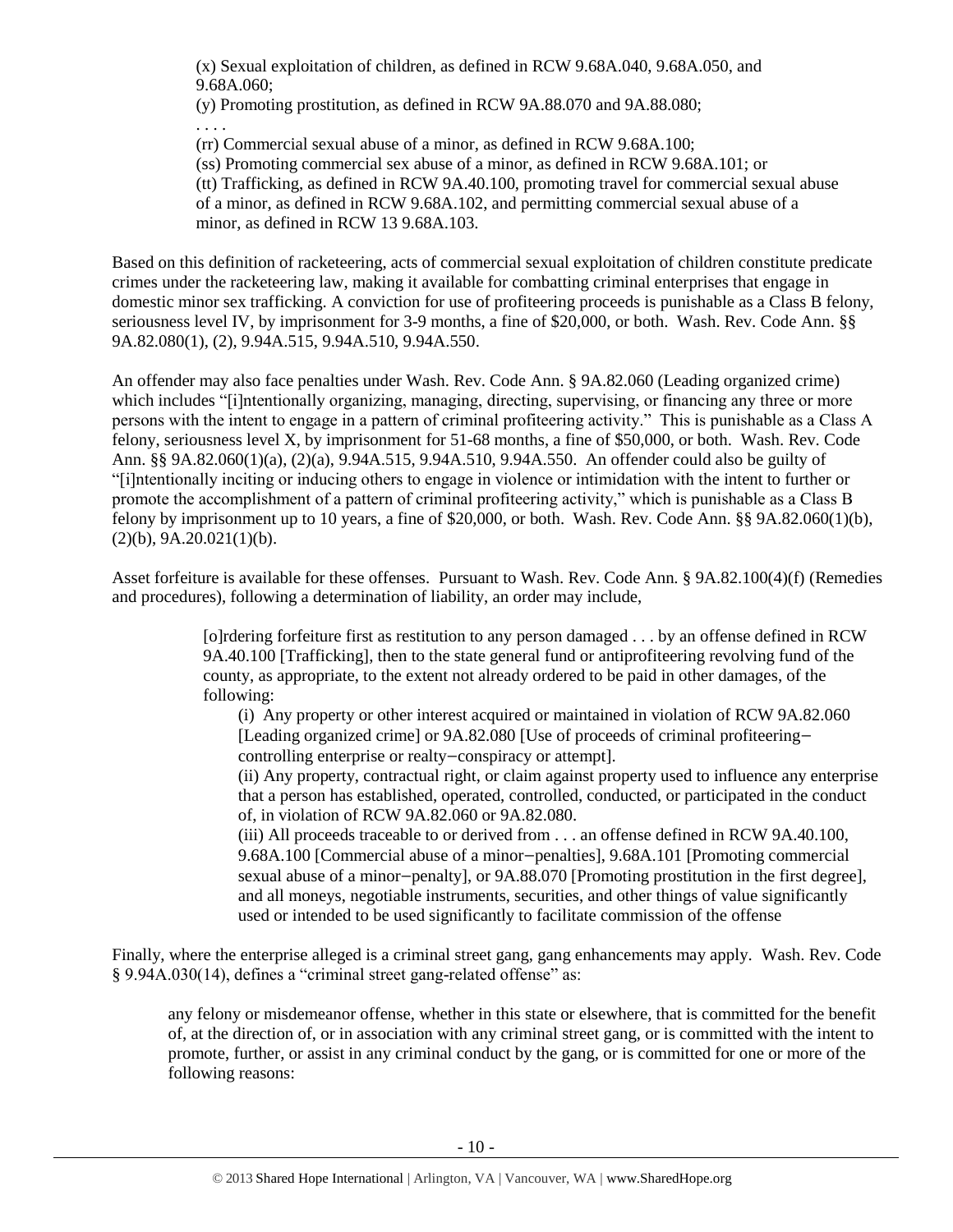…. (f) To provide the gang with any advantage in, or any control or dominance over any criminal market sector, including, but not limited to… promoting prostitution (chapter 9A.88 RCW); human trafficking (RCW 9A.40.100); promoting sexual abuse of a minor (RCW 9.68A.101); or promoting pornography (chapter 9.68 RCW).

Wash. Rev. Code Ann. § 9.94A.030(12) defines a "[c]riminal street gang" as:

any ongoing organization, association, or group of three or more persons, whether formal or informal, having a common name or common identifying sign or symbol, having as one of its primary activities the commission of criminal acts, and whose members or associated individually or collectively engage in of have engaged in a pattern of criminal street gang activity. This definition does not apply to employees engaged in concerted activities for their mutual aid and protection, or to the activities of labor and bona fide nonprofit organizations or their member or agents.

Wash. Rev. Code Ann. § 9.94A.533(10),

(a) [f]or a person age eighteen or older convicted of any criminal street gang-related felony offense for which the person compensated, threatened, or solicited a minor in order to involve the minor in the commission of the felony offense, the standard sentence range defined by the appropriate offender score and the seriousness level of the completed crime, and multiplying the range by one hundred twenty-five percent. If the standard sentence range under this subsection exceeds the statutory maximum sentence for the offense, the statutory maximum sentence is the presumptive sentence unless the offender is a persistent offender.

(b) This subsection does not apply to any criminal street gang-related felony offense for which involving a minor in the commission of the felony offense is an element of the offense.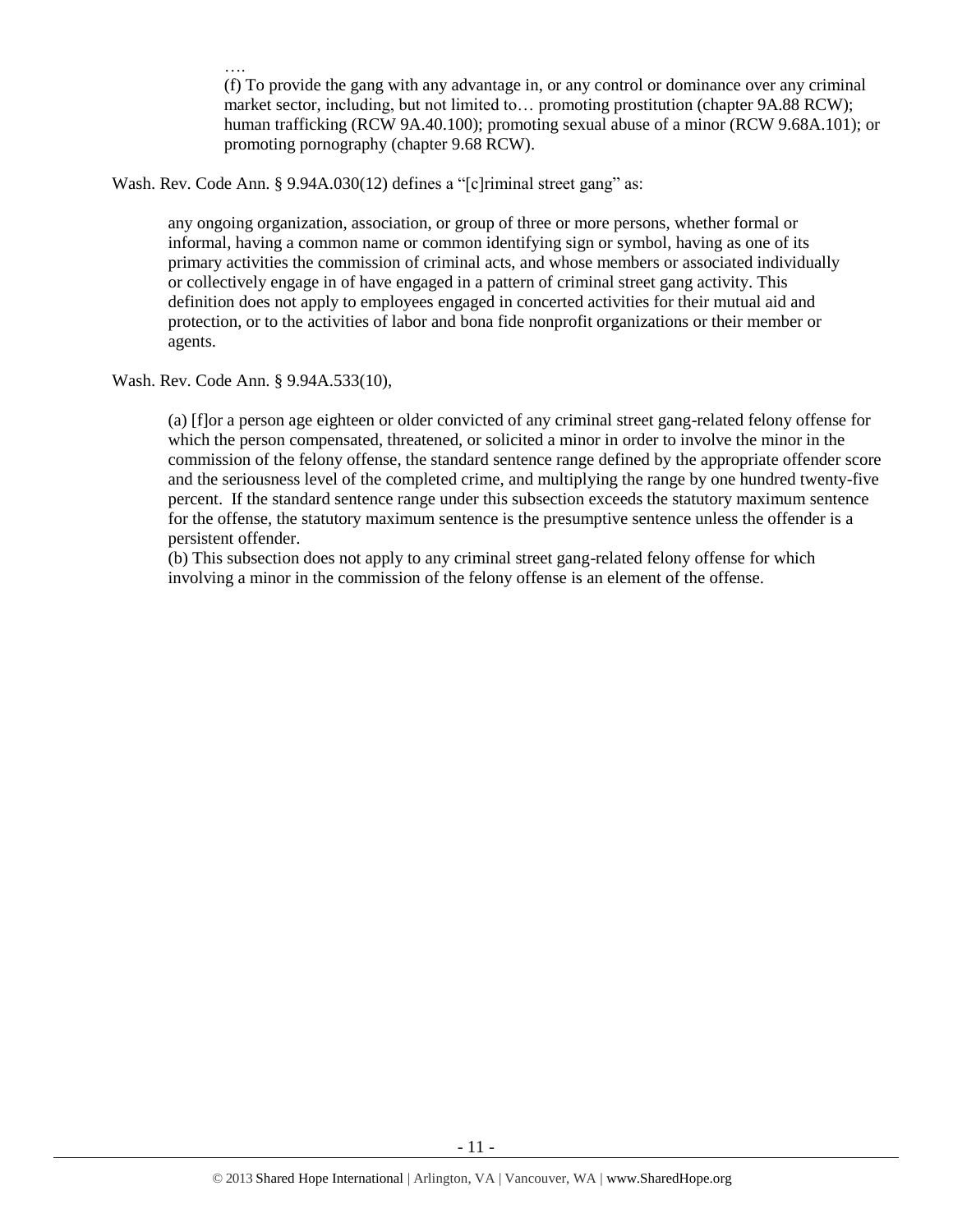## **FRAMEWORK ISSUE 2: CRIMINAL PROVISIONS FOR DEMAND**

## *Legal Components:*

- *2.1 The state sex trafficking law can be applied to the buyers of commercial sex acts with a victim of domestic minor sex trafficking.*
- *2.2 Buyers of commercial sex acts with a minor can be prosecuted under commercial sexual exploitation of children (CSEC) laws.*
- *2.3 Solicitation laws differentiate buying sex acts with an adult and buying sex acts with a minor under 18.*
- *2.4 Penalties for buyers of commercial sex acts with minors are as high as federal penalties.*
- *2.5 Using the Internet to lure, entice, or purchase, or attempt to lure, entice, or purchase commercial sex acts with a minor is a separate crime or results in an enhanced penalty for buyers.*
- *2.6 No age mistake defense is permitted for a buyer of commercial sex acts with any minor under 18.*
- *2.7 Base penalties for buying sex acts with a minor under 18 are sufficiently high and not reduced for older minors.*
- *2.8 Financial penalties for buyers of commercial sex acts with minors are sufficiently high to make it difficult for buyers to hide the crime.*
- *2.9 Buying and possessing child pornography carries penalties as high as similar federal offenses.*
- *2.10 Convicted buyers of commercial sex acts with minors and child pornography are required to register as sex offenders.*

\_\_\_\_\_\_\_\_\_\_\_\_\_\_\_\_\_\_\_\_\_\_\_\_\_\_\_\_\_\_\_\_\_\_\_\_\_\_\_\_\_\_\_\_\_\_\_\_\_\_\_\_\_\_\_\_\_\_\_\_\_\_\_\_\_\_\_\_\_\_\_\_\_\_\_\_\_\_\_\_\_\_\_\_\_\_\_\_\_\_\_\_\_\_

## *Legal Analysis:*

*2.1 The state sex trafficking law can be applied to the buyers of commercial sex acts with a victim of domestic minor sex trafficking.*

Washington's human trafficking law, Wash. Rev. Code Ann. §  $9A.40.100^{27}$  (Trafficking), makes it a crime when a person "obtains, buys, purchases . . . by any means another person knowing, or in reckless disregard of the fact . . . that the person has not attained the age of eighteen years and is caused to engage in a . . . commercial sex act." The language of Washington's human trafficking law applies to buyers directly through use of the terms "buys" and "purchases," as well as through the term "obtains" based on federal precedent.<sup>28</sup>

*2.2 Buyers of commercial sex acts with a minor can be prosecuted under commercial sexual exploitation of children (CSEC) laws.*

Wash. Rev. Code Ann. § 9.68A.100(1) (Commercial sexual abuse of a minor) includes the crime of buying sex with a minor.<sup>29</sup> A conviction under Wash. Rev. Code Ann. § 9.68A.100(1) is punishable as a Class B felony, seriousness level VIII, by imprisonment for 21 months to 10 years, a possible fine up to \$20,000, or both imprisonment and a fine.<sup>30</sup> Wash. Rev. Code Ann. §§ 9.68A.100(2), 9.94A.515, 9.94A.510, 9.94A.550, 9A.20.021.

<sup>27</sup> *See supra* note [2.](#page-0-0)

<sup>&</sup>lt;sup>28</sup> *See* United States v. Jungers, 702 F.3d 1066 ( $8<sup>th</sup>$  Cir. 2013). In this case, the Eighth Circuit specifically addressed whether the federal sex trafficking law, 18 U.S.C. § 1591 (Sex trafficking of children or by force, fraud, or coercion) applies to buyers when it reversed a District of South Dakota ruling that Congress did not intend the string of verbs constituting criminal conduct under 18 U.S.C. § 1591(a)(1) ("recruits, entices, harbors, transports, provides, obtains, or maintains") to reach the conduct of buyers. United States v. Jungers, 834 F. Supp. 2d 930, 931 (D.S.D. 2011). Holding that the conduct of buyers who obtain a child for commercial sex can violate 18 U.S.C. § 1591(a)(1), the Eighth Circuit illustrated through hypothetical buyer scenarios that, under certain circumstances, most of the terms in the string of verbs constituting criminal conduct under 18 U.S.C. § 1591(a)(1) could apply to buyers. While other terms may apply to buyers' conduct under state law as well, the analysis here focuses on the term "obtains" which is most likely to apply in the majority of buyer cases.

<sup>29</sup> *See supra* Section 1.2 for the relevant provisions.

<sup>30</sup> *See supra* note [12.](#page-3-0)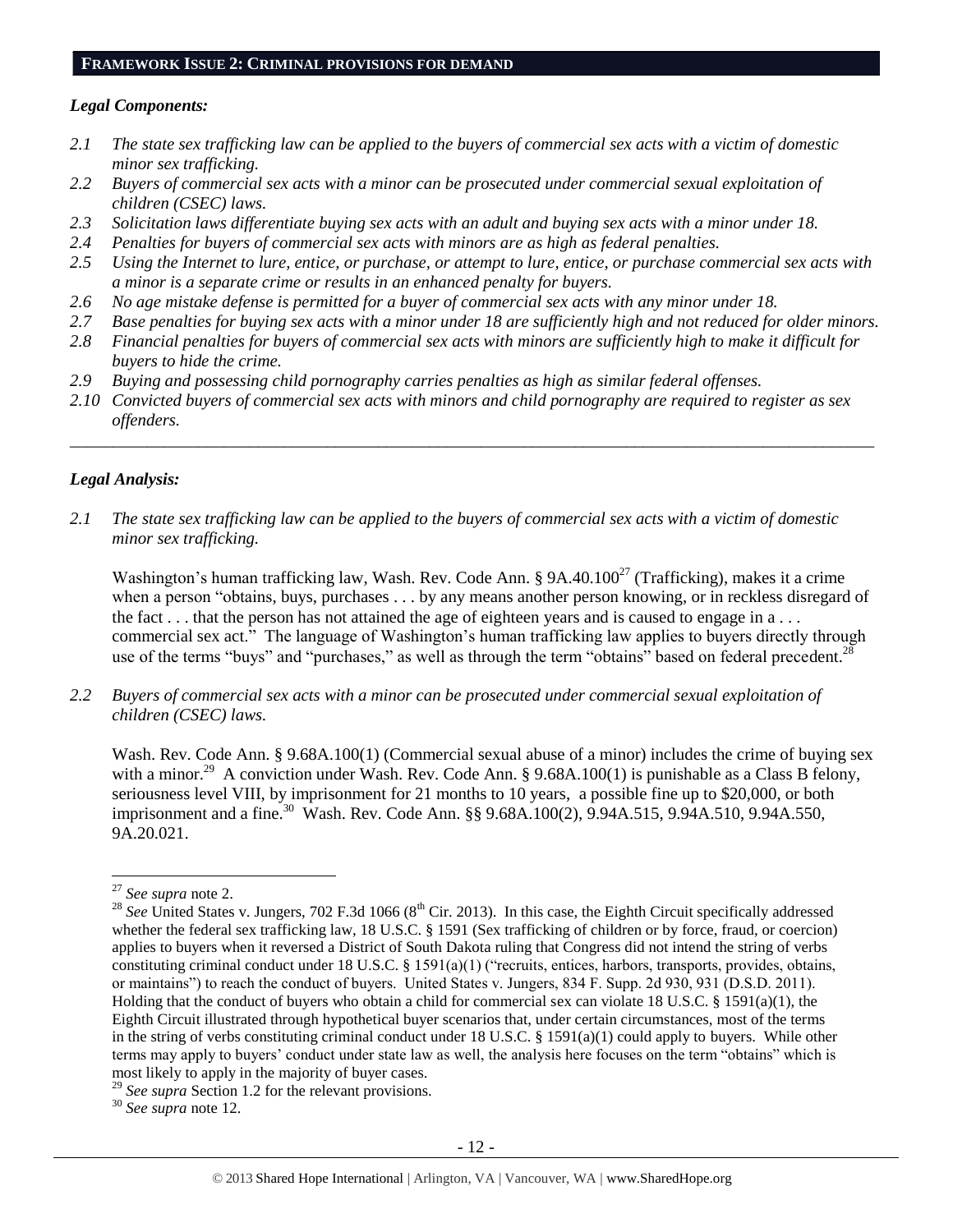Several sexual offenses could be used to prosecute certain buyers of commercial sex acts with a minor but do not specifically criminalize the commercial sexual exploitation of a child and do not refer to the human trafficking statute to bring these criminal offenses within the ambit of human trafficking under Wash. Rev. Code Ann. § 9A.40.100 (Trafficking). $31$ 

## *2.3 Solicitation laws differentiate buying sex acts with an adult and buying sex acts with a minor under 18.*

Wash. Rev. Code Ann. § 9.68A.100(1) (Commercial sexual abuse of a minor) specifically criminalizes paying for commercial sex with a minor. A conviction under Wash. Rev. Code Ann. § 9.68A.100(1) is punishable as a Class B felony, seriousness level VIII, by imprisonment for 21 months to 10 years and a possible fine up to \$20,000. Wash. Rev. Code Ann. §§ 9.68A.100(2), 9.94A.515, 9.94A.510, 9.94A.550. Washington's general solicitation law, Wash. Rev. Code Ann. § 9A.88.110 (Patronizing a prostitute), is age neutral and does not differentiate between paying for sex with adults and paying for sex with minors. The penalty is a misdemeanor.

## *2.4 Penalties for buyers of commercial sex acts with minors are as high as federal penalties.*

Penalties for buyers of commercial sex with minors prosecuted under Wash. Rev. Code Ann. §§ 9A.40.100<sup>32</sup> (Trafficking), 9.68A.100 (Commercial sexual abuse of a minor) are not as high as federal penalties for offenders of domestic minor sex trafficking prosecuted under the federal child sex trafficking law. Under Wash. Rev. Code Ann. § 9A.40.100(1)(a), trafficking in the first degree is punishable as a Class A felony, seriousness level XIV, by imprisonment for 123–397 months and a possible fine up to \$50,000. Wash. Rev. Code Ann. §§ 9A.40.100(1)(b), 9.94A.515, 9.94A.510, 9.94A.550. A conviction for human trafficking in the second degree, under Wash. Rev. Code Ann. § 9A.40.100(2)(a) is punishable as a Class A felony, with a seriousness level of XII, by imprisonment for 93–318 months and a possible fine up to \$50,000. Wash. Rev. Code Ann. §§ 9A.40.100(2)(b), 9.94A.515, 9.94A.510, 9.94A.550. A conviction under Wash. Rev. Code Ann.§ 9.68A.100(1) (Commercial sexual abuse of a minor) is punishable as a Class B felony, seriousness level VIII, by imprisonment for 21 months to 10 years, a possible fine up to up to \$20,000, or both imprisonment and a fine. Wash. Rev. Code Ann. §§ 9.68A.100(2), 9.94A.515, 9.94A.510, 9.94A.550, 9A.20.021.

In comparison, if the victim is under the age of 14, a conviction under the TVPA for child sex trafficking is punishable by 15 years to life imprisonment and a fine not to exceed \$250,000. 18 U.S.C. §§ 1591(b)(1),  $3559(a)(1)$ ,  $3571(b)(3)$ . If the victim is between the ages of 14–17, a conviction is punishable by 10 years to life imprisonment and a fine not to exceed \$250,000. 18 U.S.C. §§ 1591(b)(2), 3559(a)(1), 3571(b)(3). A conviction is punishable by mandatory life imprisonment, however, if the buyer has a prior conviction for a federal sex offense<sup>33</sup> against a minor. 18 U.S.C. § 3559(e)(1). To the extent buyers can be prosecuted under other federal CSEC laws, $34$  a conviction is punishable by penalties ranging from a fine not to exceed \$250,000 to life imprisonment and a fine not to exceed \$250,000.<sup>35</sup>

<sup>32</sup> *See supra* note [2.](#page-0-0)

<sup>&</sup>lt;sup>31</sup> *See supra* Section 1.2 for a full description of the sexual offense laws that may be used to prosecute certain buyers.

 $33$  Pursuant to 18 U.S.C. § 3559(e)(2), "federal sex offense" is defined as

<span id="page-12-0"></span>an offense under section 1591 [18 USCS § 1591] (relating to sex trafficking of children), 2241 [18 USCS § 2241] (relating to aggravated sexual abuse), 2242 [18 USCS § 2242] (relating to sexual abuse),  $2244(a)(1)$  [18 USCS §  $2244(a)(1)$ ] (relating to abusive sexual contact),  $2245$  [18 USCS § 2245] (relating to sexual abuse resulting in death), 2251 [18 USCS § 2251] (relating to sexual exploitation of children), 2251A [18 USCS § 2251A] (relating to selling or buying of children), 2422(b) [18 USCS § 2422(b)] (relating to coercion and enticement of a minor into prostitution), or 2423(a) [18 USCS § 2423(a)] (relating to transportation of minors).

<sup>34</sup> 18 U.S.C. §§ 2251A(b) (Selling or buying of children), 2251(a) (Sexual exploitation of children), 2423(a) (Transportation of a minor with intent for minor to engage in criminal sexual activity), 2422(a) (Coercion and enticement), 2252(a)(2), (a)(4) (Certain activities relating to material involving the sexual exploitation of minors). <sup>35</sup> 18 U.S.C. §§ 2251A(b) (conviction punishable by imprisonment for 30 years to life and a fine), 2251(e) (conviction punishable by imprisonment for 15–30 years and a fine), 2423(a) (conviction punishable by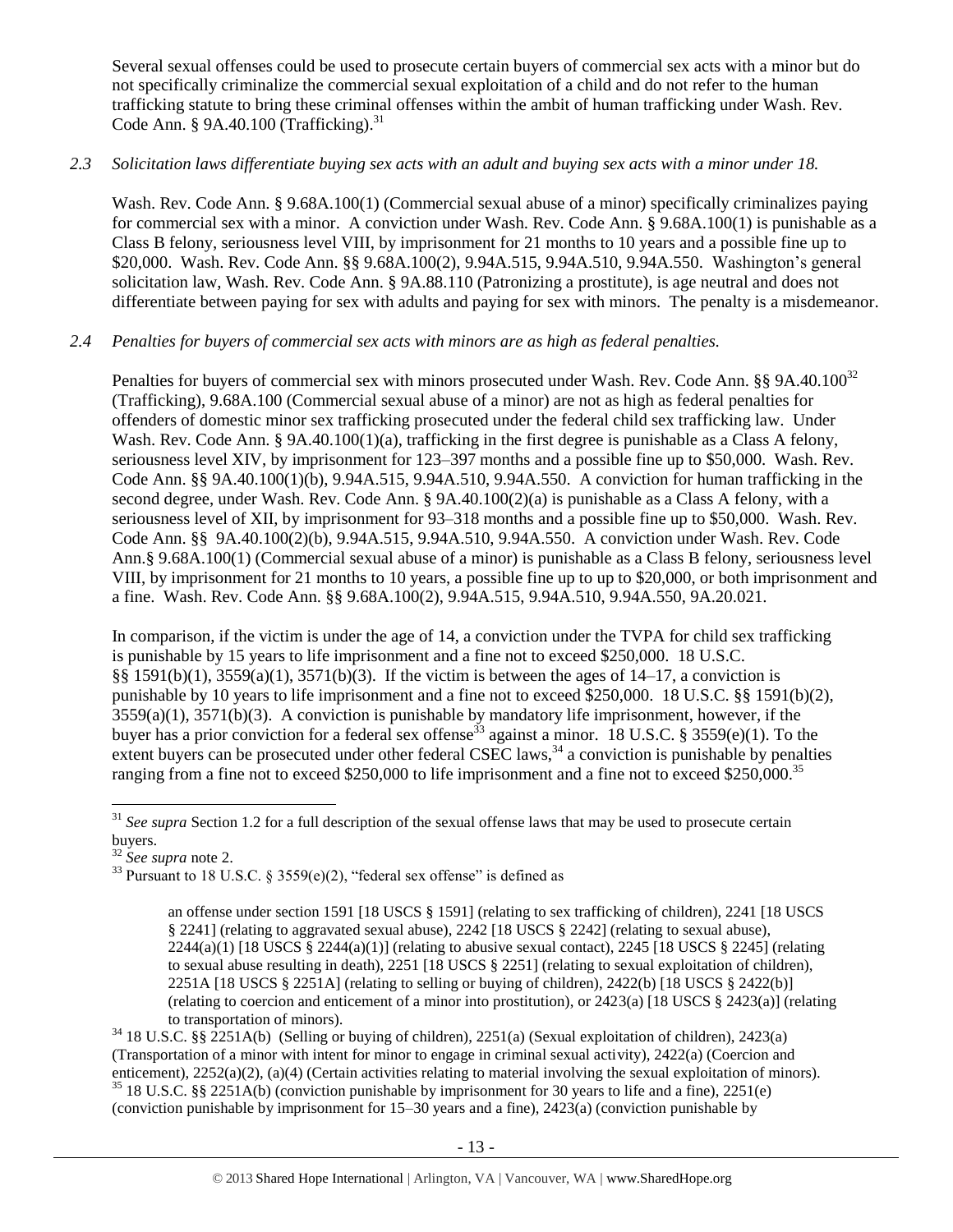*2.5 Using the Internet to lure, entice, or purchase, or attempt to lure, entice, or purchase commercial sex acts with a minor is a separate crime or results in an enhanced penalty for buyers.*

<span id="page-13-2"></span>Wash. Rev. Code Ann. § 9.68A.090(1) (Communication with minor for immoral purposes) makes it illegal when a person "communicates with a minor for immoral purposes, or . . . communicates with someone the person believes to be a minor for immoral purposes." A first conviction under Wash. Rev. Code Ann.  $\S$  9.68A.090(1) is punishable as a gross misdemeanor. Under Wash. Rev. Code Ann.  $\S$  9.68A.090(2),  $36$  it is a Class C felony "if the person has previously been convicted under this section or of a felony sexual offense under chapter 9.68A [Sexual exploitation of children], 9A.44 [Sex offenses], or 9A.64 [Family offenses] RCW or of any other felony sexual offense in [Washington] or any other state . . . ." The penalty is also increased to a Class C felony, "[I]f the person communicates with a minor or with someone the person believes to be a minor for immoral purposes, including the purchase or sale of commercial sex acts and sex trafficking, through the sending of an electronic communication."<sup>37</sup>

<span id="page-13-1"></span><span id="page-13-0"></span>Additionally, pursuant to Wash. Rev. Code Ann. § 9.68A.106 (Additional fee assessment—Internet advertisement),<sup>38</sup> buyers convicted of an offense under Wash. Rev. Code Ann. § 9.68A.100 (Commercial sexual abuse of a minor), will receive an additional fine of \$5,000 "when the court finds that an internet advertisement in which the victim of the crime was described or depicted was instrumental in facilitating the commission of the crime."39

*2.6 No age mistake defense is permitted for a buyer of commercial sex acts with any minor under 18.*

There is no explicit provision that prohibits a defendant from raising the mistake of age defense in response to an allegation under Wash. Rev. Code Ann. § 9A.40.100<sup>40</sup> (Trafficking). If the victim is a minor, a conviction under the trafficking statute requires that the buyer know or be in reckless disregard of the fact that the minor was under 18 years of age. Wash. Rev. Code Ann. § 9.68A.110(3) (Certain defenses barred, permitted) states that "it is not a defense that the defendant did not know the alleged victim's age" for prosecutions under Wash. Rev. Code Ann. § 9.68A.040 (Sexual exploitation of a minor), § 9.68A.090 (Communication with minor for immoral purposes), § 9.68A.100 (Commercial sexual abuse of a minor), § 9.68A.101 (Promoting commercial sexual abuse of a minor), or § 9.68A.102 (Promoting travel for commercial sexual abuse of a minor).

However, Wash. Rev. Code Ann. § 9.68A.110(3) states,

imprisonment for 10 years to life and a fine), 2422(a) (conviction punishable by a fine, imprisonment up to 20 years, or both),  $2252(a)(2)$ , (4) (stating that a conviction under subsection (a)(2) is punishable by imprisonment for  $5-20$ years and a fine, while a conviction under subsection (a)(4) is punishable by imprisonment up to 10 years, a fine, or both); *see also* 18 U.S.C. §§ 3559(a)(1) (classifying all of the above listed offenses as felonies), 3571(b)(3) (providing a fine up to \$250,000 for any felony conviction).

<sup>36</sup> The text of Wash. Rev. Code Ann. § 9.68A.090 included here and elsewhere in this report includes amendments made by the passage of Senate Bill 5669 during the 1st session of the 63rd Washington Legislature. 2013 Wa. Ch. 9.68A. (WA 2013) (effective August 1, 2013).

<sup>&</sup>lt;sup>37</sup> Pursuant to Wash. Rev. Code Ann. § 9.68A.090(3), "For the purposes of this section, 'electronic communication' has the same meaning as defined in RCW 9.61.260." Wash. Rev. Code Ann. §9.61.260(5) defines "electronic communication" as "the transmission of information by wire, radio, optical cable, electromagnetic, or other similar means. 'Electronic communication' includes, but is not limited to, electronic mail, internet-based communications, pager service, and electronic text messaging."

 $\frac{38}{38}$  The text of Wash. Rev. Code Ann. § 9.68A.106 included here and elsewhere in this report includes enactments made during the 1st session of the 63rd Washington legislature. 2013 Wa. Ch. 9.68A. (WA 2013) (effective July 28, 2013).

<sup>39</sup> Wash. Rev. Code Ann. § 9.68A.106 defines an "internet advertisement" as, "[A] statement in electronic media that would be understood by a reasonable person to be an implicit or explicit offer for sexual contact or sexual intercourse, both as defined in chapter 9A.44 RCW, in exchange for something of value."

<sup>40</sup> *See supra* note [2.](#page-0-0)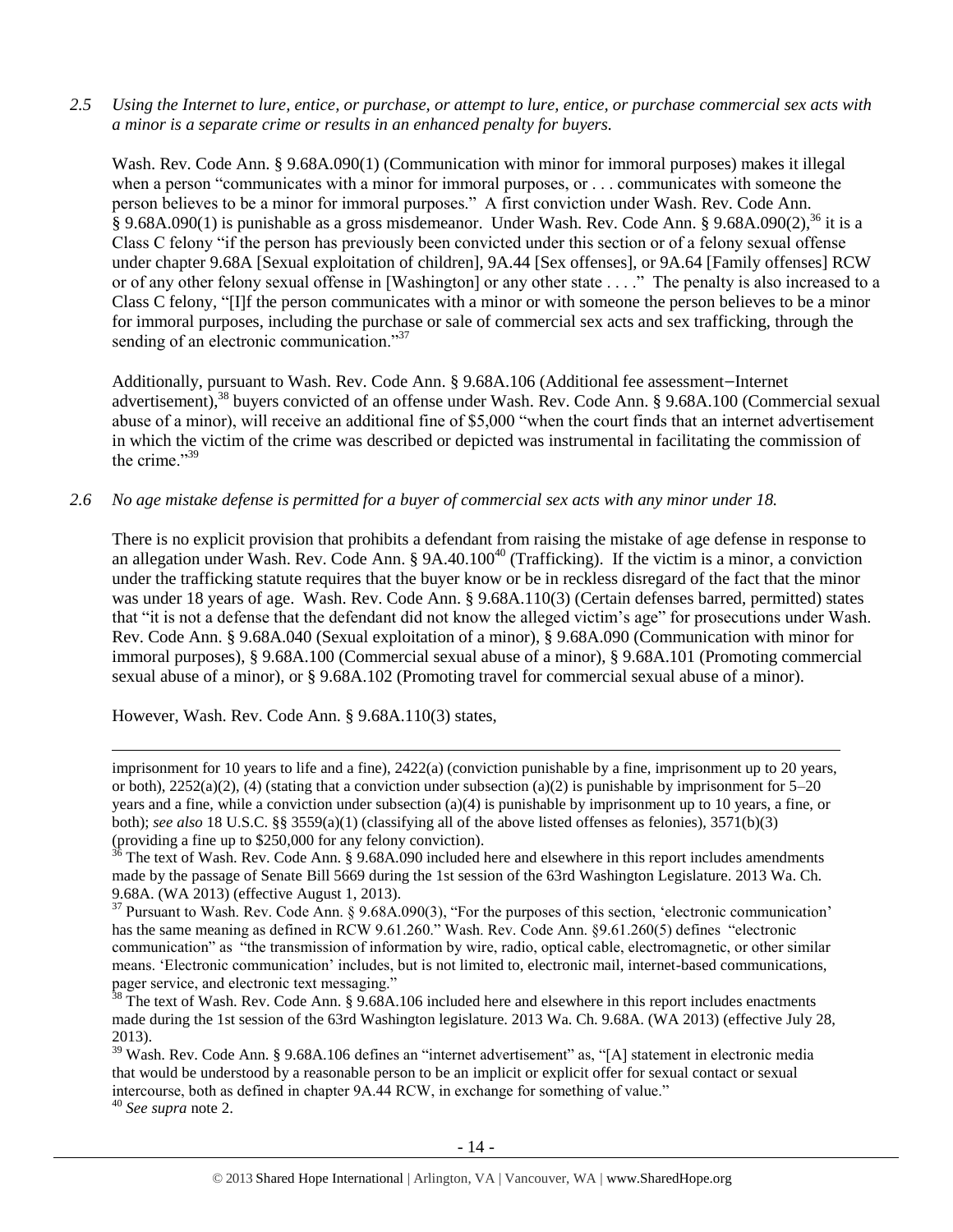It is a defense, which the defendant must prove by a preponderance of the evidence, that at the time of the offense, the defendant made a reasonable bona fide attempt to ascertain the true age of the minor by requiring production of a driver's license, marriage license, birth certificate, or other governmental or educational identification card or paper and did not rely solely on the oral allegations or apparent age of the minor.

Wash. Rev. Code Ann. § 9.68A.110(2) states in part that "it is not a defense that the defendant did not know the age of the child depicted in the visual or printed matter" for prosecutions involving child pornography under Wash. Rev. Code Ann. § 9.68A.050 (Dealing in depictions of minor engaged in sexually explicit conduct), § 9.68A.060 (Sending, bringing into state depictions of minor engaged in sexually explicit conduct), § 9.68A.070 (Possession of depictions of minor engaged in sexually explicit conduct), or § 9.68A.080 (Reporting of depictions of minor engaged in sexually explicit conduct—civil immunity). However, "It is a defense, which the defendant must prove by a preponderance of the evidence, that at the time of the offense the defendant was not in possession of any facts on the basis of which he or she should reasonably have known that the person depicted was a minor." Other defenses based on age exist for non-commercial sex offenses under chapter 9A.44 (Sex offenses) and are listed in Wash. Rev. Code Ann. § 9A.44.030 (Defenses to prosecution under this chapter).

- 2.6.1 Recommendations: Amend Wash. Rev. Code Ann. § 9.68A.110(3) (Certain defenses barred, permitted) or § 9A.40.100 (Trafficking) to include a provision prohibiting a defendant from raising the mistake of age defense in response to a prosecution under Wash. Rev. Code Ann. § 9A.40.100.
- *2.7 Base penalties for buying sex acts with a minor under 18 are sufficiently high and not reduced for older minors.*

Penalties for buying sex with a minor under Wash. Rev. Code Ann. §§ 9A.40.100 (Trafficking) and § 9.68A.100 (Commercial sex abuse of a minor) are not staggered according to the victim's age―all minors under 18 who are commercially sexually abused are protected equally.

*2.8 Financial penalties for buyers of commercial sex acts with minors are sufficiently high to make it difficult for buyers to hide the crime.* 

Buyers may be required to pay fines. A buyer convicted under Wash. Rev. Code Ann. § 9A.40.100 (Trafficking) is subject to a possible fine up to \$50,000, while one convicted under Wash. Rev. Code Ann. § 9.68A.100(1) (Commercial sexual abuse of a minor) may be required to pay a possible fine up to \$20,000. Wash. Rev. Code Ann. §§ 9A.40.100 (1)(b), (2)(b), 9.68A.100(2), 9.94A.550.

Additionally , Wash. Rev. Code Ann. § 9A.40.100(3)(a)<sup>41</sup> (Trafficking) imposes a \$10,000 fee on "a person who is either convicted or given a deferred prosecution or who has entered into a statutory or nonstatutory diversion agreement as a result of an arrest for a violation of a trafficking crime . . . . "

Furthermore, Wash. Rev. Code Ann. § 9.68A.105(1)(a) (Additional fee assessment) mandates a fine of \$5,000 for

a person who is either convicted or given a deferred sentence or a deferred prosecution or who has entered into a statutory or nonstatutory diversion agreement as a result of an arrest for violating RCW 9.68A.100 [Commercial sexual abuse of a minor], 9.68A.101 [Promoting commercial sexual abuse of a minor], or 9.68A.102 [Promoting travel for commercial sexual abuse of a minor], or a comparable county or municipal ordinance . . . .

<sup>41</sup> *See supra* note [2.](#page-0-0)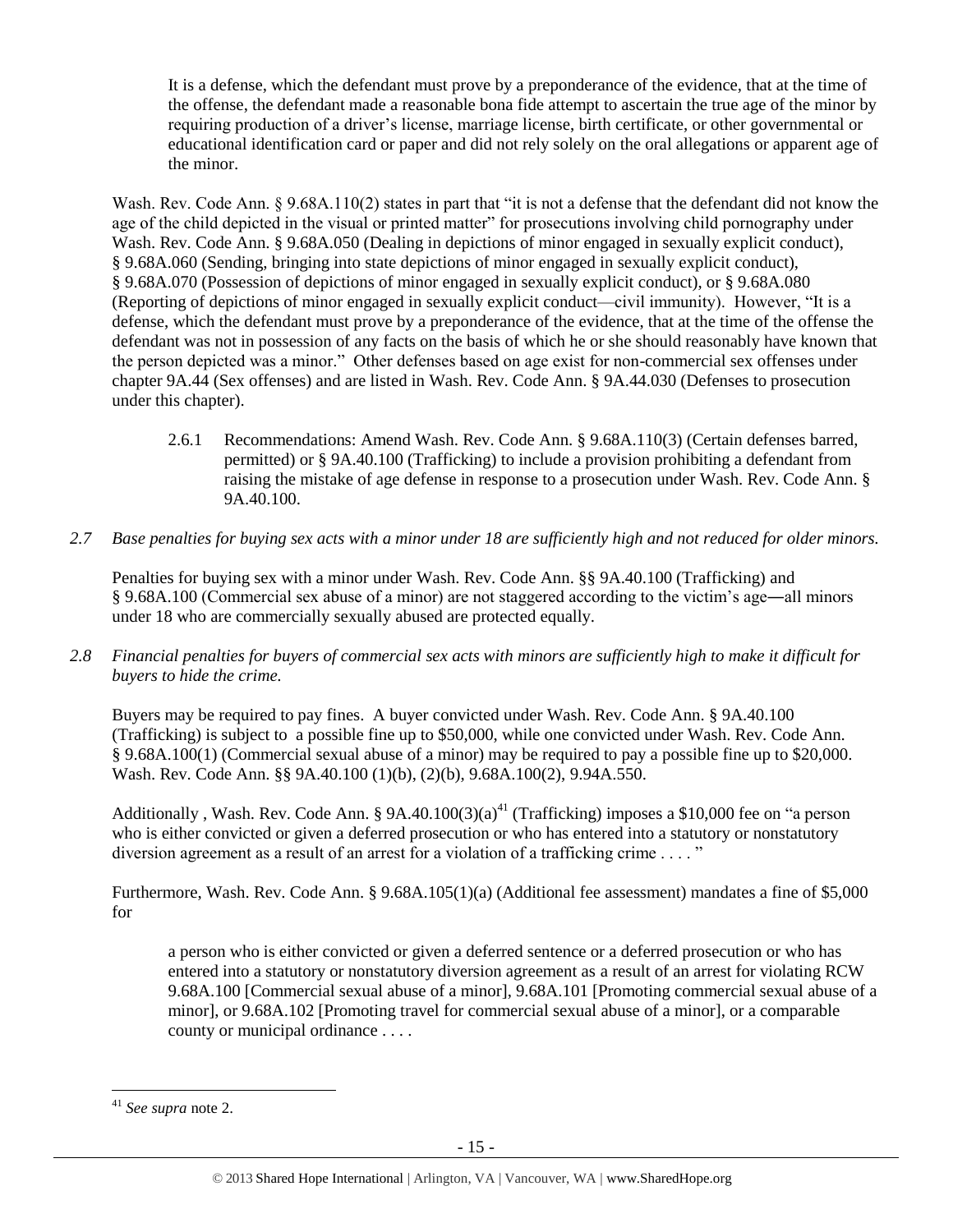Pursuant to Wash. Rev. Code Ann. § 9.68A.106 (Additional fee assessment – Internet advertisement),<sup>42</sup> buyers who are convicted of an offense under Wash. Rev. Code Ann. § 9.68A.100 (Commercial sexual abuse of a minor—Penalties), will receive an additional fine of \$5,000 "when the court finds that an internet advertisement in which the victim of the crime was described or depicted was instrumental in facilitating the commission of the crime $^{343}$ 

<span id="page-15-0"></span>Wash. Rev. Code Ann. § 9A.88.140(2) (Vehicle impoundment—fees and fines) provides for mandatory impoundment of vehicles and states,

Upon an arrest for a suspected violation of commercial sexual abuse of a minor, promoting commercial sexual abuse of a minor, or promoting travel for commercial sexual abuse of a minor, the arresting law enforcement officer shall impound the person's vehicle if (a) the motor vehicle was used in the commission of the crime; and (b) the person arrested is the owner of the vehicle or the vehicle is a rental car as defined in RCW 46.04.465 [Rental car].

Wash. Rev. Code Ann. § 9A.88.140(4) sets a \$2,500 fine to the impounding agency to redeem the vehicle. Buyers are also subject to a number of discretionary criminal forfeiture proceedings. Assets related to violations of Wash. Rev. Code Ann. § 9A.40.100 (Trafficking) and § 9.68A.100 (Commercial sexual abuse of a minor) are subject to criminal forfeiture. Wash. Rev. Code §§ 10.105.010(1), 10.105.900. Wash. Rev. Code Ann. § 10.105.010(1) (Seizure and forfeiture) states in part,

The following are subject to seizure and forfeiture and no property right exists in them: All personal property, including, but not limited to, any item, object, tool, substance, device, weapon, machine, vehicle of any kind, money, security, or negotiable instrument, which has been or was actually employed as an instrumentality in the commission of, or in aiding or abetting in the commission of any felony, or which was furnished or was intended to be furnished by any person in the commission of, as a result of, or as compensation for the commission of, any felony, or which was acquired in whole or in part with proceeds traceable to the commission of a felony. No property may be forfeited under this section until after there has been a superior court conviction of the owner of the property for the felony in connection with which the property was employed, furnished, or acquired.

. . . .

Wash. Rev. Code Ann. § 10.105.010(2) provides for seizure in the following manner:

Personal property subject to forfeiture under this chapter may be seized by any law enforcement officer of this state upon process issued by any superior court having jurisdiction over the property. Seizure of personal property without process may be made if:

(a) The seizure is incident to an arrest or a search under a search warrant;

(b) The property subject to seizure has been the subject of a prior judgment in favor of the state in a criminal injunction or forfeiture proceeding;

(c) A law enforcement officer has probable cause to believe that the property is directly dangerous to health or safety; or

(d) The law enforcement officer has probable cause to believe that the property was used or is intended to be used in the commission of a felony.

Disposition of the forfeited property is governed by Wash. Rev. Code Ann. § 10.105.010(6), which provides in relevant part,

When property is forfeited under this chapter, after satisfying any court-ordered victim restitution, the seizing law enforcement agency may:

<sup>42</sup> *See supra* note [38.](#page-13-0) 

<sup>43</sup> *See supra* note [39](#page-13-1) (defining "internet advertisement.").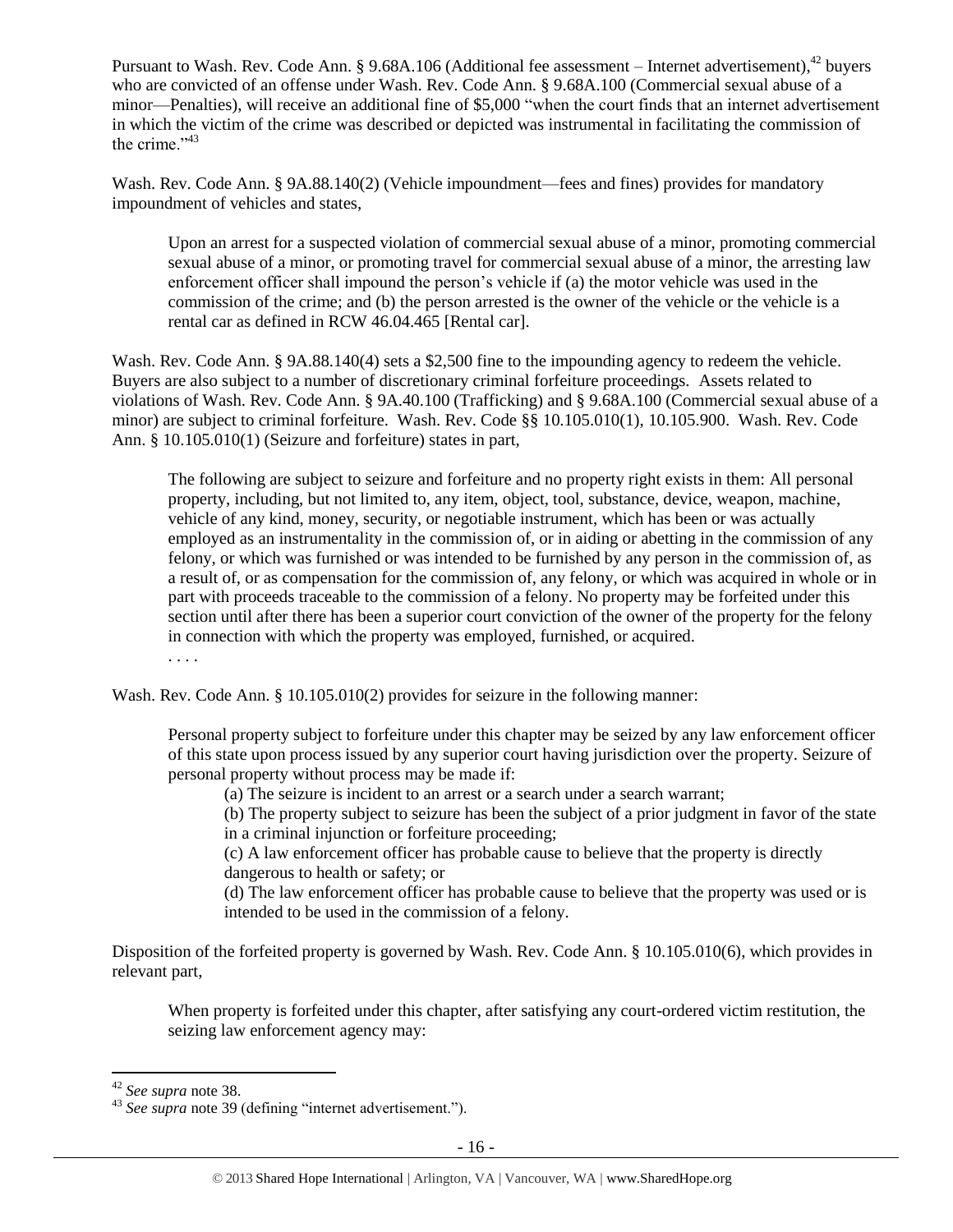(a) Retain it for official use or upon application by any law enforcement agency of this state release such property to such agency for the exclusive use of enforcing the criminal law; (b) Sell that which is not required to be destroyed by law and which is not harmful to the public.

Buyers may face additional forfeiture penalties under Wash. Rev. Code Ann. § 9A.88.150 relating to seizure and forfeiture of property rights. Pursuant to § 9A.88.150,

(1) The following are subject to seizure and forfeiture and no property rights exist in them:

. . . .

….

(a) Any property or other interest acquired or maintained in violation of RCW 9.68A.100 [Commercial sexual abuse of a minor] . . . to the extent of the investment of funds, and any appreciation of income attributable to the investment, from a violation of RCW 9.68A.100 . . . . (b) All conveyances, including aircraft, vehicles, or vessels, which are used, or intended for use, in

any manner to facilitate a violation of RCW 9.68A.100, 9.68A.101, or 9A.88.070, except that: (i) No conveyance used by any person as a common carrier in the transaction of business as a common carrier is subject to forfeiture under this section unless it appears that the owner or other person in charge of the conveyance is a consenting party or privy to a violation of RCW 9.68A.100, 9.68A.101, or 9A.88.070.

(c) Any property, contractual right, or claim against property used to influence any enterprise that a person has established, operated, controlled, conducted, or participated in the conduct of, in violation of RCW 9.68A.100, 9.68A.101, or 9A.88.070;(d) All proceeds traceable to or derived from an offense defined in RCW 9.68A.100, 9.68A.101, or 9A.88.070 and all moneys, negotiable instruments, securities, and other things of value significantly used or intended to be used significantly to facilitate commission of the offense;

(e) All books, record, and research products and materials, including formulas, microfilm, tapes, and data which are used, or intended for use, in violation of RCW 9.68A.100, 9.68A.101, or 9A.88.070;

(f) All moneys, negotiable instruments, securities, or other tangible or intangible property of value furnished or intended to be furnished by any person in exchange for a violation of RCW 9.68A.100, 9.68A.101, or 9A.88.070, all tangible or intangible personal property, proceeds, or assets acquired in whole or in part with proceeds traceable to an exchange or series of exchanges in violation of RCW 9.68A.100, 9.68A.101, or 9A.88.070, and all moneys, negotiable instruments, and securities used of intended to be used to facilitate any violation of RCW 9.68A.100, 9.68A.101, or 9A.88.070. A forfeiture of money, negotiable instruments, securities, or other tangible or intangible property encumbered by a bona fide security interest is subject to the interest of the secured party if, at the time the security interest was created, the secured party neither had knowledge of nor consented to the act or omission. No personal property may be forfeited under this subsection (1) (f), to the extent of the interest of an owner, by reason of any act or omission, which that owner established was committed or omitted without the owner's knowledge or consent; and

(g) All real property, including any right title, and interest in the whole of any lot or tract of land, and any appurtenances or improvements which are being used with the knowledge of the owner for a violation of RCW 9.68A.100, 9.68A.101, or 9A.88.070, or which have been acquired in whole or in part in violation of RCW 9.68A.100, 9.68A.101, or 9A.88.070, if a substantial nexus exists between the violation and the real property. However:

(i) No property may be forfeited pursuant to this subsection  $(1)$  (g), to the extent of the interest of an owner, by reason of any act or omission committed or omitted without the owner's knowledge or consent;

(ii) A forfeiture of real property encumbered by a bona fide security interest is subject to the interest of the secured party if the secured party, at the time the security interest was created neither had knowledge or consented to the act or omission.

- 17 -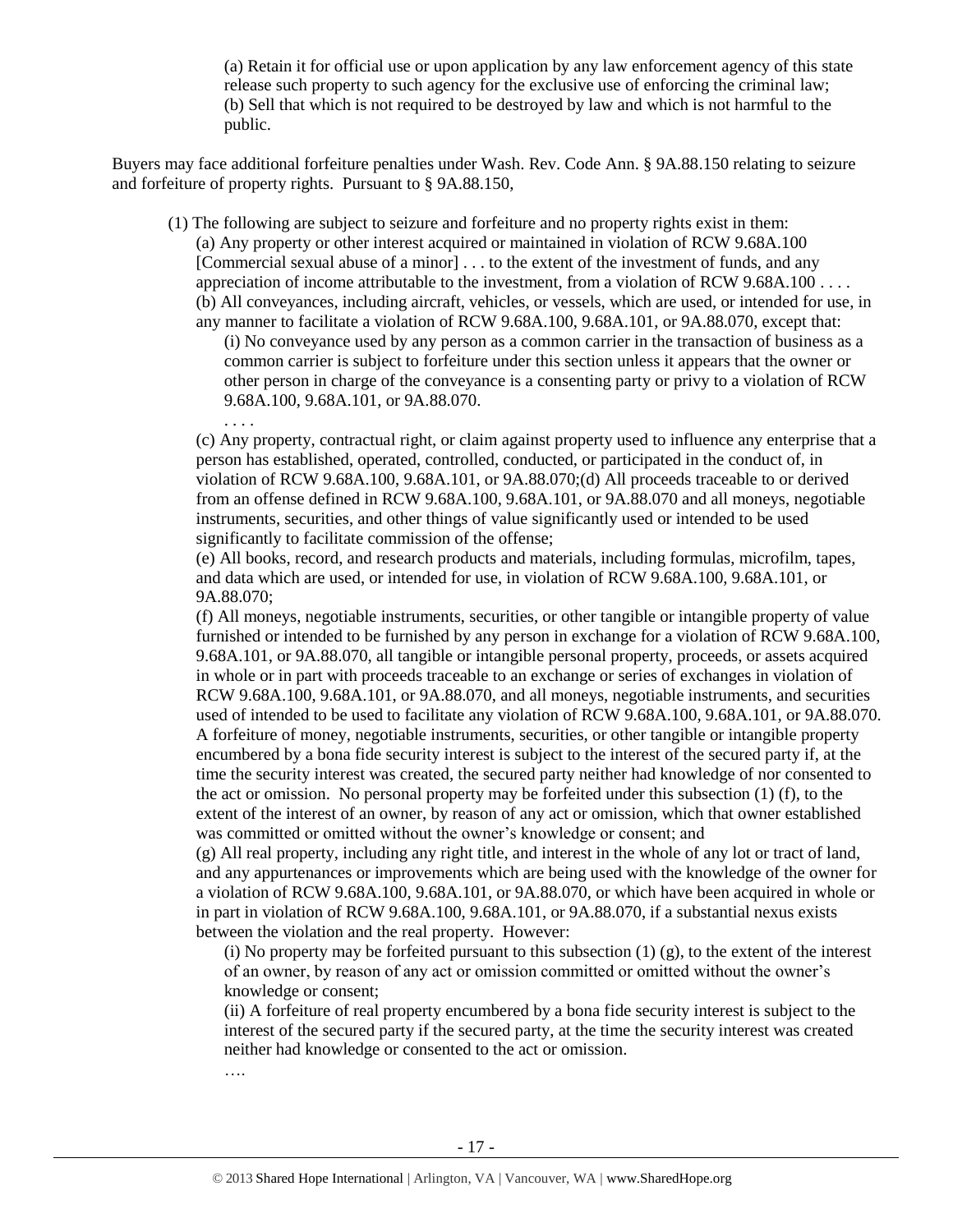Seizure of the aforementioned property is governed by subsection (2), which provides that real or personal property subject to forfeiture may be seized by any law enforcement officer upon process issued by any superior court having jurisdiction over the property. Seizure may be made without process if:

(a) The seizure is incident to an arrest or a search under a search warrant;

(b) The property subject to seizure has been the subject of a prior judgment in favor of the state in a criminal injunction or forfeiture proceeding; or

(c) The law enforcement officer has probable cause to believe that the property was used or is intended to be used in violation of RCW 9.68A.100, 9.68A.101, or 9A.88.070.

Pursuant to Wash. Rev. Code Ann. § 9A.88.150(7), "When property is forfeited under this chapter, the seizing law enforcement agency shall sell the property that is not required to be destroyed by law and that is not harmful to the public." "By January 31<sup>st</sup> of each year, each seizing agency shall remit to the state treasurer the net proceeds of any property forfeited during the preceding calendar year. Money remitted shall be deposited in the prostitution prevention and intervention account under RCW 43.63A.740." Wash. Rev. Code Ann. § 9A.88.150(9).

Under Wash. Rev. Code Ann. § 9.68A.120 (Seizure and forfeiture of property) buyers involved in child pornography may also be required to forfeit the following:

(1) All visual or printed matter that depicts a minor engaged in sexually explicit conduct.

(2) All raw materials, equipment, and other tangible personal property of any kind used or intended to be used to manufacture or process any visual or printed matter that depicts a minor engaged in sexually explicit conduct, and all conveyances, including aircraft, vehicles, or vessels that are used or intended for use to transport, or in any manner to facilitate the transportation of, visual or printed matter in violation of RCW 9.68A.050 [Dealing in depictions of minor engaged in sexually explicit conduct] or 9.68A.060 [Sending, bringing into state depictions of minor engaged in sexually explicit conduct] . . .

(3) All personal property, moneys, negotiable instruments, securities, or other tangible or intangible property furnished or intended to be furnished by any person in exchange for visual or printed matter depicting a minor engaged in sexually explicit conduct, or constituting proceeds traceable to any violation of this chapter.

. . . .

. . . .

Property subject to forfeiture under this chapter may be seized by any law enforcement officer of this state upon process issued by any superior court having jurisdiction over the property. Pursuant to Wash. Rev. Code Ann. §9.68A.120(4), seizure without process may be made if:

(a) The seizure is incident to an arrest or a search under a search warrant or an inspection under an administrative inspection warrant;

(b) The property subject to seizure has been the subject of a prior judgment in favor of the state in a criminal injunction or forfeiture proceeding based upon this chapter;

(c) A law enforcement officer has probable cause to believe that the property is directly or indirectly dangerous to health or safety; or

(d) The law enforcement officer has probable cause to believe that the property was used or is intended to be used in violation of this chapter.

Disposition of the property under this section is governed by Wash. Rev. Code Ann. §9.68A.120(9), which states that the seizing agency may retain the property for official use or sell that which is not required to be destroyed by law. Proceeds of the sale shall first be used to pay expenses arising from the investigation and forfeiture proceedings. Fifty percent of the money remaining after payment of expenses shall be deposited in the state general fund and fifty percent shall be deposited in the general fund of the state, county, or city of the seizing law enforcement agency. Wash. Rev. Code Ann. §9.68A.120(9).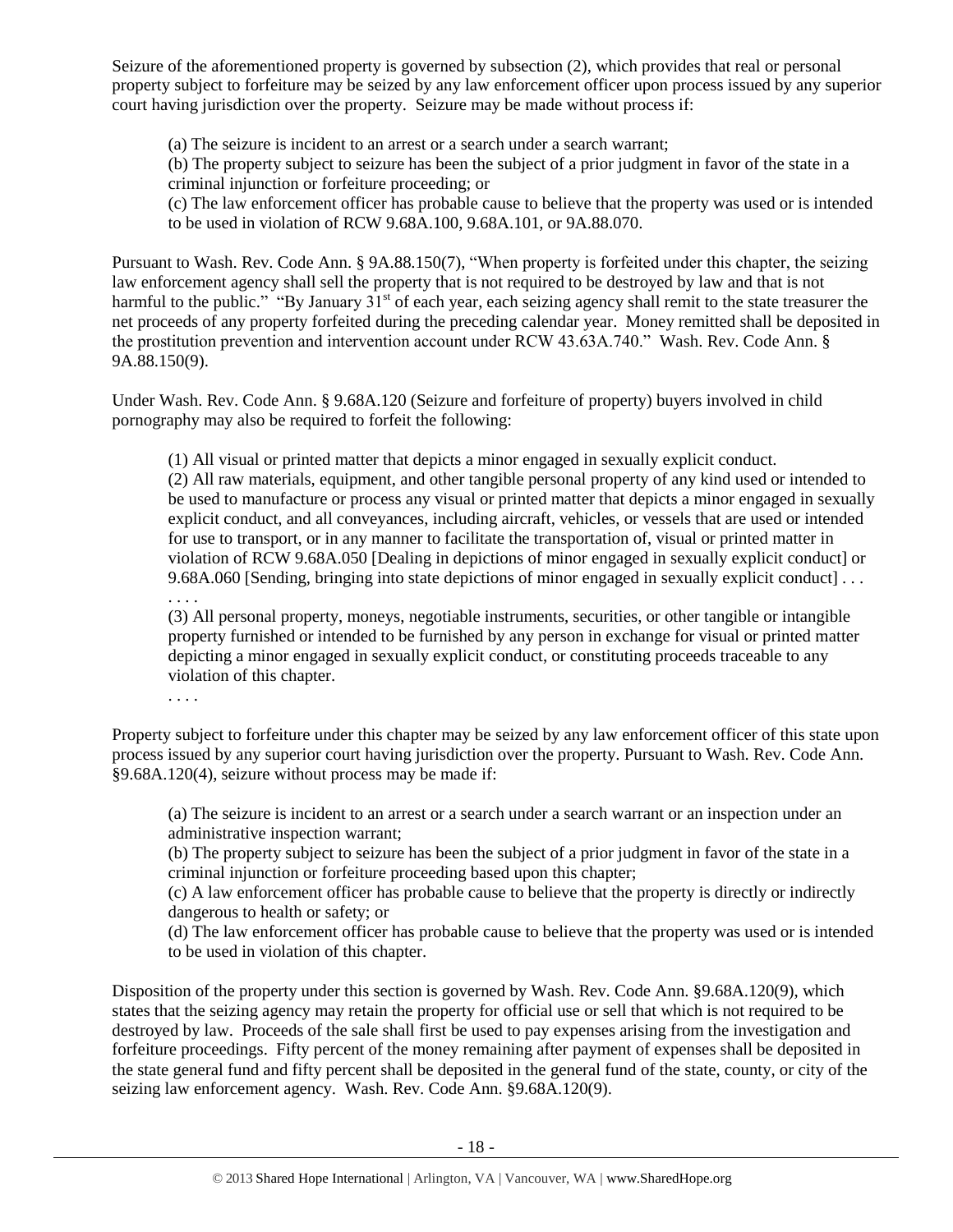## *2.9 Buying and possessing child pornography carries penalties as high as similar federal offenses.*

A conviction under Wash. Rev. Code Ann. § 9.68A.070(1) (Possession of depictions of minor engaged in sexually explicit conduct) in the first degree is punishable as a Class B felony, seriousness level VI, by imprisonment for 12–102 months and a possible fine up to \$20,000. Wash. Rev. Code Ann. §§ 9.68A.070(1)(b), 9.94A.515, 9.94A.510, 9.94A.550. Under Wash. Rev. Code Ann. § 9.68A.070(1)(c), "For the purposes of determining the unit of prosecution . . . each depiction or image of visual or printed matter constitutes a separate offense." When committed in the second degree a conviction under Wash. Rev. Code Ann. § 9.68A.070(2) is punishable as a Class C felony, seriousness level IV, by imprisonment for 3–60 months, a possible fine up to \$10,000, or both imprisonment and a fine. Wash. Rev. Code Ann. §§ 9.94A.515, 9.94A.510, 9.94A.550, 9A.020.021. Under Wash. Rev. Code Ann. § 9.68A.070(2), "For the purposes of determining the unit of prosecution . . . each incident of possession of one or more depictions or images of visual or printed matter constitutes a separate offense." A conviction under Wash. Rev. Code Ann. § 9.68A.075 (Viewing depictions of a minor engaged in sexually explicit conduct) in the first degree is punishable as a Class B felony, seriousness level IV, by imprisonment for 3–84 months, a possible fine up to \$20,000, or both imprisonment and a fine. Wash. Rev. Code Ann. §§ 9.94A.515, 9.94A.510, 9.94A.550. When committed in the second degree it is punishable as a Class C felony, currently unranked in seriousness level, by imprisonment of no more than 12 months and a possible fine up to \$20,000. Wash. Rev. Code Ann. §§ 9.94A.505(2)(b), 9.94A.550. Under Wash. Rev. Code Ann. § 9.68A.075(4), "For the purposes of this section, each separate internet session of intentionally viewing over the internet visual or printed matter depicting a minor engaged in sexually explicit conduct constitutes a separate offense."<sup>44</sup>

<sup>44</sup> Wash. Rev. Code Ann. § 9.68A.001(Legislative findings, intent) expresses legislative intent by stating in part,

 $\overline{a}$ 

By amending current statutes governing depictions of a minor engaged in sexually explicit conduct, it is the intent of the legislature to ensure that intentional viewing of and dealing in child pornography over the internet is subject to a criminal penalty without limiting the scope of existing prohibitions on the possession of or dealing in child pornography, including the possession of electronic depictions of a minor engaged in sexually explicit conduct. It is also the intent of the legislature to clarify, in response to *State v. Sutherby*, 204 P.3d 916 (2009), the unit of prosecution for the statutes governing possession of and dealing in depictions of a minor engaged in sexually explicit conduct. It is the intent of the legislature that the first degree offenses under RCW 9.68A.050 [Dealing in depictions of minor engaged in sexually explicit conduct], 9.68A.060 [Sending, bringing into state depictions of minor engaged in sexually explicit conduct], and 9.68A.070 [Possession of depictions of minor engaged in sexually explicit conduct] have a per depiction or image unit of prosecution, while the second degree offenses under RCW 9.68A.050, 9.68A.060, and 9.68A.070 have a per incident unit of prosecution as established in *State v. Sutherby*, 204 P.3d 916 (2009). Furthermore, it is the intent of the legislature to set a different unit of prosecution for the new offense of viewing of depictions of a minor engaged in sexually explicit conduct such that each separate session of intentionally viewing over the internet of visual depictions or images of a minor engaged in sexually explicit conduct constitutes a separate offense.

The decisions of the Washington Supreme court in *State v. Boyd*, 260 W.2d 424, 158 P.3d 54 (2007), and *State v. Grenning*, 169 Wn.2d 47, 234 P.3d 169 (2010), require prosecutors to duplicate and distribute depictions of a minor engaged in sexually explicit conduct ("child pornography") as part of the discovery process in criminal prosecution. The legislature finds that the importance of protecting children from repeat exploitation in pornography is not being given sufficient weight under these decisions. The importance of protecting children from repeat sexual exploitation in child pornography is based upon the following findings:

(1) Child pornography is not entitled to protection under the First Amendment and thus may be prohibited;

(2) The state has a compelling interest in protecting children from those who sexually exploit them, and this interest extends to stamping out the vice of child pornography at all levels in the distribution chain;

(3) Every instance of viewing images of child pornography represents a renewed violation of the victims and a repetition of their abuse;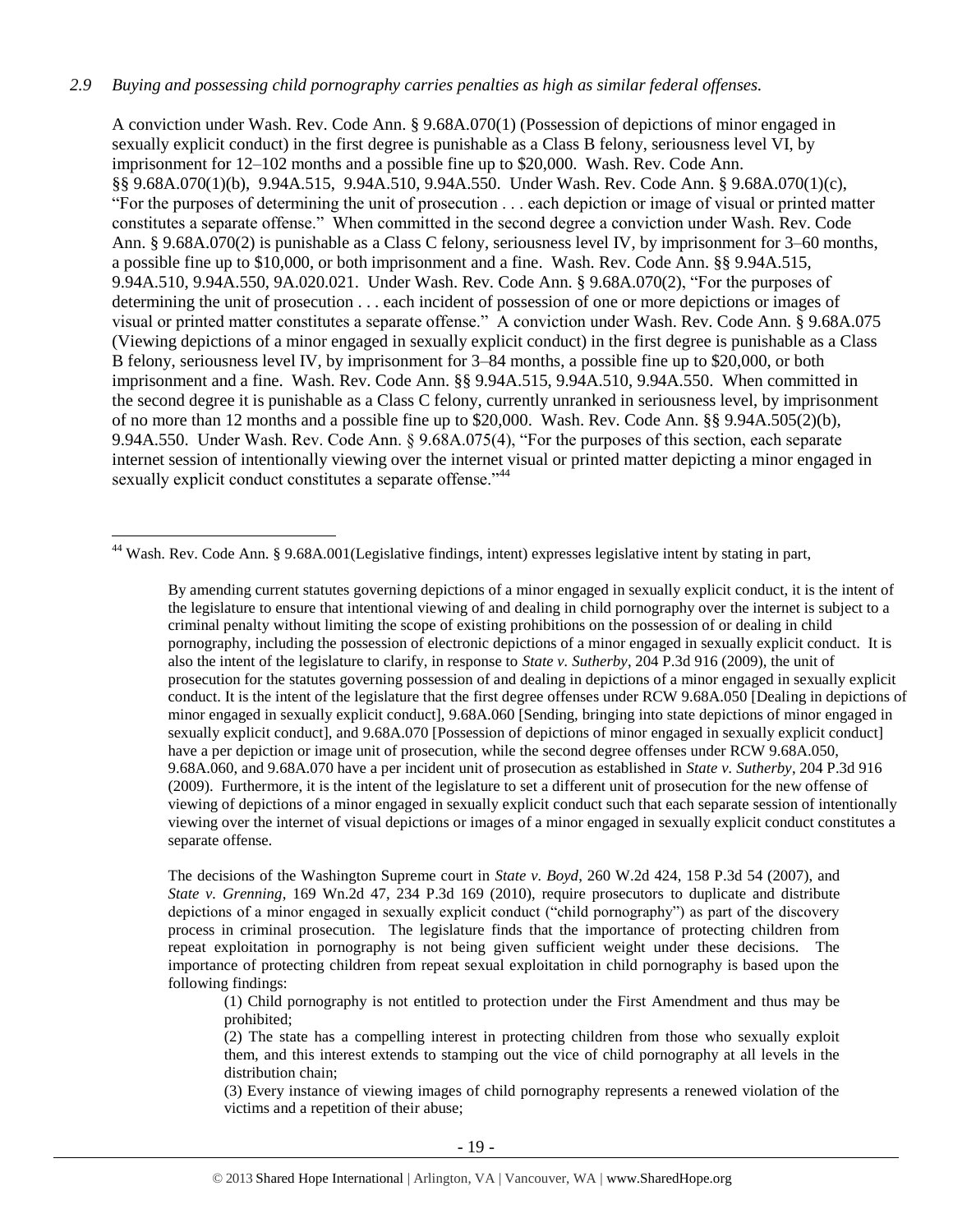$\overline{a}$ 

For the purposes of determining whether a person intentionally viewed over the internet a visual or printed matter depicting a minor engaged in sexually explicit conduct in subsection (1) or (2) of this section, the trier of fact shall consider the title, text, and content of the visual or printed matter, as well as the internet history, search terms, thumbnail images, downloading activity, expert computer forensic testimony, number of visual or printed matter depicting minors engaged in sexually explicit conduct, defendant's access to and control over the electronic device and its contents upon which the visual or printed matter was found, or any other relevant evidence. The state must prove beyond a reasonable doubt that the viewing was initiated by the user of the computer where the viewing occurred.

In comparison, a federal conviction for possession of child pornography<sup>45</sup> is generally punishable by imprisonment for  $5-20$  years and a fine not to exceed  $$250,000.<sup>46</sup>$  Subsequent convictions, however, are punishable by imprisonment up to 40 years and a fine not to exceed  $$250,000.<sup>47</sup>$ 

## *2.10 Convicted buyers of commercial sex acts with minors and child pornography are required to register as sex offenders.*

Wash. Rev. Code Ann. § 9A.44.130(1)(a) (Registration of sex offenders and kidnapping offenders) requires adults residing in Washington, among others, who have been "convicted of any sex offense or kidnapping offense" to register for the sex offender registry. Wash. Rev. Code Ann. § 9A.44.128(10)(a) (Definitions applicable to RCW 9A.44.130 through 9A.44.145, 10.01.200, 43.43.540, 70.48.470, and 72.09.330), with its cross reference to the definition of "sex offense" in Wash. Rev. Code Ann. § 9.94A.030 (Definitions), defines "sex offense" to include, felony violations of chapter 9.68A (Sexual exploitation of children) (with the

> (4) Child pornography constitutes prima facie contraband, and as such should not be distributed to, or copied by, child pornography defendants or their attorneys;

(5) It is imperative to prohibit the reproduction of child pornography in criminal cases so as to avoid repeated violations and abuse of victims, so long as the government makes reasonable accommodations for the inspection, viewing, and examination of such material for the purposes of mounting a criminal defense. The legislature is also aware that the Adam Walsh child protection and safety act, P.L. 109-248, 120 Stat. 587 (2006), codified at 18 U.S.C. Sec. 3509(m), prohibits the duplication and distribution of child pornography as part of the discovery process in federal prosecutions. This federal law has been in effect since 2006, and upheld repeatedly as constitutional. Courts interpreting the Walsh act have found that such limitations can be employed while still providing the defendant due process. The legislature joins congress, and the legislatures of other states that have passed similar provisions, in protecting these child victims so that our justice system does not cause repeat exploitation, while still providing due process to criminal defendants.

<sup>45</sup> 18 U.S.C. §§ 2252(a)(2), (a)(4) (Certain activities relating to material involving the sexual exploitation of minors), 2252A(a)(2)–(3) (Certain activities relating to material constituting or containing child pornography), 1466A(a), (b) (Obscene visual representations of the sexual abuse of children).

<sup>46</sup> 18 U.S.C. §§ 2252(b) (stating that a conviction under subsection (a)(2) is punishable by imprisonment for 5–20 years and a fine, while a conviction under subsection (a)(4) is punishable by imprisonment up to 10 years, a fine, or both), 2252A(b)(1) (a conviction is punishable by imprisonment for 5–20 years and a fine), 1466A(a), (b) (stating that a conviction under subsection (a) is "subject to the penalties provided in section  $2252A(b)(1)$ ," imprisonment for 5–20 years and a fine, while a conviction under subsection (b) is "subject to the penalties provided in section 2252A(b)(2)," imprisonment up to 10 years, a fine, or both); *see also* 18 U.S.C. §§ 3559(a)(1) (classifying all of the above listed offenses as felonies), 3571(b)(3) (providing a fine up to \$250,000 for any felony conviction).

<sup>47</sup> 18 U.S.C. §§ 2252(b) (stating if a person has a prior conviction under subsection (a)(2), or a list of other statutes, a conviction is punishable by a fine and imprisonment for 15–40 years, but if a person has a prior conviction under subsection (a)(4), or a list of other statutes, a conviction is punishable by a fine and imprisonment for  $10-20$  years),  $2252A(b)(1)$  (stating if a person has a prior conviction under subsection (a)(2), (a)(3), or a list of other statutes, a conviction is punishable by a fine and imprisonment for  $15-40$  years),  $1466A(a)$ , (b) (stating that the penalty scheme for section 2252A(b) applies); *see also* 18 U.S.C. §§ 3559(a)(1) (classifying all of the above listed offenses as felonies), 3571(b)(3) (providing a fine up to \$250,000 for any felony conviction).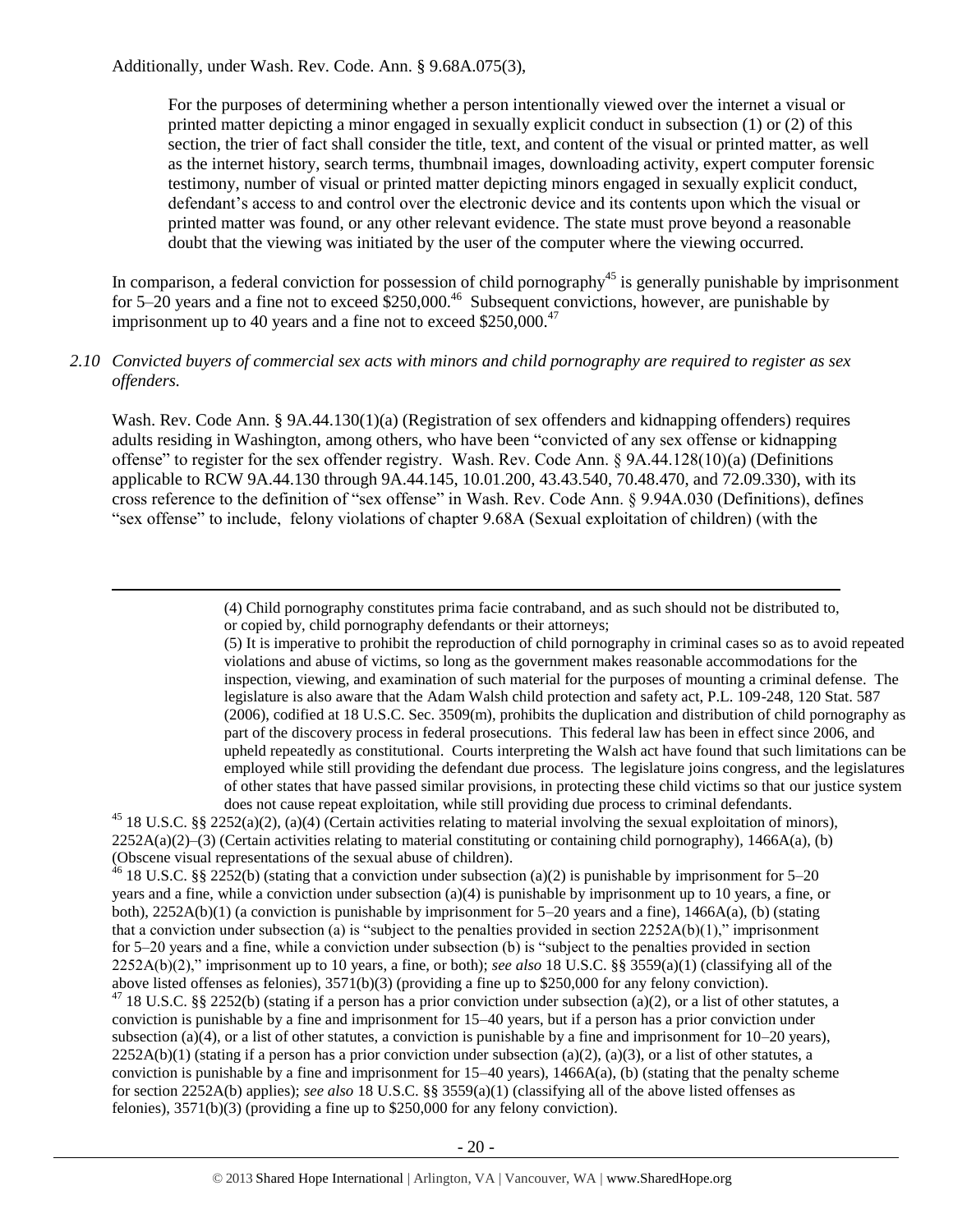<span id="page-20-0"></span>exception of Wash. Rev. Code Ann. § 9.68A.080). Wash. Rev. Code Ann. § 9A.44.128(10)(c)<sup>48</sup> also defines sex offense to include trafficking in the first degree, when the crime involves "a finding of sexual motivation under RCW 9.94A.835".<sup>49</sup> Wash. Rev. Code Ann. § 9A.40.100(1)(a)(ii)(B) (Trafficking). As a result, buyers convicted of Wash. Rev. Code Ann. §§ 9A.40.100(1)(a)(ii)(B), 9.68A.100 (Commercial sexual abuse of a minor) are required to register as sex offenders. In addition, those convicted for possessing and viewing child pornography under Wash. Rev. Code Ann. § 9.68A.070 and § 9.68A.075, are required to register as sex offenders.

 $48$  The text of Wash. Rev. Code Ann. § 9A.44.128(10)(c) included here and elsewhere in this report includes amendments made by the passage of Senate Bill 5669 during the 1st session of the 63rd Washington Legislature. 2013 Wa. Ch. 9.68A. (WA 2013) (effective August 1, 2013).

<sup>&</sup>lt;sup>49</sup> Under Wash. Rev. Code Ann. § 9.94A.835(1) (Special allegation--Sexual motivation—Procedures),

The prosecuting attorney shall file a special allegation of sexual motivation in every criminal case, felony, gross misdemeanor, or misdemeanor, other than sex offenses as defined in RCW 9.94A.030 when sufficient admissible evidence exists, which, when considered with the most plausible, reasonably foreseeable defense that could be raised under the evidence, would justify a finding of sexual motivation by a reasonable and objective fact finder.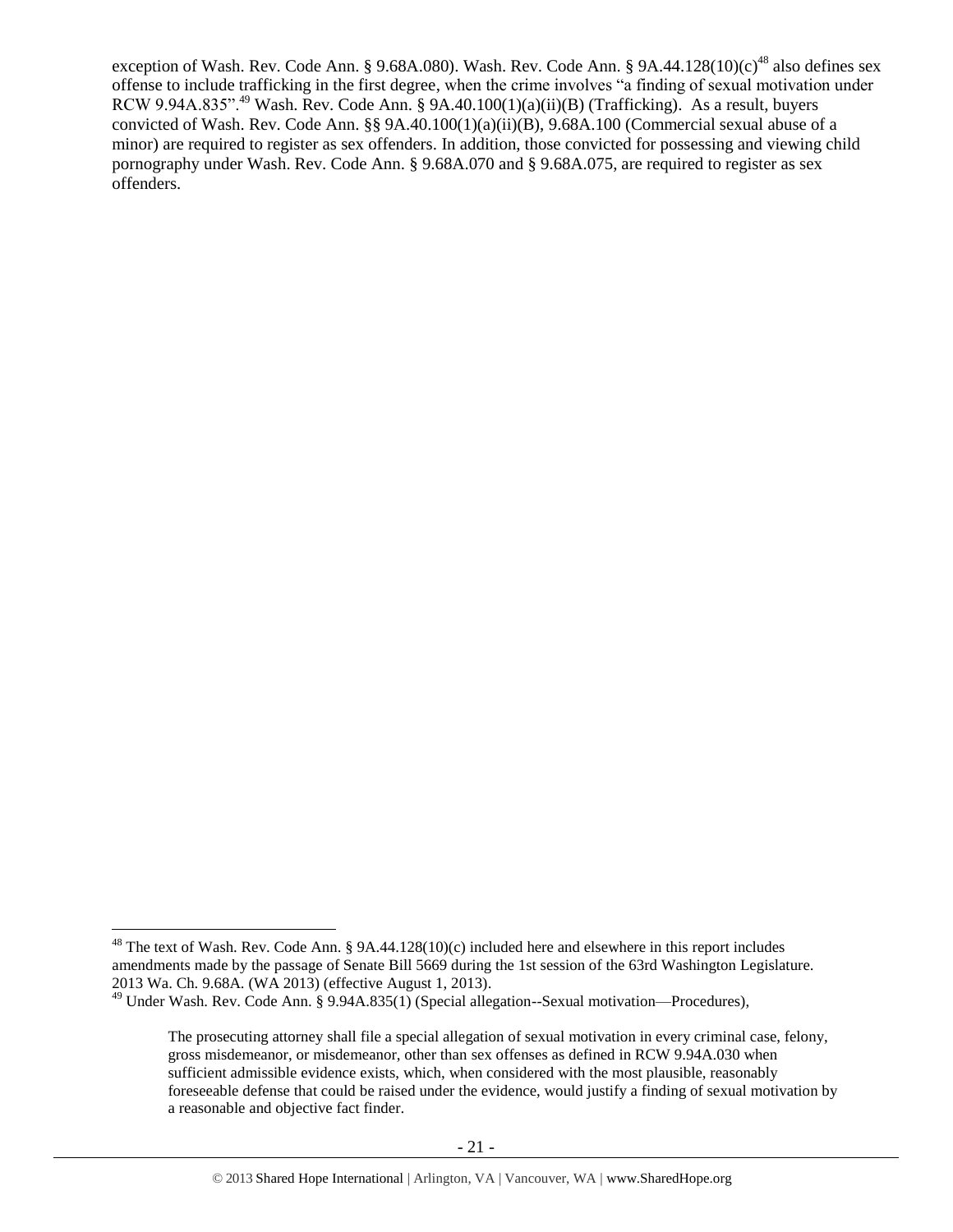#### **FRAMEWORK ISSUE 3: CRIMINAL PROVISIONS FOR TRAFFICKERS**

#### *Legal Components:*

- *3.1 Penalties for trafficking a child for sexual exploitation are as high as federal penalties.*
- *3.2 Creating and distributing child pornography carries penalties as high as similar federal offenses.*
- *3.3 Using the Internet to lure, entice, recruit or sell commercial sex acts with a minor is a separate crime or results in an enhanced penalty for traffickers.*
- *3.4 Financial penalties for traffickers, including asset forfeiture, are sufficiently high.*
- *3.5 Convicted traffickers are required to register as sex offenders.*
- *3.6 Laws relating to termination of parental rights for certain offenses include sex trafficking or commercial sexual exploitation of children (CSEC) offenses in order to remove the children of traffickers from their control and potential exploitation.*

*\_\_\_\_\_\_\_\_\_\_\_\_\_\_\_\_\_\_\_\_\_\_\_\_\_\_\_\_\_\_\_\_\_\_\_\_\_\_\_\_\_\_\_\_\_\_\_\_\_\_\_\_\_\_\_\_\_\_\_\_\_\_\_\_\_\_\_\_\_\_\_\_\_\_\_\_\_\_\_\_\_\_\_\_\_\_\_\_\_\_\_\_\_\_*

#### *Legal Analysis:*

 $\overline{a}$ 

*3.1 Penalties for trafficking a child for sexual exploitation are as high as federal penalties.* 

Wash. Rev. Code Ann. § 9A.40.100(1)(a) (Trafficking)<sup>50</sup> in the first degree is punishable as a Class A felony, seriousness level XIV, by imprisonment for 123–397 months and a possible fine up to \$50,000. Wash. Rev. Code Ann. §§ 9A.40.100(1)(b), 9.94A.515, 9.94A.510, 9.94A.550. Convictions for human trafficking in the second degree, under Wash. Rev. Code Ann. § 9A.40.100(2)(a) and for Wash. Rev. Code Ann. § 9.68A.101 (Promoting commercial sexual abuse of a minor) are also punishable as Class A felonies, with a seriousness level of XII, by imprisonment for 93–318 months and a possible fine up to \$50,000.<sup>51</sup> Wash. Rev. Code Ann. §§ 9A.40.100(2)(b), 9.68A.101(2), 9.94A.515, 9.94A.510, 9.94A.550. Wash. Rev. Code Ann. § 9.68A.102 (Promoting travel for commercial sexual abuse) is punishable as a Class C felony, unranked on the sentencing grid, by imprisonment up to 12 months and a possible fine up to  $$10,000$ .<sup>52</sup> Wash. Rev. Code Ann. §§ 9.68A.102(2), 9.94A.505(2)(b), 9.94A.550.

A trafficker could also be convicted under Wash. Rev. Code Ann. § 9A.83.020 (Money laundering), which states,

(1) A person is guilty of money laundering when that person conducts or attempts to conduct a financial transaction involving the proceeds<sup>53</sup> of specified unlawful activity<sup>54</sup> and:

<span id="page-21-1"></span><span id="page-21-0"></span>(a) Knows the property is proceeds of specified unlawful activity; or

(b) Knows that the transaction is designed in whole or in part to conceal or disguise the nature,

location, source, ownership, or control of the proceeds, and acts recklessly as to whether the property is proceeds of specified unlawful activity; or

(c) Knows that the transaction is designed in whole or in part to avoid a transaction reporting requirement under federal law.

A conviction for money laundering is punishable as a Class B felony by imprisonment up to 10 years, a fine of \$20,000, or both. Wash. Rev. Code Ann. §§ 9A.83.020(4), 9A.20.021(1)(b).

<sup>50</sup> *See supra* Section 1.1 for the relevant provisions.

<sup>&</sup>lt;sup>51</sup> See supra Sections 1.1 and 1.2 for the relevant provisions.

<sup>&</sup>lt;sup>52</sup> *See supra* Section 1.2 for the relevant provisions.

<sup>53</sup> Pursuant to Wash. Rev. Code Ann. § 9A.83.010(5), "'Proceeds' means any interest in property directly or indirectly acquired through or derived from an act or omission, and any fruits of this interest, in whatever form." <sup>54</sup> Wash. Rev. Code Ann. § 9A.83.010(7) states, "'Specified unlawful activity' means an offense committed in this state that is a class A or B felony under Washington law or that is listed as 'criminal profiteering' in RCW 9A.82.010, or an offense committed in any other state that is punishable under the laws of that state by more than one year in prison, or an offense that is punishable under federal law by more than one year in prison."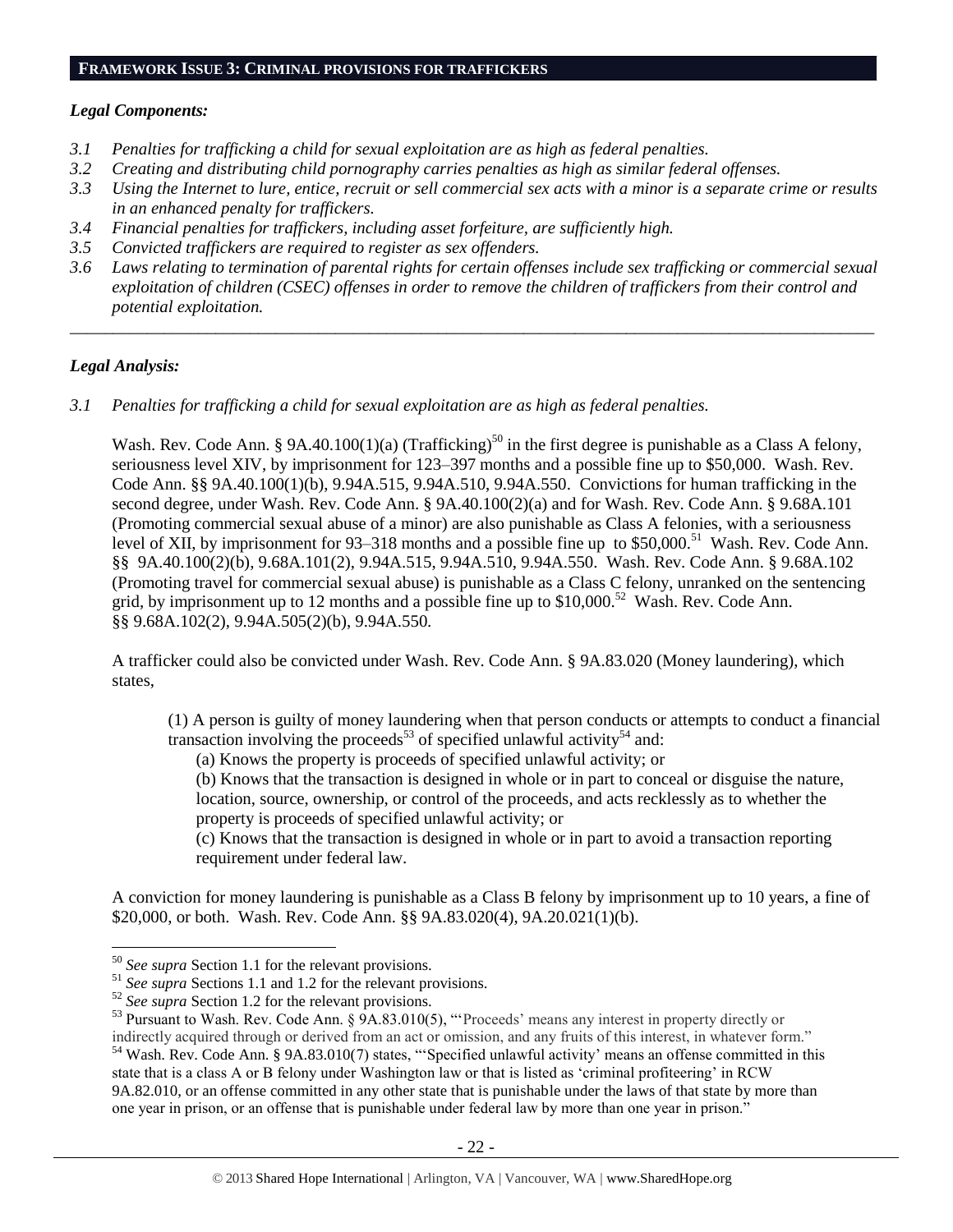In comparison, if the victim is under the age of 14, a conviction under the Trafficking Victims Protection Act  $(TVPA)<sup>55</sup>$  for child sex trafficking is punishable by 15 years to life imprisonment and a fine not to exceed \$250,000. 18 U.S.C. §§ 1591(b)(1), 3559(a)(1), 3571(b)(3). If the victim is between the ages of 14–17, a conviction is punishable by 10 years to life imprisonment and a fine not to exceed \$250,000. 18 U.S.C. §§ 1591(b)(2), 3559(a)(1), 3571(b)(3). A conviction is punishable by mandatory life imprisonment, however, if the trafficker has a prior conviction for a federal sex offense<sup>56</sup> against a minor.

## *3.2 Creating and distributing child pornography carries penalties as high as similar federal offenses.*

Creating child pornography is illegal under Wash. Rev. Code Ann. § 9.68A.040 (Sexual exploitation of a minor),<sup>57</sup> which is punishable as a Class B felony, seriousness level IX, by imprisonment for 31 months to 10 years, a possible fine up to \$20,000, or both. Wash. Rev. Code Ann. §§ 9.68A.040(2), 9.94A.515, 9.94A.510, 9.94A.550, 9A.20.021. Acts related to the distribution of child pornography is illegal under Wash. Rev. Code Ann. § 9.68A.050 (Dealing in depictions of minor engaged in sexually explicit conduct) and § 9.68A.060 (Sending, bringing into state depictions of minor engaged in sexually explicit conduct). Wash. Rev. Code Ann.  $§ 9.68A.050(1)(a), (2)(a) states,$ 

(1)(a) A person commits the crime of dealing in depictions of a minor engaged in sexually explicit conduct in the first degree when he or she:

(i) Knowingly develops, duplicates, publishes, prints, disseminates, exchanges, finances, attempts to finance, or sells a visual or printed matter that depicts a minor engaged in an act of sexually explicit conduct as defined in RCW 9.68A.011(4)(a) through (e) [Definitions]; or (ii) Possesses with intent to develop, duplicate, publish, print, disseminate, exchange, or sell any visual or printed matter that depicts a minor engaged in an act of sexually explicit conduct as defined in RCW  $9.68A.011(4)(a)$  through (e).

. . . .

. . . .

(2)(a) A person commits the crime of dealing in depictions of a minor engaged in sexually explicit conduct in the second degree when he or she:

(i) Knowingly develops, duplicates, publishes, prints, disseminates, exchanges, finances, attempts to finance, or sells any visual or printed matter that depicts a minor engaged in an act of sexually explicit conduct as defined in RCW 9.68A.011(4)(f) or (g); or (ii) Possesses with intent to develop, duplicate, publish, print, disseminate, exchange, or sell any visual or printed matter that depicts a minor engaged in an act of sexually explicit conduct as defined in RCW 9.68A.011(4)(f) or (g).

Wash. Rev. Code Ann. § 9.68A.060(1)(a), (2)(a) states,

(1)(a) A person commits the crime of sending or bringing into the state depictions of a minor engaged in sexually explicit conduct in the first degree when he or she knowingly sends or causes to be sent, or brings or causes to be brought, into this state for sale or distribution, a visual or printed matter that depicts a minor engaged in sexually explicit conduct as defined in RCW 9.68A.011(4)(a) through (e).

(2)(a) A person commits the crime of sending or bringing into the state depictions of a minor engaged in sexually explicit conduct in the second degree when he or she knowingly sends or causes to be sent, or brings or causes to be brought, into this state for sale or distribution, any visual or printed matter that depicts a minor engaged in sexually explicit conduct as defined in RCW 9.68A.011(4)(f) or (g).

<sup>&</sup>lt;sup>55</sup> Trafficking Victims Protection Act (TVPA) of 2000, Pub. L. No. 106-386, 114 Stat. 1464, 1466 (codified in scattered sections of 18 and 22 U.S.C.).

<sup>56</sup> *See supra* note [33.](#page-12-0)

<sup>57</sup> *See supra* Section 1.2 for the relevant provisions.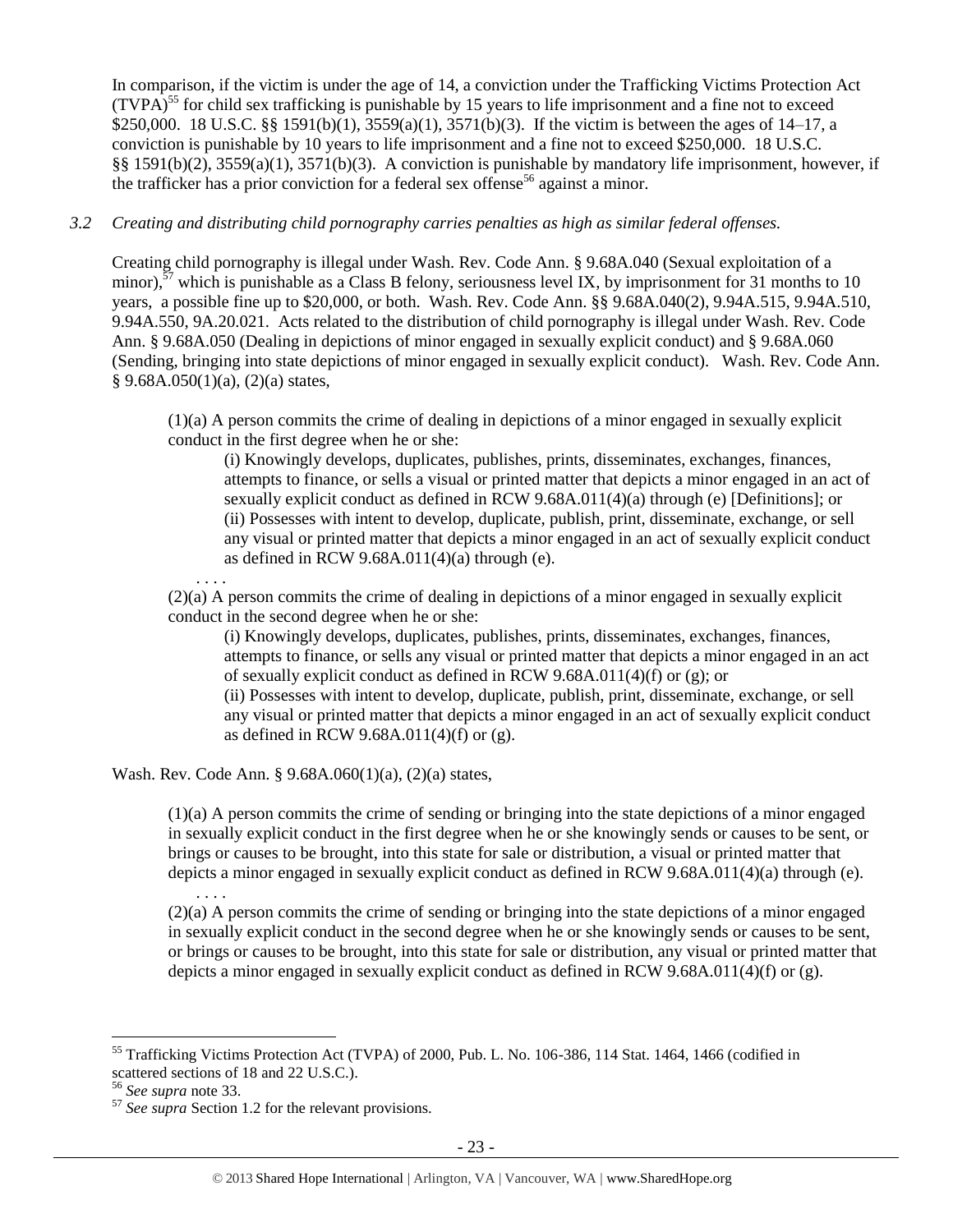Wash. Rev. Code Ann. § 9.68A.050(1)(a) and § 9.68A.060(1)(a) are punishable as Class B felonies, seriousness level VII, by imprisonment for 15–116 months and a possible fine up to \$20,000. Wash. Rev. Code Ann. §§ 9.68A.050(1)(b), 9.68A.060(1)(b), 9.94A.515, 9.94A.510, 9.94A.550. Wash. Rev. Code Ann. § 9.68A.050(2)(a) and § 9.68A.060(2)(a) are punishable as Class C felonies, seriousness level of V, by imprisonment for 6–60 months, a fine up to \$10,000, or both imprisonment and a fine. Wash. Rev. Code Ann. §§ 9.68A.050(2)(b), 9.68A.060(2)(b), 99.94A.515, 9.94A.510, 9.94A.550, 9A.20.021.

In comparison, if the victim is under the age of 14, a conviction under the TVPA for child sex trafficking is punishable by 15 years to life imprisonment and a fine not to exceed \$250,000. 18 U.S.C. §§ 1591(b)(1),  $3559(a)(1)$ ,  $3571(b)(3)$ . If the victim is between the ages of  $14-17$ , a conviction is punishable by 10 years to life imprisonment and a fine not to exceed \$250,000. 18 U.S.C. §§ 1591(b)(2), 3559(a)(1), 3571(b)(3). A conviction is punishable by mandatory life imprisonment, however, if the trafficker has a prior conviction for a federal sex offense<sup>58</sup> against a minor. Additionally, a federal conviction for distribution of child pornography<sup>59</sup> is generally punishable by imprisonment for  $5-20$  years and a fine not to exceed \$250,000.<sup>60</sup> Subsequent convictions, however, are punishable by imprisonment up to 40 years and a fine not to exceed \$250,000.<sup>61</sup>

## *3.3 Using the Internet to lure, entice, recruit or sell commercial sex acts with a minor is a separate crime or results in an enhanced penalty for traffickers.*

Wash. Rev. Code Ann. § 9.68A.090 (Communication with minor for immoral purposes)<sup>62</sup> prohibits communication with a minor or someone one believes to be a minor for immoral purposes. While this is a gross misdemeanor, it is increased to a Class C felony in Wash. Rev. Code Ann. § 9.68A.090(2),<sup>63</sup> "[I]f the person communicates . . . for immoral purposes, including the purchase or sale of commercial sex acts and sex trafficking, through the sending of an electronic communication."<sup>64</sup> Additionally, pursuant to Wash. Rev. Code Ann. § 9.68A.106 (Additional fee assessment—Internet advertisement), traffickers convicted of an offense under Wash. Rev. Code Ann. § 9.68A.101 (Promoting commercial sexual abuse of a minor-Penalty), will receive an additional fine of \$5,000 "when the court finds that an internet advertisement in which the victim of the crime was described or depicted was instrumental in facilitating the commission of the crime."<sup>65</sup>

<sup>58</sup> *See supra* note [33.](#page-12-0)

<sup>&</sup>lt;sup>59</sup> 18 U.S.C. §§ 2252(a)(1), (a)(2), (a)(3) (Certain activities relating to material involving the sexual exploitation of minors),  $2252A(a)(2)$ ,  $(a)(3)$  (Certain activities relating to material constituting or containing child pornography), 1466A(a) (Obscene visual representations of the sexual abuse of children).

<sup>&</sup>lt;sup>60</sup> 18 U.S.C. §§ 2252(b) (stating that a conviction under subsection (a)(1), (a)(2), or (a)(3) is punishable by imprisonment for  $5-20$  years and a fine),  $2252A(b)(1)$  (a conviction is punishable by imprisonment for  $5-20$  years and a fine), 1466A(a), (b) (stating that a conviction under subsection (a) is "subject to the penalties provided in section 2252A(b)(1)," imprisonment for 5–20 years and a fine, while a conviction under subsection (b) is "subject to the penalties provided in section 2252A(b)(2)," imprisonment up to 10 years, a fine, or both); *see also* 18 U.S.C. §§ 3559(a)(1) (classifying all of the above listed offenses as felonies),  $3571(b)(3)$  (providing a fine up to \$250,000 for any felony conviction).

<sup>&</sup>lt;sup>61</sup> 18 U.S.C. §§ 2252(b) (stating if a person has a prior conviction under subsection (a)(1), (a)(2), or (a)(3) or a list of other statutes, a conviction is punishable by a fine and imprisonment for  $15-40$  years),  $2252A(b)(1)$  (stating if a person has a prior conviction under subsection (a)(2), (a)(3), or a list of other statutes, a conviction is punishable by a fine and imprisonment for  $15-40$  years),  $1466A(a)$ , (b) (stating that the penalty scheme for section  $2252A(b)$ applies); *see also* 18 U.S.C. §§ 3559(a)(1) (classifying all of the above listed offenses as felonies), 3571(b)(3) (providing a fine up to \$250,000 for any felony conviction).

See supra Section 2.5 for the relevant provisions.

<sup>63</sup> *See supra* note [36.](#page-13-2) 

<sup>&</sup>lt;sup>64</sup> Pursuant to Wash. Rev. Code Ann. § 9.68A.090(3), "For the purposes of this section, 'electronic communication' has the same meaning as defined in RCW 9.61.260." Wash. Rev. Code Ann. §9.61.260(5) defines "electronic communication" as "the transmission of information by wire, radio, optical cable, electromagnetic, or other similar means. 'Electronic communication' includes, but is not limited to, electronic mail, internet-based communications, pager service, and electronic text messaging."

<sup>&</sup>lt;sup>65</sup> See supra note [39](#page-13-1) (defining "internet advertisement").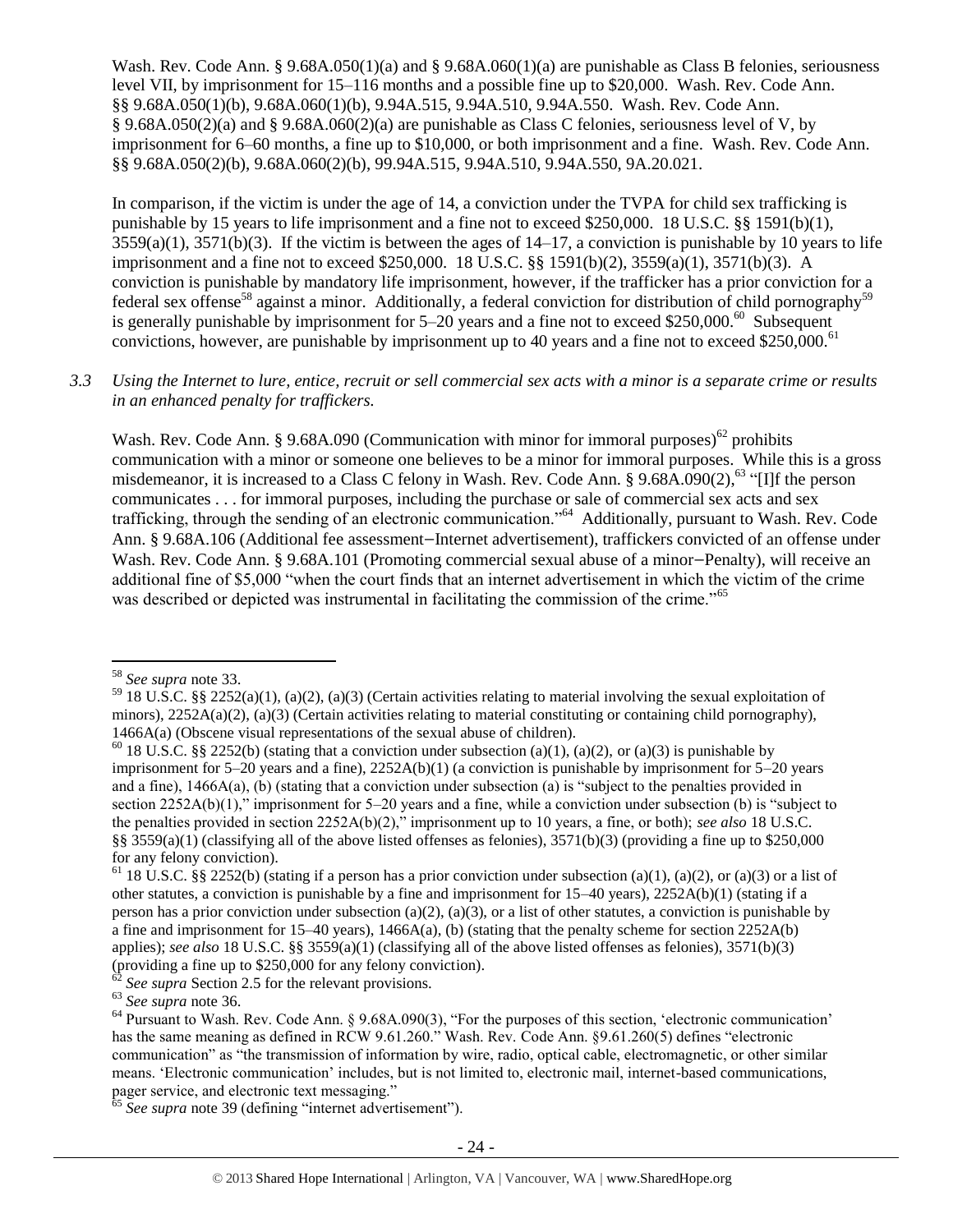## *3.4 Financial penalties for traffickers, including asset forfeiture, are sufficiently high.*

Traffickers convicted under Wash. Rev. Code Ann. § 9A.40.100(1)(a), (2)(a) (Trafficking) or § 9.68A.101 (Promoting commercial sexual abuse of a minor) may be required to pay possible fines up to \$50,000. Wash. Rev. Code Ann. §§ 9A.40.100(1)(b), (2)(b), 9.68A.101(2), 9.94A.550. Those convicted of Wash. Rev. Code Ann. § 9.68A.040 (Sexual exploitation of a minor) may be required to pay a possible fine up to \$20,000, while traffickers convicted under Wash. Rev. Code Ann. § 9.68A.102 (Promoting travel for commercial sexual abuse) may be required to pay a possible fine up to \$10,000. Wash. Rev. Code Ann. §§ 9.68A.040(2), 9.68A.102(2), 9.94A.550.

Furthermore, Wash. Rev. Code Ann. § 9A.40.100(3)(a)<sup>66</sup> was recently amended to mandate a \$10,000 fee for "a person who is either convicted or given a deferred prosecution or who has entered into a statutory or nonstatutory diversion agreement as a result of an arrest for a violation of a trafficking crime . . . . "

Furthermore, pursuant to Wash. Rev. Code Ann. § 9.68A.106 (Additional fee assessment – Internet advertisement),<sup>67</sup> traffickers convicted of an offense under Wash. Rev. Code Ann. § 9.68A.101 (Promoting commercial sexual abuse of a minor—Penalty), will receive an additional fine of \$5,000 "when the court finds that an internet advertisement in which the victim of the crime was described or depicted was instrumental in facilitating the commission of the crime."<sup>68</sup>

A conviction for money laundering could also result in a fine of \$20,000. Wash. Rev. Code Ann. §§ 9A.83.020(4), 9A.20.021(1)(b). Mandatory fines are assessed pursuant to Wash. Rev. Code Ann. § 9A.88.140(2) (Vehicle impoundment—fees and fine), which provides for mandatory impoundment of vehicles, stating, "Upon an arrest for a suspected violation of commercial sexual abuse of a minor, promoting commercial sexual abuse of a minor, or promoting travel for commercial sexual abuse of a minor, the arresting law enforcement officer shall impound the person's vehicle if (a) the motor vehicle was used in the commission of the crime; and (b) the person arrested is the owner of the vehicle or the vehicle is a rental car as defined in RCW 46.04.465." Wash. Rev. Code Ann. § 9A.88.140(4) sets a \$2,500 fine to be paid to the impounding agency in order to redeem the vehicle. In addition, Wash. Rev. Code Ann. § 9.68A.105 (Additional fee assessment) imposes a non-discretionary \$5,000 penalty for any conviction under Wash. Rev. Code Ann. § 9.68A.101 (Promoting commercial sexual abuse of a minor).

Traffickers may also be required to pay restitution at the discretion of the court. Pursuant to Wash. Rev. Code Ann. § 9.94A.750 (Restitution),

(1) If restitution is ordered, the court shall determine the amount of restitution due at the sentencing hearing or within one hundred eighty days.

. . . .

(3) Except as provided in subsection (6) of this section, restitution ordered by a court pursuant to a criminal conviction shall be based on easily ascertainable damages for injury to or loss of property, actual expenses incurred for treatment for injury to persons, and lost wages resulting from injury. Restitution shall not include reimbursement for damages for mental anguish, pain and suffering, or other intangible losses, but may include the costs of counseling reasonably related to the offense. The amount of restitution shall not exceed double the amount of the offender's gain or the victim's loss from the commission of the offense.

(5) Restitution may be ordered whenever the offender is convicted of an offense which results in injury to any person or damage to or loss of property or as provided in subsection (6) of this section. In addition, restitution may be ordered to pay for an injury, loss, or damage if the offender pleads guilty to a lesser offense or fewer offenses and agrees with the prosecutor's recommendation that the offender be

<sup>. . .</sup> 

<sup>66</sup> *See supra* note [2.](#page-0-0)

<sup>67</sup> *See supra* note [38.](#page-13-0) 

<sup>68</sup> *See supra* note [39\(](#page-13-1)defining "internet advertisement").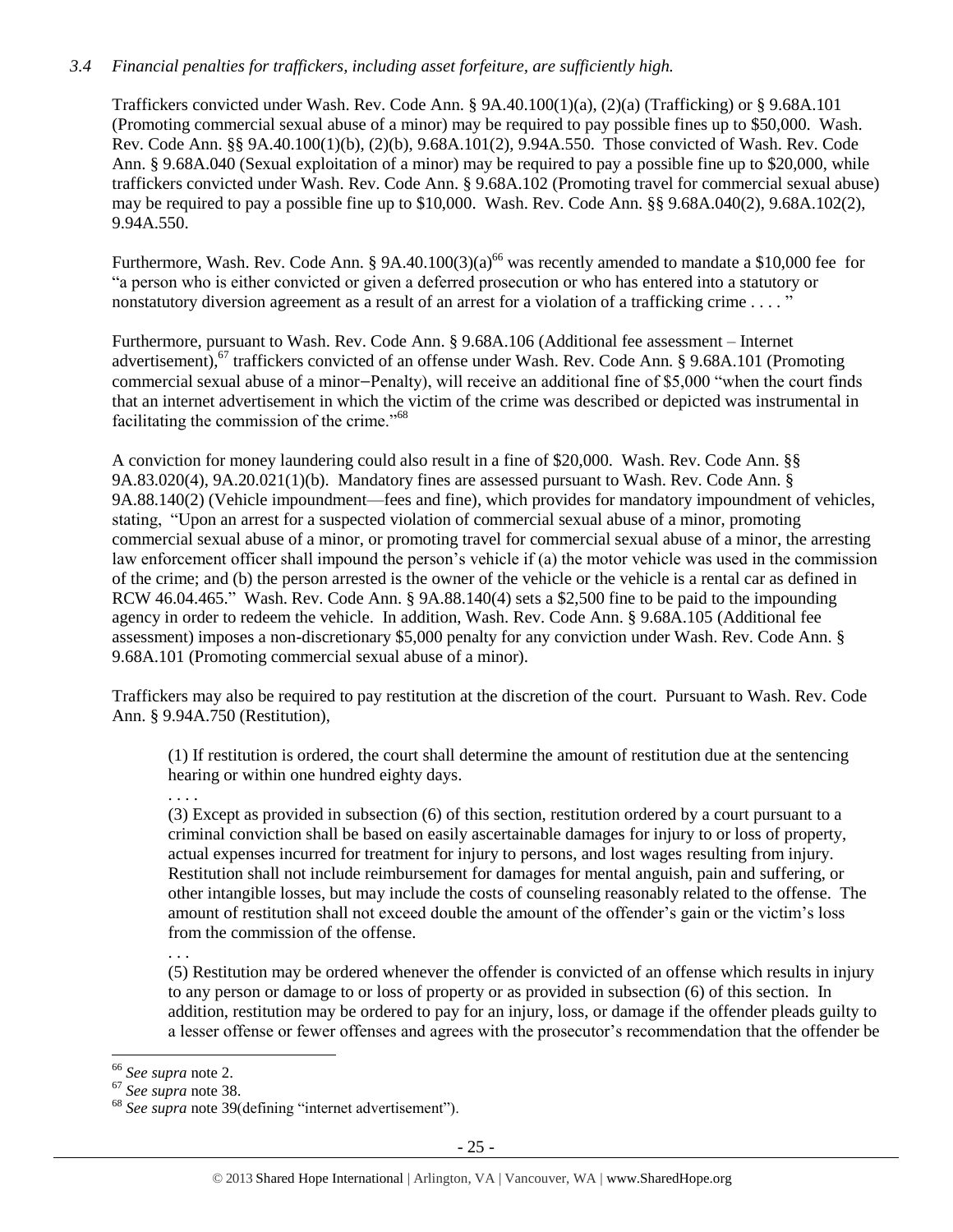required to pay restitution to a victim of an offense or offenses which are not prosecuted pursuant to a plea agreement.

(6) Restitution for the rape of a child in the first, second, or third degree, in which the victim becomes pregnant, shall include:

(a) All of the victim's medical expenses that are associated with the rape and resulting pregnancy; and

(b) child support for any child born as a result of the rape if child support is ordered pursuant to a proceeding in superior court or administrative order for support for that child. The clerk must forward any restitution payments made on behalf of the victim's child to the Washington state child support registry under chapter 26.23 RCW. Identifying information about the victim and child shall not be included in the order. The offender shall receive a credit against any obligation owing under the administrative or superior court order for support of the victim's child. . . .

. . . .

Traffickers also face asset forfeiture under several statutes. Wash. Rev. Code Ann. § 9A.88.140(2) (Vehicle impoundment—fees and fines) provides for mandatory impoundment of vehicles and states,

Upon an arrest for a suspected violation of commercial sexual abuse of a minor, promoting commercial sexual abuse of a minor, or promoting travel for commercial sexual abuse of a minor, the arresting law enforcement officer shall impound the person's vehicle if (a) the motor vehicle was used in the commission of the crime; and (b) the person arrested is the owner of the vehicle or the vehicle is a rental car as defined in RCW 46.04.465 [Rental car].

Wash. Rev. Code Ann. § 9A.88.140(4) sets a \$2,500 fine to the impounding agency to redeem the vehicle. Traffickers are also subject to a number of discretionary criminal forfeiture proceedings. Assets related to violations of Wash. Rev. Code Ann. § 9A.40.100 (Trafficking) and § 9.68A.100 (Commercial sexual abuse of a minor) are subject to criminal forfeiture. Wash. Rev. Code §§ 10.105.010(1), 10.105.900. Wash. Rev. Code Ann. § 10.105.010(1) (Seizure and forfeiture) states in part,

The following are subject to seizure and forfeiture and no property right exists in them: All personal property, including, but not limited to, any item, object, tool, substance, device, weapon, machine, vehicle of any kind, money, security, or negotiable instrument, which has been or was actually employed as an instrumentality in the commission of, or in aiding or abetting in the commission of any felony, or which was furnished or was intended to be furnished by any person in the commission of, as a result of, or as compensation for the commission of, any felony, or which was acquired in whole or in part with proceeds traceable to the commission of a felony. No property may be forfeited under this section until after there has been a superior court conviction of the owner of the property for the felony in connection with which the property was employed, furnished, or acquired.

. . . .

Wash. Rev. Code Ann. § 10.105.010(2) provides for seizure in the following manner:

Personal property subject to forfeiture under this chapter may be seized by any law enforcement officer of this state upon process issued by any superior court having jurisdiction over the property. Seizure of personal property without process may be made if:

(a) The seizure is incident to an arrest or a search under a search warrant;

(b) The property subject to seizure has been the subject of a prior judgment in favor of the state in a criminal injunction or forfeiture proceeding;

(c) A law enforcement officer has probable cause to believe that the property is directly dangerous to health or safety; or

(d) The law enforcement officer has probable cause to believe that the property was used or is intended to be used in the commission of a felony.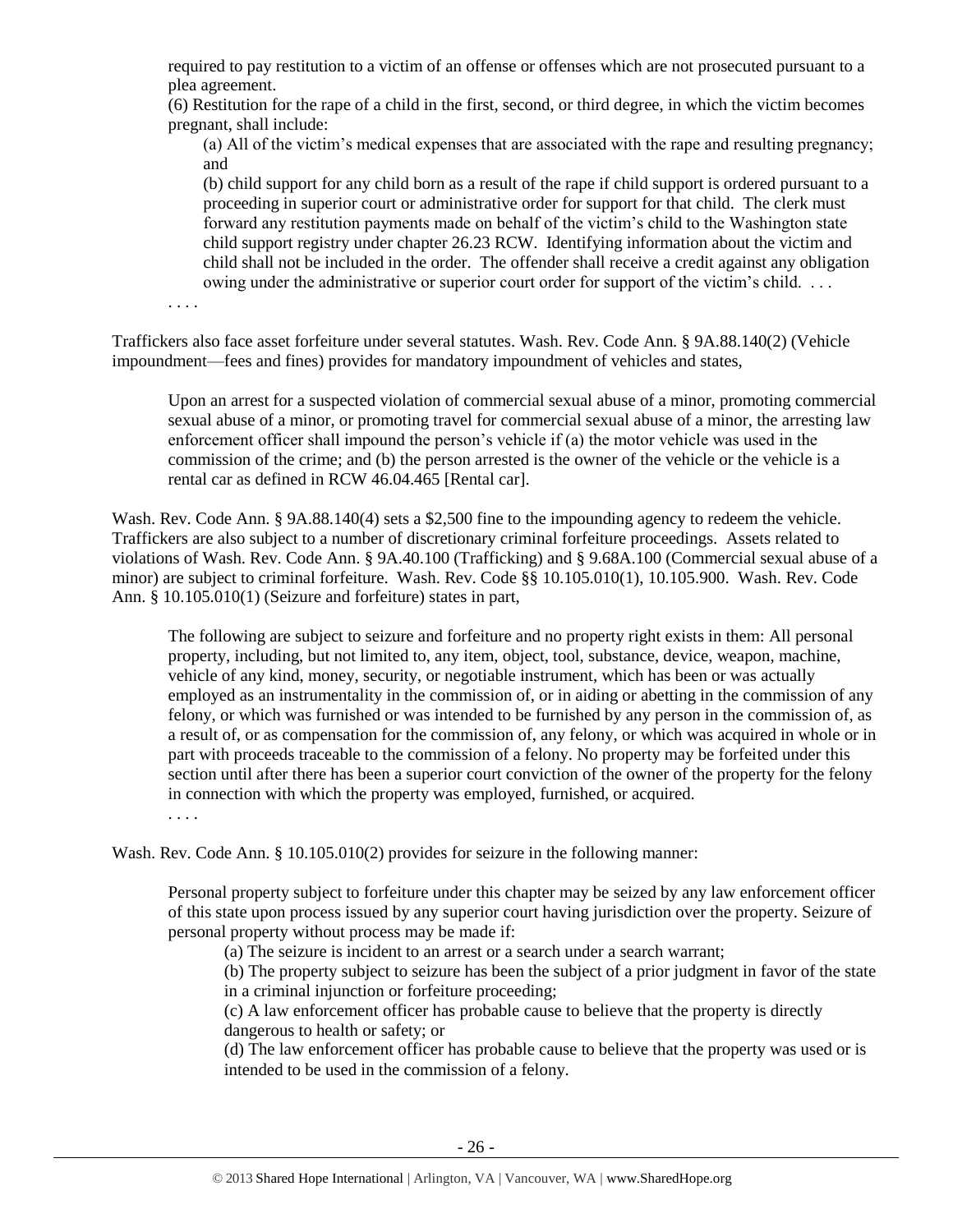Disposition of the forfeited property is governed by Wash. Rev. Code Ann. § 10.105.010(6), which provides in relevant part,

When property is forfeited under this chapter, after satisfying any court-ordered victim restitution, the seizing law enforcement agency may:

(a) Retain it for official use or upon application by any law enforcement agency of this state release such property to such agency for the exclusive use of enforcing the criminal law; (b) Sell that which is not required to be destroyed by law and which is not harmful to the public.

Traffickers may face additional forfeiture penalties under Wash. Rev. Code Ann. § 9A.88.150 relating to seizure and forfeiture of property rights. Pursuant to § 9A.88.150,

. . . .

- (1) The following are subject to seizure and forfeiture and no property rights exist in them: (a) Any property or other interest acquired or maintained in violation of RCW 9.68A.100 [Commercial sexual abuse of a minor] . . . to the extent of the investment of funds, and any appreciation of income attributable to the investment, from a violation of RCW 9.68A.100 . . . . (b) All conveyances, including aircraft, vehicles, or vessels, which are used, or intended for use, in
	- any manner to facilitate a violation of RCW 9.68A.100, 9.68A.101, or 9A.88.070, except that: (i) No conveyance used by any person as a common carrier in the transaction of business as a common carrier is subject to forfeiture under this section unless it appears that the owner or other person in charge of the conveyance is a consenting party or privy to a violation of RCW 9.68A.100, 9.68A.101, or 9A.88.070.

(c) Any property, contractual right, or claim against property used to influence any enterprise that a person has established, operated, controlled, conducted, or participated in the conduct of, in violation of RCW 9.68A.100, 9.68A.101, or 9A.88.070;(d) All proceeds traceable to or derived from an offense defined in RCW 9.68A.100, 9.68A.101, or 9A.88.070 and all moneys, negotiable instruments, securities, and other things of value significantly used or intended to be used significantly to facilitate commission of the offense;

(e) All books, record, and research products and materials, including formulas, microfilm, tapes, and data which are used, or intended for use, in violation of RCW 9.68A.100, 9.68A.101, or 9A.88.070;

(f) All moneys, negotiable instruments, securities, or other tangible or intangible property of value furnished or intended to be furnished by any person in exchange for a violation of RCW 9.68A.100, 9.68A.101, or 9A.88.070, all tangible or intangible personal property, proceeds, or assets acquired in whole or in part with proceeds traceable to an exchange or series of exchanges in violation of RCW 9.68A.100, 9.68A.101, or 9A.88.070, and all moneys, negotiable instruments, and securities used of intended to be used to facilitate any violation of RCW 9.68A.100, 9.68A.101, or 9A.88.070. A forfeiture of money, negotiable instruments, securities, or other tangible or intangible property encumbered by a bona fide security interest is subject to the interest of the secured party if, at the time the security interest was created, the secured party neither had knowledge of nor consented to the act or omission. No personal property may be forfeited under this subsection (1) (f), to the extent of the interest of an owner, by reason of any act or omission, which that owner established was committed or omitted without the owner's knowledge or consent; and

(g) All real property, including any right title, and interest in the whole of any lot or tract of land, and any appurtenances or improvements which are being used with the knowledge of the owner for a violation of RCW 9.68A.100, 9.68A.101, or 9A.88.070, or which have been acquired in whole or in part in violation of RCW 9.68A.100, 9.68A.101, or 9A.88.070, if a substantial nexus exists between the violation and the real property. However:

(i) No property may be forfeited pursuant to this subsection  $(1)$   $(g)$ , to the extent of the interest of an owner, by reason of any act or omission committed or omitted without the owner's knowledge or consent;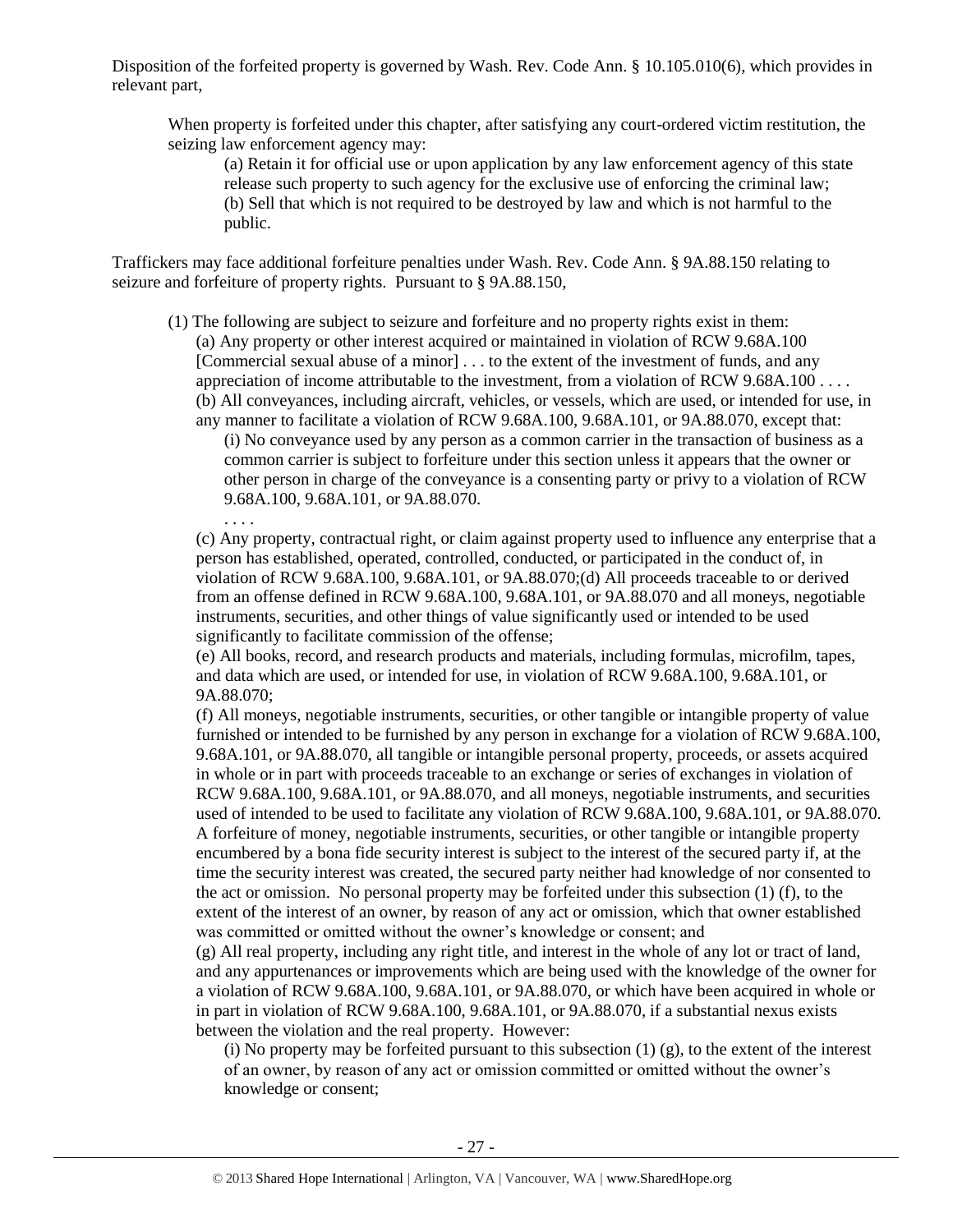(ii) A forfeiture of real property encumbered by a bona fide security interest is subject to the interest of the secured party if the secured party, at the time the security interest was created neither had knowledge or consented to the act or omission.

Pursuant to Wash. Rev. Code Ann. § 9A.88.150(7), "When property is forfeited under this chapter, the seizing law enforcement agency shall sell the property that is not required to be destroyed by law and that is not harmful to the public." "By January  $31<sup>st</sup>$  of each year, each seizing agency shall remit to the state treasurer the net proceeds of any property forfeited during the preceding calendar year. Money remitted shall be deposited in the prostitution prevention and intervention account under RCW 43.63A.740." Wash. Rev. Code Ann. § 9A.88.150(9).

Under Wash. Rev. Code Ann. § 9.68A.120 (Seizure and forfeiture of property) traffickers involved in child pornography may also be required to forfeit the following:

(1) All visual or printed matter that depicts a minor engaged in sexually explicit conduct.

(2) All raw materials, equipment, and other tangible personal property of any kind used or intended to be used to manufacture or process any visual or printed matter that depicts a minor engaged in sexually explicit conduct, and all conveyances, including aircraft, vehicles, or vessels that are used or intended for use to transport, or in any manner to facilitate the transportation of, visual or printed matter in violation of RCW 9.68A.050 [Dealing in depictions of minor engaged in sexually explicit conduct] or 9.68A.060 [Sending, bringing into state depictions of minor engaged in sexually explicit conduct] . . . . . . .

(3) All personal property, moneys, negotiable instruments, securities, or other tangible or intangible property furnished or intended to be furnished by any person in exchange for visual or printed matter depicting a minor engaged in sexually explicit conduct, or constituting proceeds traceable to any violation of this chapter.

. . . .

….

Disposition of the property under this section is governed by Wash. Rev. Code Ann. §9.68A.120(9), which states that the seizing agency may retain the property for official use or sell that which is not required to be destroyed by law. Proceeds of the sale shall first be used to pay expenses arising from the investigation and forfeiture proceedings. Fifty percent of the money remaining after payment of expenses shall be deposited in the state general fund and fifty percent shall be deposited in the general fund of the state, county, or city of the seizing law enforcement agency. Wash. Rev. Code Ann. §9.68A.120(9).

For further discussion of provisions of the asset forfeiture laws, and seizure in particular, see Section 2.8.

# *3.5 Convicted traffickers are required to register as sex offenders.*

Wash. Rev. Code Ann. § 9A.44.130(1)(a) (Registration of sex offenders and kidnapping offenders) requires adults residing in Washington, among others, who have been "convicted of any sex offense or kidnapping offense" to register for the sex offender registry. Wash. Rev. Code Ann. § 9A.44.128(10) (Definitions applicable to RCW 9A.44.130 through 9A.44.145, 10.01.200, 43.43.540, 70.48.470, and 72.09.330), with its cross reference to the definition of "sex offense" in Wash. Rev. Code Ann. § 9.94A.030 (Definitions), defines "sex offense" to include, felony violations under chapter 9.68A (Sexual exploitation of children), Wash. Rev. Code Ann. § 9A.40.100(1)(a)(ii)(B)<sup>69</sup> (Trafficking), Wash. Rev. Code Ann. § 9.68A.100 (Commercial sexual abuse of a minor), § 9.68A.102 (Promoting commercial sexual abuse of a minor), § 9.68A.103 (Permitting commercial sexual abuse of a minor), § 9.68A.040 (Sexual exploitation of a minor), § 9.68A.050 (Dealing in depictions of minor engaged in sexually explicit conduct), and § 9.68A.060 (Sending, bringing into state depictions of minor engaged in sexually explicit conduct). The definition of a sex offense under Wash. Rev.

<sup>69</sup> *See supra* note [48.](#page-20-0)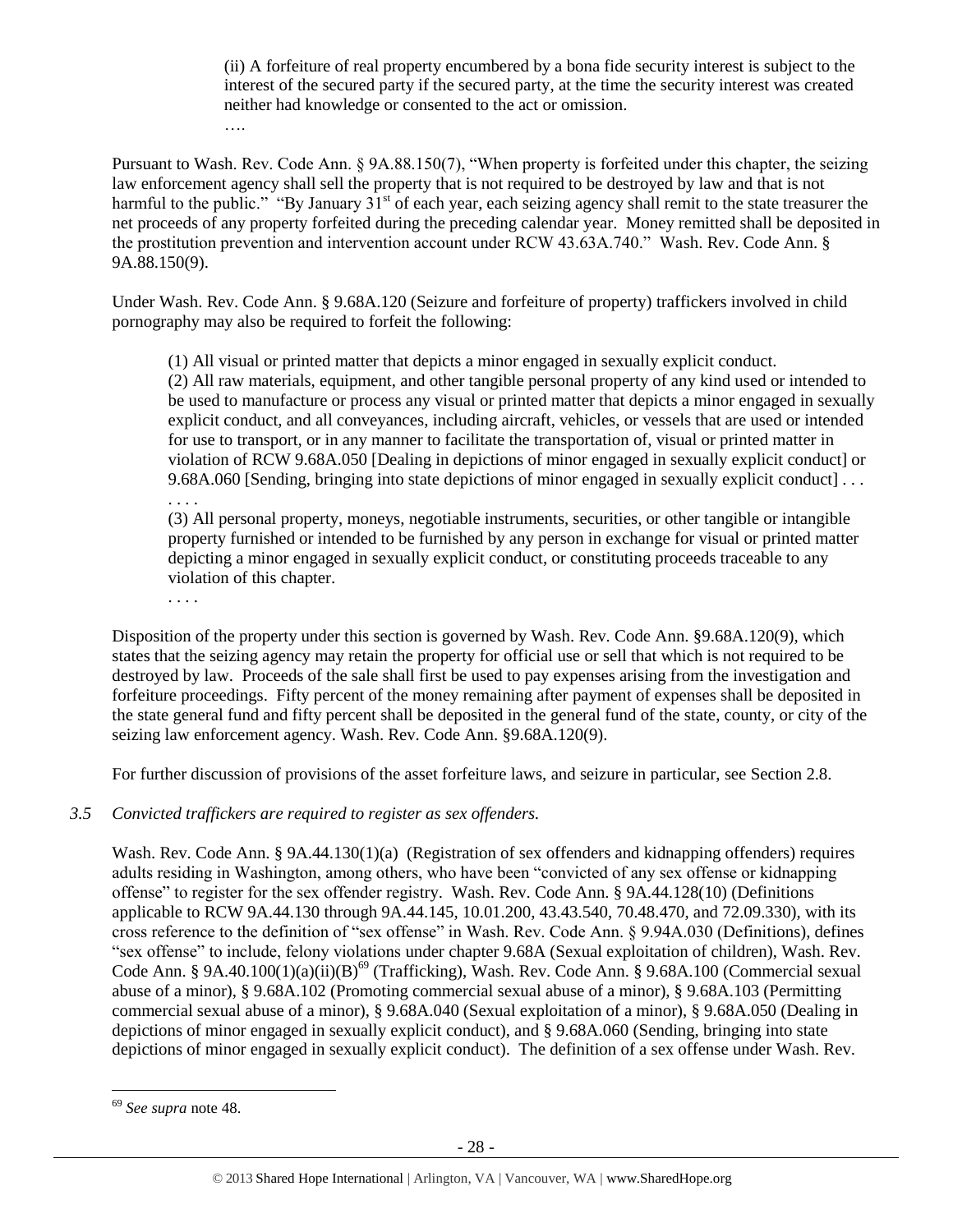Code Ann. § 9A.44.128 also includes "[a] violation under RCW 9A.88.070 (promoting prostitution in the first degree) or RCW 9A.88.080 (promoting prostitution in the second degree) if the person has a prior conviction for one of these offenses."

*3.6 Laws relating to termination of parental rights for certain offenses include sex trafficking or commercial sexual exploitation of children (CSEC) offenses in order to remove the children of traffickers from their control and potential exploitation.* 

Washington's procedure for terminating parental rights specifically addresses human trafficking and CSEC crimes. Wash. Rev. Code Ann. § 13.34.132 (Petition seeking termination of parent-child relationship) and § 13.34.180 (Order terminating parent and child relationship) outline the grounds for terminating parental rights. Wash. Rev. Code Ann. § 13.34.132 sets out the requirements for termination of parental rights, and one prong states, "Because of the existence of aggravated circumstances, reasonable efforts to unify the family are not required. Notwithstanding the existence of aggravated circumstances, reasonable efforts may be required if the court or department determines it is in the best interests of the child. . . ." Wash. Rev. Code Ann. § 13.34.132(4). According to this provision, "In determining whether aggravated circumstances exist by clear, cogent, and convincing evidence, the court shall consider one or more" items. The list includes "[a] finding by a court that a parent is a sexually violent predator as defined in RCW 71.09.020,"<sup>70</sup>a "[c]onviction of the parent of trafficking, or promoting commercial sexual abuse of a minor when the victim of the crime is the child, the child's other parent, a sibling of the child, or another child . . .", and a "[c]onviction of the parent, when a child has been born of: (A) A sex offense under chapter 9A.44 RCW." Wash. Rev. Code Ann. § 13.34.132(4)(e)(g),  $(j)^{71}$ . However, Wash. Rev. Code Ann. § 13.34.180(3) sets out convictions that may be alleged as part of a petition seeking to terminate parental rights, but Wash. Rev. Code Ann. § 9A.40.100, § 9.68A.102, and § 9.68A.040 are not included in the list.

<sup>70</sup> Pursuant to Wash. Rev. Stat. § 71.09.020(17) "'Sexually violent offense' means an act committed on, before, or after July 1, 1990, that is: (a) An act defined in Title 9A RCW as rape in the first degree, rape in the second degree by forcible compulsion, rape of a child in the first or second degree, statutory rape in the first or second degree, indecent liberties by forcible compulsion, indecent liberties against a child under age fourteen, incest against a child under age fourteen, or child molestation in the first or second degree; (b) a felony offense in effect at any time prior to July 1, 1990, that is comparable to a sexually violent offense as defined in (a) of this subsection, or any federal or out-of-state conviction for a felony offense that under the laws of this state would be a sexually violent offense as defined in this subsection; (c) an act of murder in the first or second degree, assault in the first or second degree, assault of a child in the first or second degree, kidnapping in the first or second degree, burglary in the first degree, residential burglary, or unlawful imprisonment, which act, either at the time of sentencing for the offense or subsequently during civil commitment proceedings pursuant to this chapter, has been determined beyond a reasonable doubt to have been sexually motivated, as that term is defined in RCW 9.94A.030; or (d) an act as described in chapter 9A.28 RCW, that is an attempt, criminal solicitation, or criminal conspiracy to commit one of the felonies designated in (a), (b), or (c) of this subsection.

<sup>&</sup>lt;sup>71</sup> The text of Wash. Rev. Code Ann. § 13.34.132 included here and elsewhere in this report includes amendments made by the passage of Senate Bill 5669 during the 1st session of the 63rd Washington Legislature. 2013 Wa. Ch. 9.68A. (WA 2013) (effective August 1, 2013).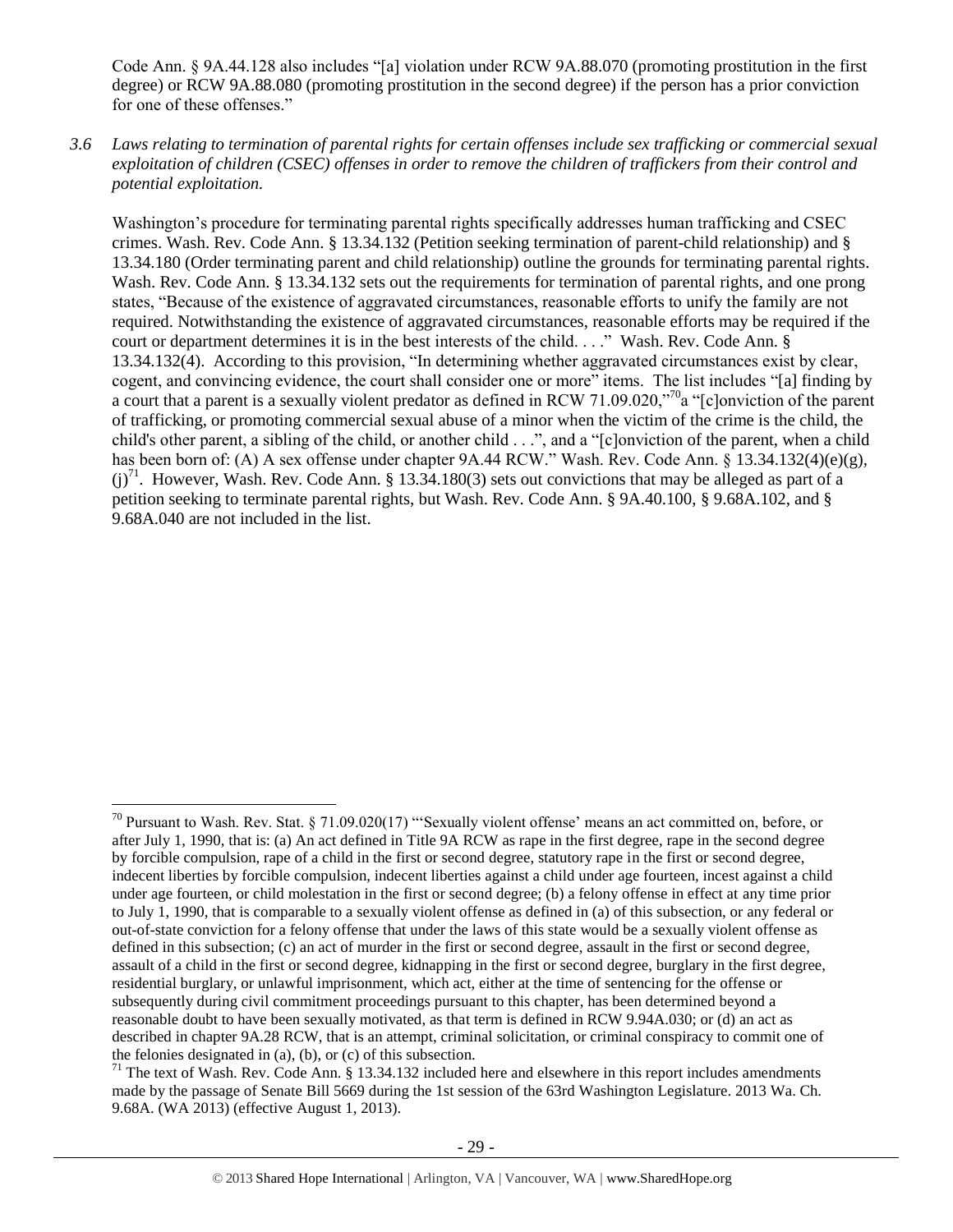#### **FRAMEWORK ISSUE 4: CRIMINAL PROVISIONS FOR FACILITATORS**

#### *Legal Components:*

- *4.1 The acts of assisting, enabling, or financially benefitting from child sex trafficking are included as criminal offenses in the state sex trafficking statute.*
- *4.2 Financial penalties, including asset forfeiture laws, are in place for those who benefit financially from or aid and assist in committing domestic minor sex trafficking.*

*\_\_\_\_\_\_\_\_\_\_\_\_\_\_\_\_\_\_\_\_\_\_\_\_\_\_\_\_\_\_\_\_\_\_\_\_\_\_\_\_\_\_\_\_\_\_\_\_\_\_\_\_\_\_\_\_\_\_\_\_\_\_\_\_\_\_\_\_\_\_\_\_\_\_\_\_\_\_\_\_\_\_\_\_\_\_\_\_\_\_\_\_\_\_*

- *4.3 Promoting and selling child sex tourism is illegal.*
- *4.4 Promoting and selling child pornography is illegal.*

## *Legal Analysis:*

*4.1 The acts of assisting, enabling, or financially benefitting from child sex trafficking are included as criminal offenses in the state sex trafficking statute.*

The provisions of Wash. Rev. Stat. § 9A.40.100(1)(a)(i)(B), (2)(a)(ii) (Trafficking) specifically apply the human trafficking statute to facilitators. Wash. Rev. Code Ann. § 9A.40.100(1)(a)(i)(ii)<sup>72</sup> states,

(1)(a) A person is guilty of trafficking in the first degree when:

(i) Such person:

(A) Recruits, harbors, transports, transfers, provides, obtains, buys, purchases, or receives by any means another person knowing, or in reckless disregard of the fact, that force, fraud, or coercion as defined in RCW 9A.36.070 will be used to cause the person to engage in forced labor, involuntary servitude, a sexually explicit  $\arctan^{73}$ , or a commercial sex act, or that the person has not attained the age of eighteen years and is caused to engage in a sexually explicit act or a commercial sex act; or (B) Benefits financially or by receiving anything of value from participation in a venture that has engaged in acts set forth in  $(a)(i)(A)$  of this subsection; and

- $(ii)$  The acts or venture set forth in  $(a)(i)$  of this subsection:
	- (A) Involve committing or attempting to commit kidnapping;
	- (B) Involve a finding of sexual motivation under RCW 9.94A.835 [Special
	- allegation—sexual motivation—procedures];
	- (C) Involve the illegal harvesting or sale of human organs; or
	- (D) Result in a death.

A conviction under Wash. Rev. Code Ann. § 9A.40.100(1) is punishable as a Class A felony, seriousness level XIV, by imprisonment for 123–397 months and a possible fine up to \$50,000. Wash. Rev. Code Ann. §§ 9A.40.100(1)(b), 9.94A.510, 9.94A.515, 9.94A.550.

Wash. Rev. Code Ann. § 9A.40.100(2)(a) states,

A person is guilty of trafficking in the second degree when such person:

(i) Recruits, harbors, transports, transfers, provides, obtains, buys, purchases, or receives by any means another person knowing, or in reckless disregard of the fact, that force, fraud, or coercion as defined in RCW 9A.36.070 will be used to cause the person to engage in forced labor, involuntary servitude, a sexually explicit act<sup>74</sup>, or a commercial sex act, or that the person has not attained the age of eighteen years and is caused to engage in a sexually explicit act or a commercial sex act; or

<sup>72</sup> *See supra* note [2.](#page-0-0)

<sup>73</sup> *See supra* note [4.](#page-1-0)

<sup>74</sup> *See supra* note [4.](#page-1-0)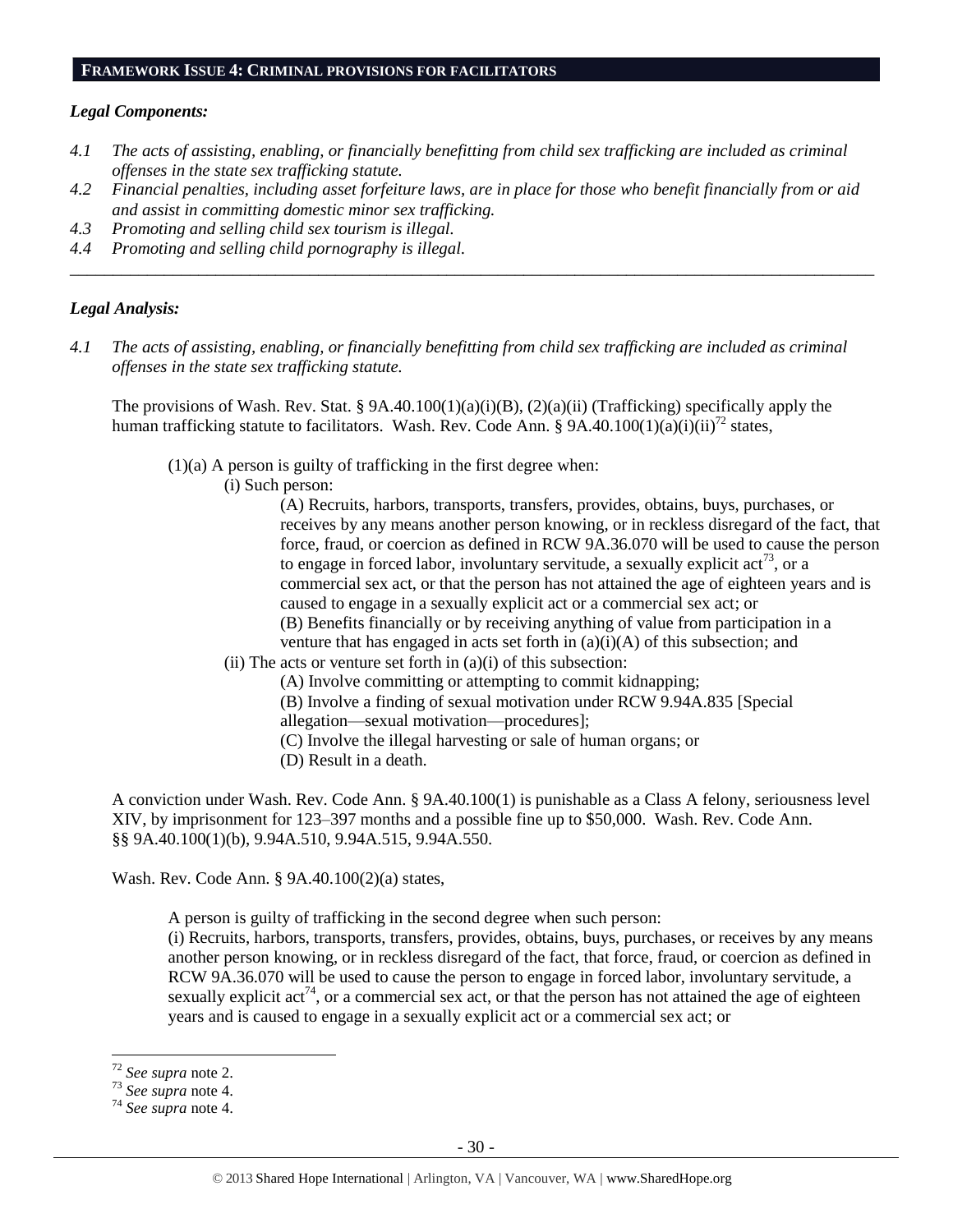(ii) Benefits financially or by receiving anything of value from participation in a venture that has engaged in acts set forth in (a)(i) of this subsection.

A conviction under Wash. Rev. Code Ann. § 9A.40.100(2) is punishable as a Class A felony, seriousness level XII, by imprisonment for 93–318 months and a possible fine up to \$50,000. Wash. Rev. Code Ann. §§ 9A.40.100(2)(b), 9.94A.510, 9.94A.515, 9.94A.550.

Under Wash. Rev. Code Ann. § 9.68A.101(1)<sup>75</sup> (Promoting commercial sexual abuse of a minor --Penalty), "A person is guilty of promoting commercial sexual abuse of a minor if he or she knowingly advances commercial sexual abuse or a sexually explicit act of a minor or profits from a minor engaged in sexual conduct or a sexually explicit act."<sup>76</sup> A conviction under Wash. Rev. Code Ann. § 9.68A.101(1) is punishable as a Class A felony, seriousness level XII, by imprisonment for 93–318 months and a possible fine up to \$50,000. Wash. Rev. Code Ann.§ 9.68A.101(2), 9.94A.510, 9.94A.515, 9.94A.550.

Wash. Rev. Code Ann. § 9.68A.102 (Promoting travel for commercial sexual abuse of a minor)<sup>77</sup> may apply to facilitators, and a conviction is punishable as a Class C felony, unranked on the sentencing grid, by imprisonment up to 12 months and a possible fine up to \$10,000. Wash. Rev. Code Ann. § 9.68A.102(2), 9.94A.505(2)(b), 9.94A.550. Wash. Rev. Code Ann. § 9.68A.103 (Permitting commercial sexual abuse of a minor) is also available for prosecution of certain facilitators.<sup>78</sup> A conviction under Wash. Rev. Code Ann. § 9.68A.103(1) is punishable as a gross misdemeanor by imprisonment for up to 364 days, a possible fine up to \$5,000, or both imprisonment and a fine. Wash. Rev. Code Ann. §§ 9.68A.103(2), 9.92.020.

 $\overline{a}$ 

(3) For the purposes of this section:

(a) A person "advances commercial sexual abuse of a minor" if, acting other than as a minor receiving compensation for personally rendered sexual conduct or as a person engaged in commercial sexual abuse of a minor, he or she causes or aids a person to commit or engage in commercial sexual abuse of a minor, procures or solicits customers for commercial sexual abuse of a minor, provides persons or premises for the purposes of engaging in commercial sexual abuse of a minor, operates or assists in the operation of a house or enterprise for the purposes of engaging in commercial sexual abuse of a minor, or engages in any other conduct designed to institute, aid, cause, assist, or facilitate an act or enterprise of commercial sexual abuse of a minor. (b) A person "profits from commercial sexual abuse of a minor" if, acting other than as a minor receiving compensation for personally rendered sexual conduct, he or she accepts or receives money or other property pursuant to an agreement or understanding with any person whereby he or she participates or will participate in the proceeds of commercial sexual abuse of a minor. (c) A person "advances a sexually explicit act of a minor" if he or she causes or aids a sexually explicit act of a minor, procures or solicits customers for a sexually explicit act of a minor, provides persons or premises for the purposes of a sexually explicit act of a minor, or engages in any other conduct designed to institute, aid, cause, assist, or facilitate a sexually explicit act of a minor.

(d) A "sexually explicit act" is a public, private, or live photographed, recorded, or videotaped act or show intended to arouse or satisfy the sexual desires or appeal to the prurient interests of patrons and for which something of value is given or received.

(e) A "patron" is a person who pays or agrees to pay a fee to another person as compensation for a sexually explicit act of a minor or who solicits or requests a sexually explicit act of a minor in return for a fee.

(5) For purposes of this section, "sexual conduct" means sexual intercourse or sexual contact, both as defined in chapter 9A.44 RCW.

- *See supra* not[e 15](#page-3-1) (defining sexual intercourse and sexual conduct).
- <sup>77</sup> *See supra* Section 1.2 for the relevant provisions.

. . . .

<sup>78</sup> *See supra* Section 1.2 for the relevant provisions.

<sup>75</sup> *See supra* note [15.](#page-3-1)

<sup>76</sup> Wash. Rev. Code Ann. § 9.68A.101(3), (5) states,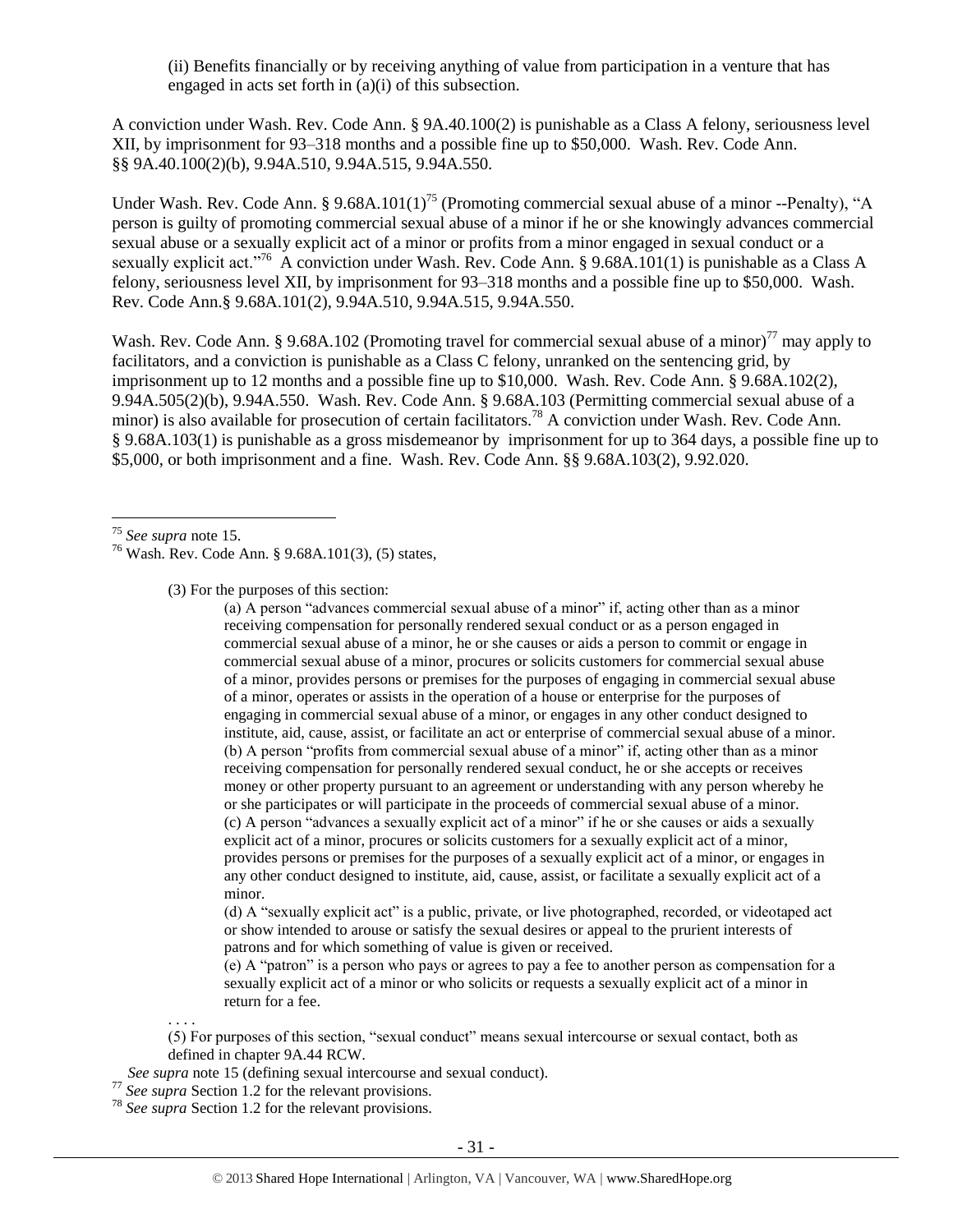A facilitator could also be convicted under Wash. Rev. Code Ann. § 9A.83.020 (Money laundering), which states,

(1) A person is guilty of money laundering when that person conducts or attempts to conduct a financial transaction involving the proceeds<sup>79</sup> of specified unlawful activity<sup>80</sup> and:

(a) Knows the property is proceeds of specified unlawful activity; or

(b) Knows that the transaction is designed in whole or in part to conceal or disguise the nature, location, source, ownership, or control of the proceeds, and acts recklessly as to whether the property is proceeds of specified unlawful activity; or

(c) Knows that the transaction is designed in whole or in part to avoid a transaction reporting requirement under federal law.

A conviction for money laundering is punishable as a Class B felony by imprisonment up to 10 years, a fine of \$20,000, or both. Wash. Rev. Code Ann. §§ 9A.83.020(4), 9A.20.021(1)(b).

*4.2 Financial penalties, including asset forfeiture laws, are in place for those who benefit financially from or aid and assist in committing domestic minor sex trafficking.*

Facilitators convicted under Wash. Rev. Code Ann. § 9A.40.100(1)(a), (2)(a) (Trafficking) or § 9.68A.101 (Promoting commercial sexual abuse of a minor) may be required to pay possible fines up to \$50,000. Wash. Rev. Code Ann. §§ 9A.40.100(1)(b), (2)(b), 9.68A.101(2), 9.94A.550. Those convicted under Wash. Rev. Code Ann. § 9.68A.102 (Promoting travel for commercial sexual abuse) may be required to pay a possible fine up to \$10,000. Wash. Rev. Code Ann. §§ 9.68A.040(2), 9.68A.102(2), 9.94A.550. A conviction for money laundering could also result in a fine of \$20,000. Wash. Rev. Code Ann. §§ 9A.83.020(4), 9A.20.021(1)(b). Wash. Rev. Code Ann. § 9A.40.100(3)(a)<sup>81</sup> mandates a \$10,000 fee for "a person who is either convicted or given a deferred prosecution or who has entered into a statutory or nonstatutory diversion agreement as a result of an arrest for a violation of a trafficking crime . . . ."

Furthermore, pursuant to Wash. Rev. Code Ann. § 9.68A.106,<sup>82</sup> facilitators who are convicted of an offense under Wash. Rev. Code Ann. §§ 9.68A.101 (Promoting commercial sexual abuse of a minor--Penalty), 9.68A.102 (Promoting travel for commercial sexual abuse of a minor—Penalty) will receive an additional fine of \$5,000 "per offense when the court finds that an internet advertisement in which the victim of the crime was described or depicted was instrumental in facilitating the commission of the crime.<sup>833</sup>

Facilitators may also be required to pay restitution at the discretion of the court. Pursuant to Wash. Rev. Code Ann. § 9.94A.750 (Restitution),

(1) If restitution is ordered, the court shall determine the amount of restitution due at the sentencing hearing or within one hundred eighty days.

. . . .

(3) Except as provided in subsection (6) of this section, restitution ordered by a court pursuant to a criminal conviction shall be based on easily ascertainable damages for injury to or loss of property, actual expenses incurred for treatment for injury to persons, and lost wages resulting from injury. Restitution shall not include reimbursement for damages for mental anguish, pain and suffering, or other intangible losses, but may include the costs of counseling reasonably related to the offense. The amount of restitution shall not exceed double the amount of the offender's gain or the victim's loss from the commission of the offense.

. . .

<sup>79</sup> *See supra* note [53.](#page-21-0)

<sup>80</sup> *See supra* note [54.](#page-21-1)

<sup>81</sup> *See supra* note [2.](#page-0-0)

<sup>82</sup> *See supra* note [38.](#page-13-0) 

<sup>&</sup>lt;sup>83</sup> See supra note [43](#page-15-0) (defining "internet advertisement").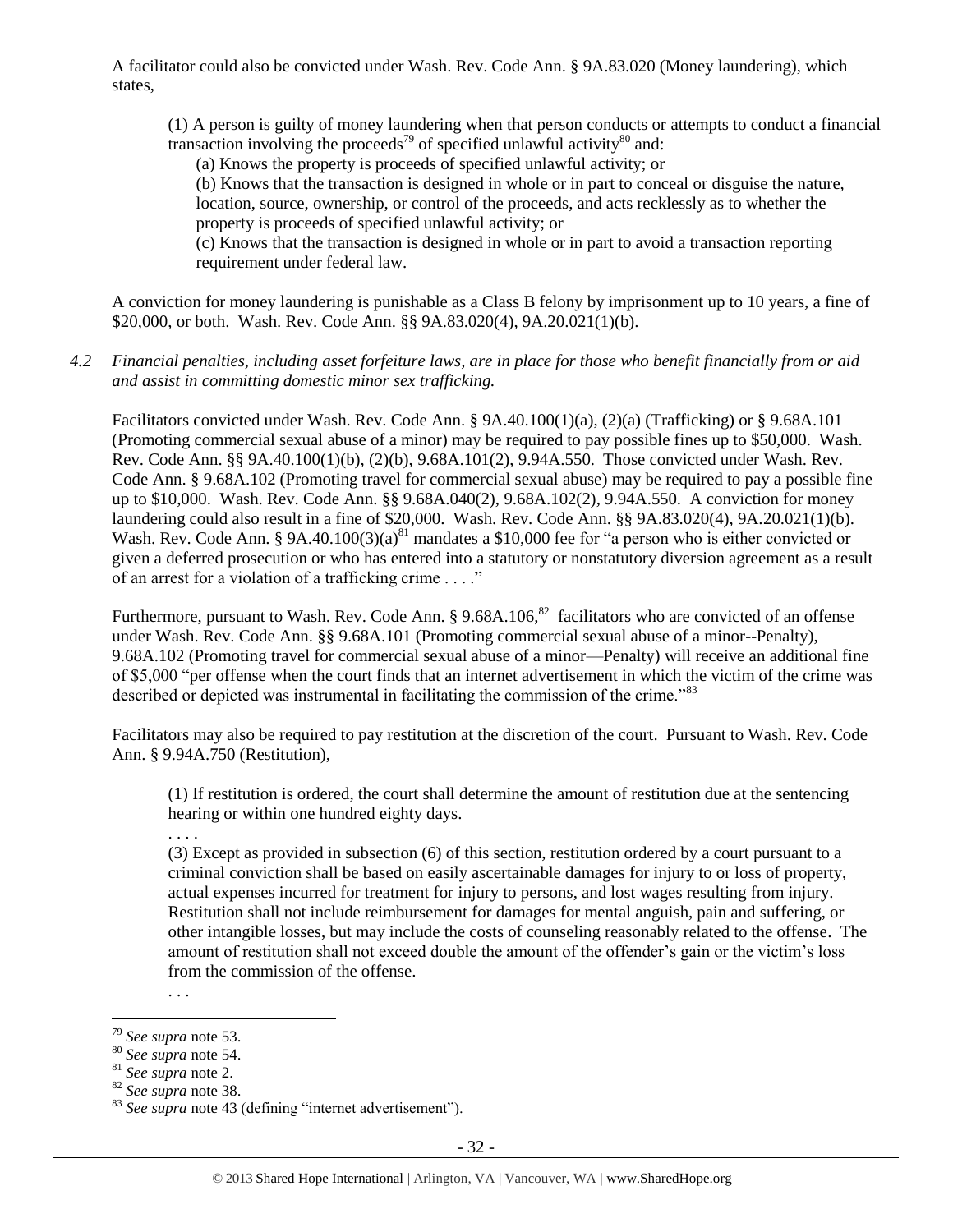(5) Restitution may be ordered whenever the offender is convicted of an offense which results in injury to any person or damage to or loss of property or as provided in subsection (6) of this section. In addition, restitution may be ordered to pay for an injury, loss, or damage if the offender pleads guilty to a lesser offense or fewer offenses and agrees with the prosecutor's recommendation that the offender be required to pay restitution to a victim of an offense or offenses which are not prosecuted pursuant to a plea agreement.

(6) Restitution for the rape of a child in the first, second, or third degree, in which the victim becomes pregnant, shall include:

(a) All of the victim's medical expenses that are associated with the rape and resulting pregnancy; and

(b) child support for any child born as a result of the rape if child support is ordered pursuant to a proceeding in superior court or administrative order for support for that child. The clerk must forward any restitution payments made on behalf of the victim's child to the Washington state child support registry under chapter 26.23 RCW. Identifying information about the victim and child shall not be included in the order. The offender shall receive a credit against any obligation owing under the administrative or superior court order for support of the victim's child. . . .

. . . .

Facilitators also face asset forfeiture under several statutes since Wash. Rev. Code Ann. § 10.105.010 (Seizure and forfeiture) applies to most felonies, including Wash. Rev. Code Ann. § 9A.40.100 (Trafficking) and Wash. Rev. Code Ann. § 9.68A.102 (Promoting travel for commercial sexual abuse).<sup>84</sup>

Facilitators may forfeit vehicles for suspected violations of promoting commercial sexual abuse of a minor or promoting travel for commercial sexual abuse of a minor. Wash. Rev. Code Ann. § 9A.88.140(2) (Vehicle impoundment—fees and fines). Personal property "used as an instrumentality in the commission of, or in aiding or abetting in the commission of any felony, or which was furnished or was intended to be furnished by any person in the commission of, as a result of, or as compensation for the commission of, any felony, or which was acquired in whole or in part with proceeds traceable to the commission of a felony," is also subject to forfeiture. Wash. Rev. Code §§ 10.105.010(1), 10.105.900. Wash. Rev. Code Ann. § 10.105.010(1) (Seizure and forfeiture). See Section 2.8 for a full discussion of Washington's asset forfeiture laws as they apply to human trafficking.

## *4.3 Promoting and selling child sex tourism is illegal.*

Wash. Rev. Code Ann. § 9.68A.102(1)<sup>85</sup> (Promoting travel for commercial sexual abuse of a minor) makes it a Class C felony if a person "knowingly sells or offers to sell travel services that include or facilitate travel for the purpose of engaging in what would be commercial sexual abuse of a minor or promoting commercial sexual abuse of a minor, if occurring in [Washington]." A conviction under Wash. Rev. Code Ann. § 9.68A.102(1) is punishable as a Class C felony, unranked on the sentencing grid, by imprisonment for up to 12 months and a possible fine up to \$10,000. Wash. Rev. Code Ann. §§ 9.68A.102(2), 9.94A.505(2)(b), 9.94A.550.

## *4.4 Promoting and selling child pornography is illegal.*

While promoting child pornography is not expressly made illegal, the distribution of child pornography is illegal under Wash. Rev. Code Ann. § 9.68A.050 (Dealing in depictions of minor engaged in sexually explicit conduct) and § 9.68A.060 (Sending, bringing into state depictions of minor engaged in sexually explicit conduct).<sup>86</sup> Wash. Rev. Code Ann. § 9.68A.050(1)(a) and § 9.68A.060(1)(a) are punishable as Class B felonies, seriousness level VII, by imprisonment for 15–116 months and a possible fine up to \$20,000. Wash. Rev. Code Ann. §§ 9.68A.050(1)(b), 9.68A.060(1)(b), 9.94A.515, 9.94A.510, 9.94A.550. Wash. Rev. Code Ann. § 9.68A.050(2)(a) and § 9.68A.060(2)(a) are punishable as Class C felonies, seriousness level of V, by

<sup>84</sup> *See* Section 2.8 *supra* for a full discussion of the forfeiture and seizure provisions.

<sup>85</sup> *See supra* note [17.](#page-4-0)

<sup>86</sup> *See supra* Section 3.2 for the relevant provisions.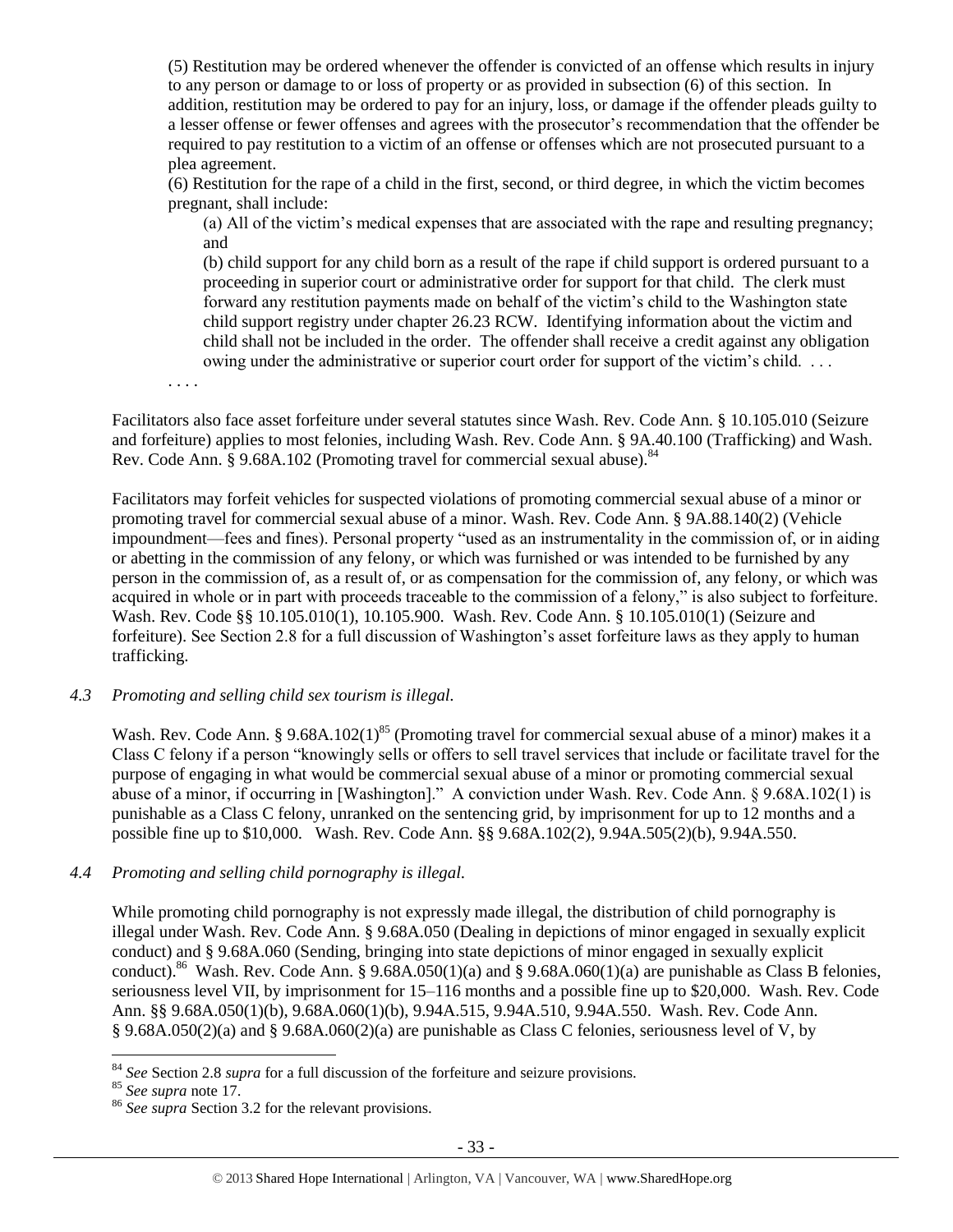imprisonment for 6–60 months and a possible fine up to \$10,000. Wash. Rev. Code Ann. §§ 9.68A.050(2)(b), 9.68A.060(2)(b), 99.94A.515, 9.94A.510, 9.94A.550.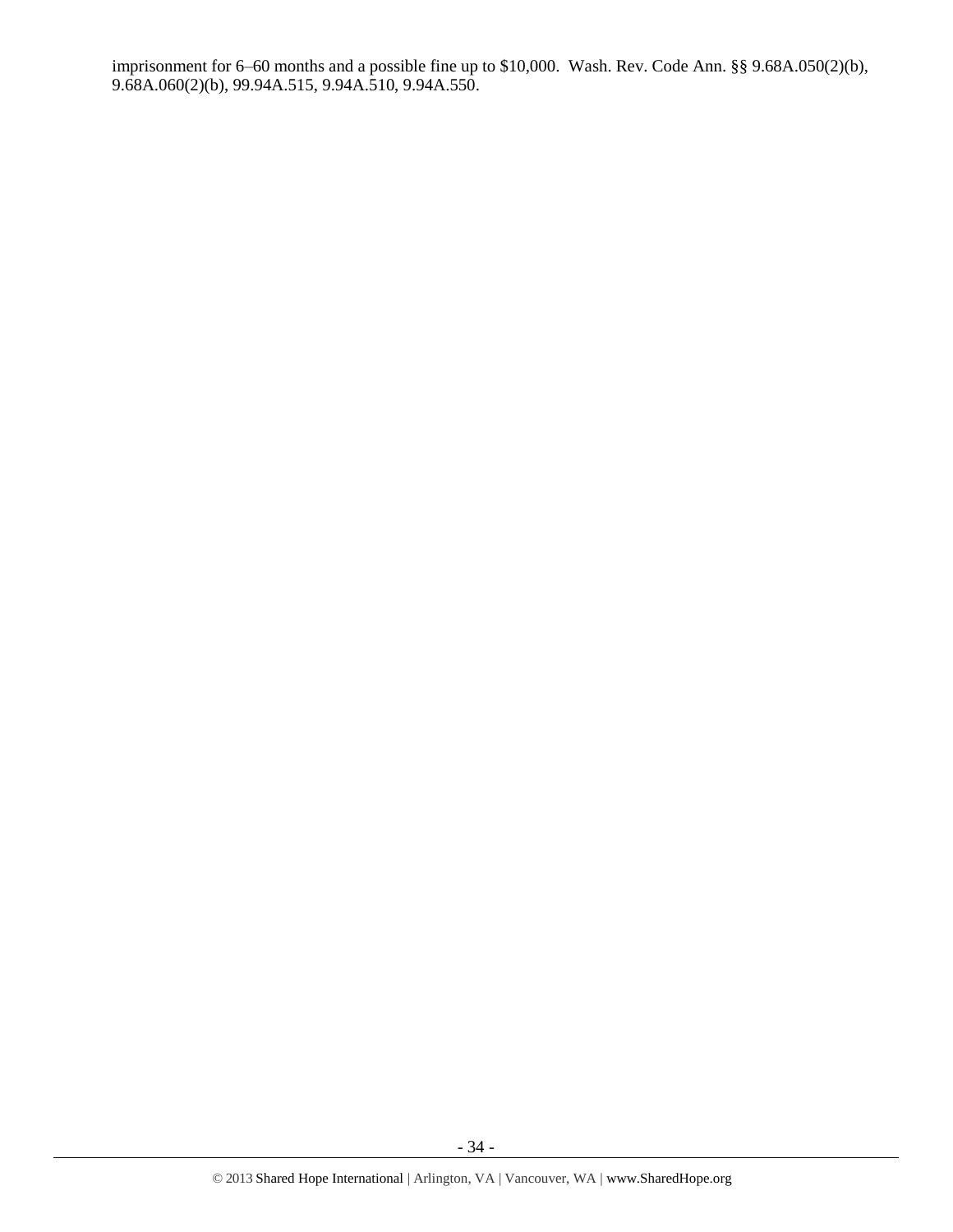# **FRAMEWORK ISSUE 5: PROTECTIVE PROVISIONS FOR THE CHILD VICTIMS**

## *Legal Components:*

- *5.1 Statutorily-mandated victim services define "victim" to specifically include victims of domestic minor sex trafficking or commercial sexual exploitation of children (CSEC) to ensure prompt identification and access to victims' rights and services.*
- *5.2 The state sex trafficking statute expressly prohibits a defendant from raising consent of the minor to the commercial sex acts as a defense.*
- *5.3 Prostitution laws apply only to adults, making minors under 18 specifically immune from this offense.*
- *5.4 Child victims of sex trafficking or commercial sexual exploitation are provided with a child protection response, including specialized shelter and services, and are not detained in juvenile detention facilities.*
- *5.5 Commercial sexual exploitation is identified as a type of abuse and neglect within child protection statutes.*
- *5.6 The definition of "caregiver" (or similar term) in the child welfare statutes is broad enough to include a trafficker who has custody or control of a child in order to bring a trafficked child into protection of child protective services.*
- *5.7 Crime victims' compensation is specifically available to a child victim of sex trafficking or commercial sexual exploitation of children (CSEC) without regard to ineligibility factors.*
- *5.8 Victim-friendly procedures and protections are provided in the trial process for minors under 18.*
- *5.9 Expungement or sealing of juvenile delinquency records resulting from arrests or adjudications for prostitution-related offenses committed as a result of, or in the course of, the commercial sexual exploitation of a minor is available within a reasonable time after turning 18.*
- *5.10 Victim restitution and civil remedies for victims of domestic minor sex trafficking or commercial sexual exploitation of children (CSEC) are authorized by law.*
- *5.11 Statutes of limitations for civil and criminal actions for child sex trafficking or commercial sexual exploitation of children (CSEC) offenses are eliminated or lengthened sufficiently to allow prosecutors and victims a realistic opportunity to pursue criminal action and legal remedies.*

*\_\_\_\_\_\_\_\_\_\_\_\_\_\_\_\_\_\_\_\_\_\_\_\_\_\_\_\_\_\_\_\_\_\_\_\_\_\_\_\_\_\_\_\_\_\_\_\_\_\_\_\_\_\_\_\_\_\_\_\_\_\_\_\_\_\_\_\_\_\_\_\_\_\_\_\_\_\_\_\_\_\_\_\_\_\_\_\_\_\_\_\_\_\_*

# *Legal Analysis:*

*5.1 Statutorily-mandated victim services define "victim" to specifically include victims of domestic minor sex trafficking or commercial sexual exploitation of children (CSEC) to ensure prompt identification and access to victims' rights and services.*

A commercially sexually exploited child is defined as a victim throughout Washington's laws. Pursuant to Wash. Rev. Code Ann. § 70.125.030(9), "'[v]ictim' means any person who suffers physical, emotional, financial, and psychological impact as a proximate result of a sexual assault." "Sexual assault is defined under Wash. Rev. Code Ann. § 70.125.030(7)(h), (i) to include, "sexual exploitation or commercial sex abuse of a minor."

Wash. Rev. Code Ann. § 7.68.060(6)(b) (Applications for benefits—accrual of rights) clarifies that

[a] person identified as the "minor" in the charge of commercial sexual abuse of a minor under RCW 9.68A.100, promoting commercial sexual abuse of a minor under RCW 9.68A.101, or promoting travel for commercial sexual abuse of a minor under RCW 9.68A.102 is considered a victim of a criminal act for the purpose of the right to benefits under this chapter even if the person is also charged with prostitution under RCW 9A.88.030.

For purposes of victim restitution, Wash. Rev. Code Ann. § 9.94A.753(7) (Restitution—application dates) refers to the definition of victim in Wash. Rev. Code Ann. § 7.68.060(6)(b), in stating,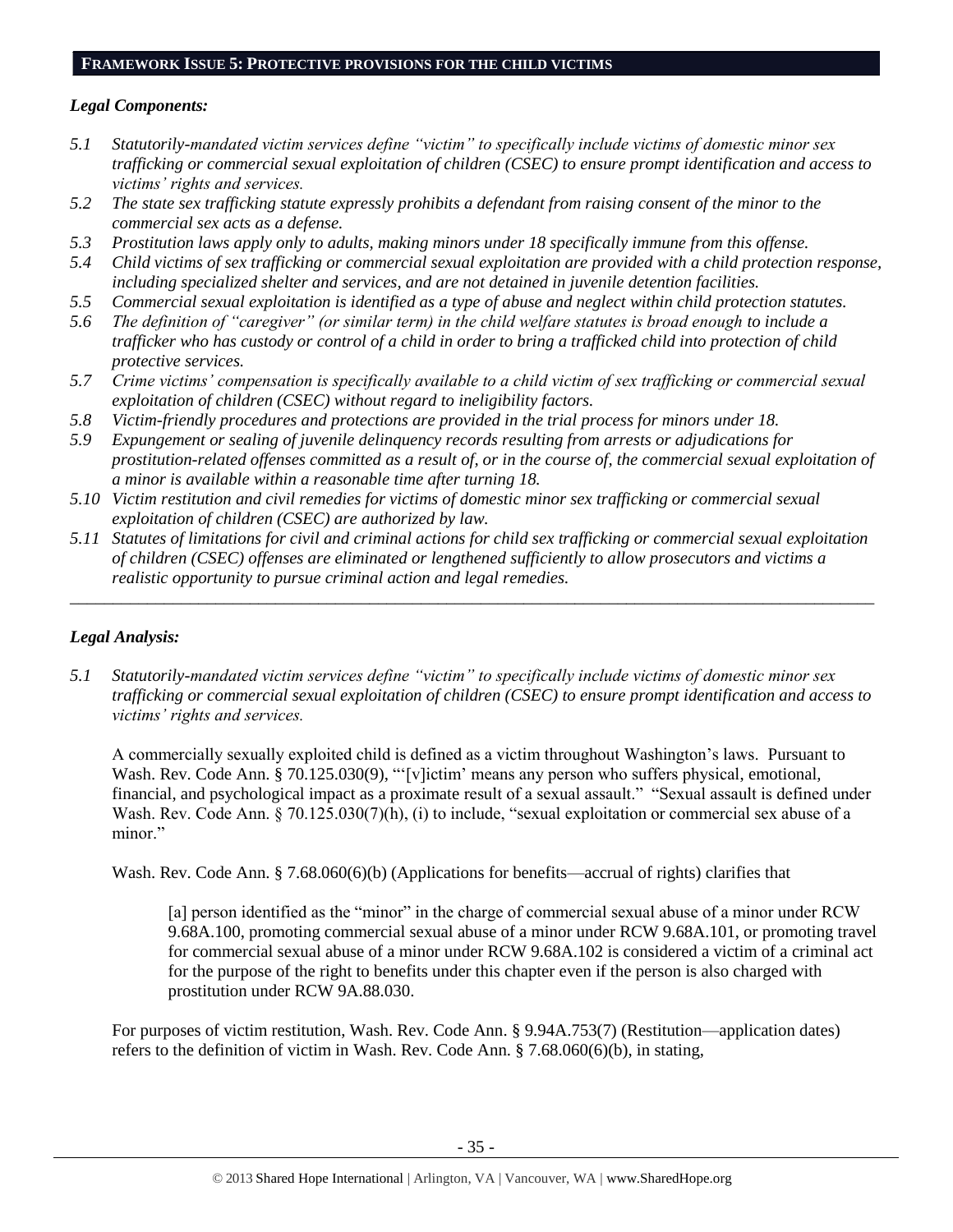Regardless of the provisions of subsections (1) through (6) of this section, the court shall order restitution in all cases where the victim is entitled to benefits under the crime victims' compensation act, chapter RCW 7.68 [Victims of crimes—compensation, assistance]. If the court does not order restitution and the victim of the crime has been determined to be entitled to benefits under the crime victims' compensation act, the department of labor and industries, as administrator of the crime victims' compensation program, may petition the court within one year of entry of the judgment and sentence for entry of a restitution order.

Wash. Rev. Code Ann. § 13.32A.030(17) (Definitions—regulating leave from semi-secure facility) contains a specific provision defining a "sexually exploited child" to mean "any person under the age of eighteen who is a victim of the crime of commercial sex abuse of a minor under RCW 9.68A.100, promoting commercial sexual abuse of a minor under RCW 9.68A.101, or promoting travel for commercial sexual abuse of a minor under RCW 9.68A.102." Wash. Rev. Code Ann. § 13.40.219 (Arrest for prostitution or prostitution loitering), while implicitly allowing juveniles to be arrested for prostitution, specifies,

In any proceeding under this chapter [Juvenile Justice Act of 1977] related to an arrest for prostitution or prostitution loitering, there is a presumption that the alleged offender meets the criteria for a certification as a victim of a severe form of trafficking in persons as defined in section 7105 of Title 22 of the United States code [Trafficking Victims Protection Act of 2000], and that the alleged offender is also a victim of commercial sex abuse of a minor.

Although the provision does not prohibit the arrest of a minor who is actually a victim, the presumption further defines a prostituted child as a victim of domestic minor sex trafficking.

*5.2 The state sex trafficking statute expressly prohibits a defendant from raising consent of the minor to the commercial sex acts as a defense.*

Washington's trafficking and CSEC laws prohibit the defendant from raising the consent of the minor to the sex acts as a defense. Under Wash. Rev. Code Ann. § 9A.40.100(4)<sup>87</sup> (Trafficking), "[i]f the victim of any offense identified in this section is a minor, . . . consent to the sexually explicit act or commercial sex act does not constitute a defense."<sup>88</sup> Furthermore, "Consent of a minor to the sexually explicit act or sexual conduct does not constitute a defense" to promoting the commercial sexual abuse of a minor under Wash. Rev. Code Ann. § 9.68A.101(4)<sup>89</sup> And "(c)onsent of a minor to the sexual conduct does not constitute a defense . . . ", under Wash. Rev. Code Ann. § 9.68A.100(1)<sup>90</sup> (Commercial sexual abuse of a minor) Under Wash. Rev. Code Ann. § 9.68A.102(1)<sup>91</sup> (Promoting travel for commercial sexual abuse of a minor), "Consent of a minor to the travel for commercial sexual abuse, or the sexually explicit act or sexual conduct itself, does not constitute a defense .  $\ldots$ ." Wash. Rev. Code Ann. § 9.68A.102(3). Lastly, pursuant to Wash. Rev. Code Ann. § 9.68A.103(1)<sup>92</sup> (Permitting commercial sexual abuse of a minor), "Consent of a minor to the sexually explicit act or sexual conduct does not constitute a defense . . . . " Wash. Rev. Code Ann. § 9.68A.103(3).

<sup>87</sup> *See supra* note [2.](#page-0-0)

<sup>88</sup> Wash. Rev. Code Ann. § 9A.40.100(5)(a) defines "Commercial sex act" as "any act of sexual contact or sexual intercourse, both as defined in chapter 9A.44 RCW, for which something of value is given or received by any person . . . ." Wash. Rev. Code Ann. § 9A.40.100(5)(b) defines "Sexually explicit act" as "a public, private, or live photographed, recorded, or videotaped act or show intended to arouse or satisfy the sexual desires or appeal to the prurient interests of patrons for which something of value is given or received."

<sup>89</sup> *See supra* note [15.](#page-3-1)

<sup>90</sup> *See supra* note [11.](#page-2-0) 

<sup>91</sup> *See supra* not[e17.](#page-4-0)

<sup>92</sup> *See supra* note [20.](#page-5-0)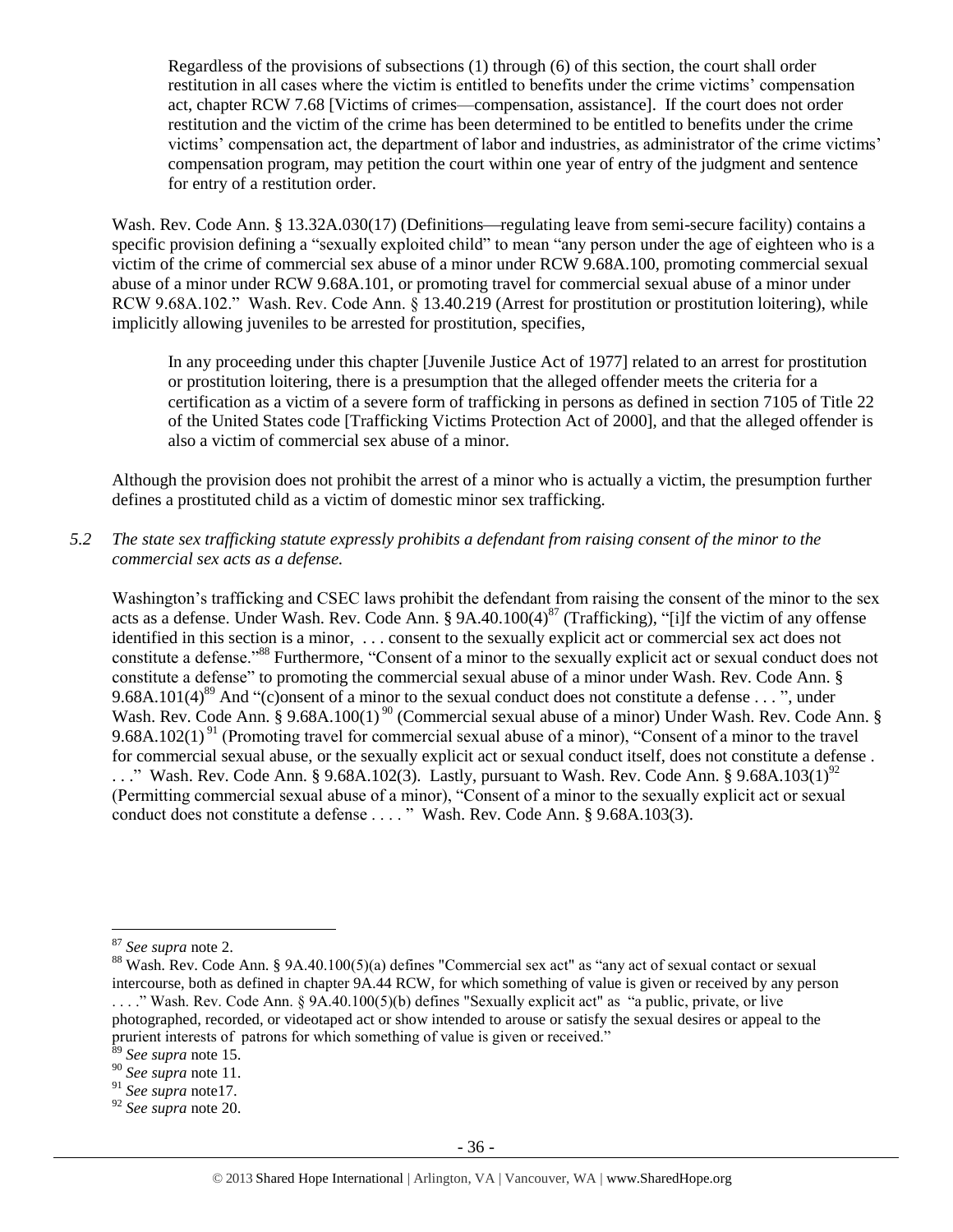## *5.3 Prostitution laws apply only to adults, making minors under 18 specifically immune from this offense.*

Wash. Rev. Code Ann. § 9A.88.030 (Prostitution) is age neutral and fails to specifically make minors immune from prosecution for prostitution. However, pursuant to Wash. Rev. Code Ann. § 9A.88.040,

In any prosecution for prostitution under RCW 9A.88.030, it is an affirmative defense that the actor committed the offense as a result of being a victim of trafficking, RCW 9A.40.100, promoting prostitution in the first degree, RCW 9A.88.070, or trafficking in persons under the trafficking victims protection act of 2000, 22 U.S.C. Sec. 7101 et seq. Documentation that the actor is named as a current victim in an information or the investigative records upon which a conviction is obtained for trafficking, promoting prostitution in the first degree, or trafficking in persons shall create a presumption that the person's participation in prostitution was a result of having been a victim of trafficking, promoting prostitution in the first degree or trafficking in persons.

- 5.3.1 Recommendation: Amend Wash. Rev. Code Ann. § 9A.88.030 (Prostitution) to make minors under 18 specifically immune from prosecution for the offense.
- *5.4 Child victims of sex trafficking or commercial sexual exploitation are provided with a child protection response, including specialized shelter and services, and are not detained in juvenile detention facilities.*

## **Child Identified as Youth in Need of Care (Abused/Neglected)**

Pursuant to Wash. Rev. Code Ann.  $\S 26.44.020(1)$ ,  $93$  a sexually exploited child is likely to be identified as abused or neglected, however, even if a child is identified as abused or neglected, the definition of "caregiver" under the DSHS Practices and Procedures Guide<sup>94</sup> is not sufficiently broad to involve Child Protective Services in investigations where the child is in the custody or control of a non-family trafficker.

*I. Initial Custody:* 

 $\overline{a}$ 

a. Authority for initial custody

Under Wash. Rev. Code Ann. § 26.44.056 (1), "An administrator of a hospital or similar institution or any physician, licensed pursuant to chapters 18.71 or 18.57 Wash. Rev. Code Ann., may detain a child without consent of a person legally responsible for the child whether or not medical treatment is required, if the circumstances or conditions of the child are such that the detaining individual has reasonable cause to believe that permitting the child to continue in his or her place of residence or in the care and custody of the parent, guardian, custodian or other person legally responsible for the child's care would present an imminent danger to that child's safety."

If an administrator or physician does detain a child under Wash. Rev. Code Ann. § 26.44.056 (1), the administrator or physician must notify law enforcement or child protective services as soon as possible, but no later than seventy-two hours after the child has been detained.

Law enforcement officers are permitted to "take, or cause to be taken, a child into custody without a court order if there is probable cause to believe that the child is abused or neglected and that the child would be injured or could not be taken into custody if it were necessary to first obtain a court order pursuant to RCW 13.34.050." Wash. Rev. Code Ann. § 26.44.050.

Under Wash. Rev. Code Ann. § 13.34.050 (1), "The court may enter an order directing a law enforcement officer, probation counselor, or child protective services official to take a child into custody if:

<sup>&</sup>lt;sup>93</sup> See *infra* section 5.5 for a full analysis of the definition of "abuse" as it relates to identification of sexually exploited children.

 $94$  See *infra* section 5.6 for a full analysis of the definition of "caregiver."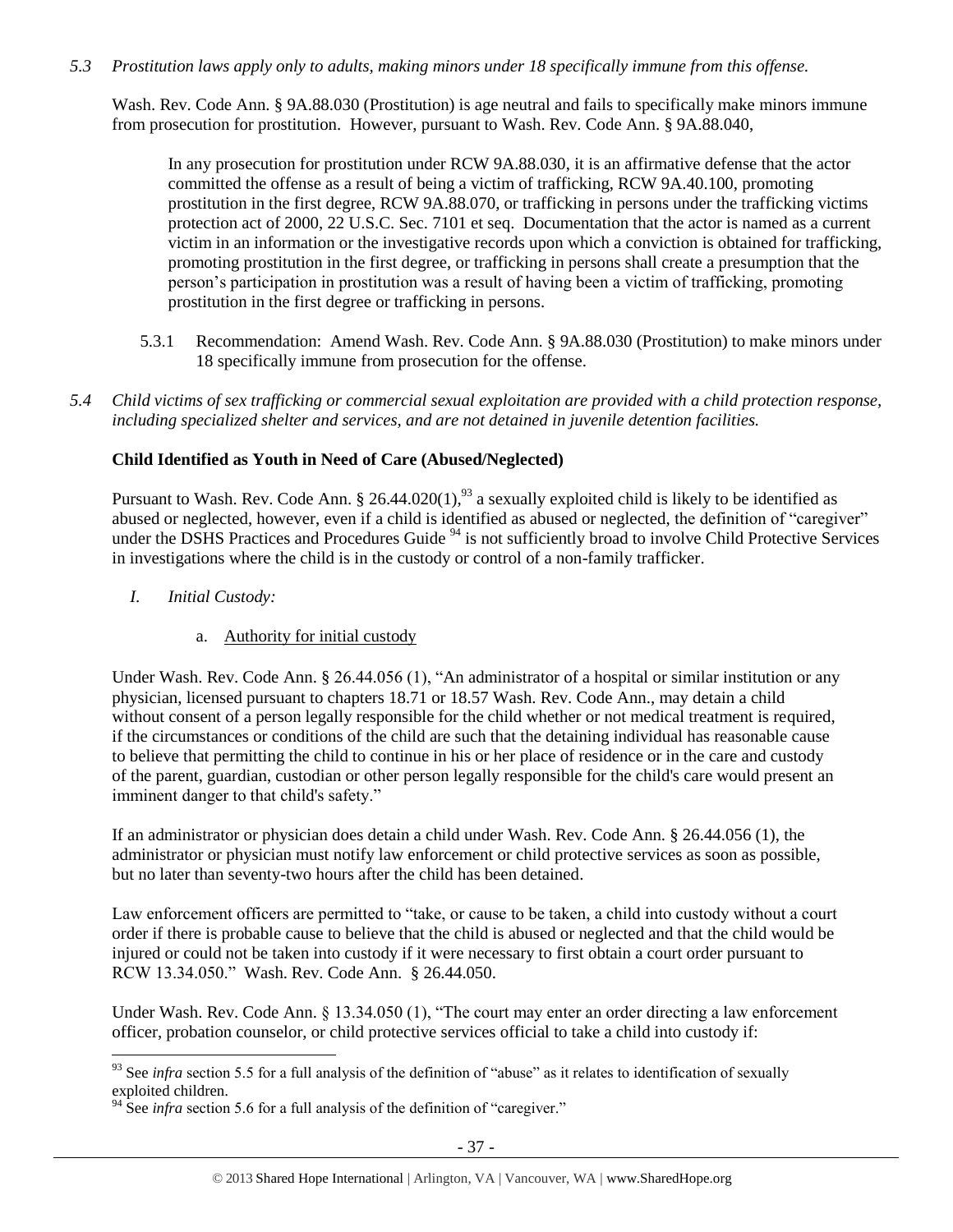(a) A petition is filed with the juvenile court alleging that the child is dependent and that the child's health, safety, and welfare will be seriously endangered if not taken into custody; (b) an affidavit or declaration is filed by the department in support of the petition setting forth specific factual information evidencing reasonable grounds that the child's health, safety, and welfare will be seriously endangered if not taken into custody and at least one of the grounds set forth demonstrates a risk of imminent harm to the child. "Imminent harm" for purposes of this section shall include, but not be limited to, circumstances of sexual abuse, sexual exploitation as defined in Wash. Rev. Code Ann. § 26.44.020 and a parent's failure to perform basic parental functions, obligations, and duties as the result of substance abuse; and (c) the court finds reasonable grounds to believe the child is dependent and that the child's health, safety, and welfare will be seriously endangered if not taken into custody.

## b. Placement:

Under Wash. Rev. Code Ann. § 13.34.060(1), "A child taken into custody pursuant to…Wash. Rev. Code Ann. § 26.44.050 shall be immediately placed in shelter care. In no case may a child who is taken into custody pursuant to… § [26.44.050](http://apps.leg.wa.gov/rcw/default.aspx?cite=26.44.050) be detained in a secure detention facility."

## *II. Process following initial custody:*

 $\overline{a}$ 

Following initial custody, a petition can be filed with the court alleging dependency of the child. Pursuant to Wash. Rev. Code. Ann. §13.34.040,

(1) Any person may file with the clerk of the superior court a petition showing that there is within the county, or residing within the county, a dependent child and requesting that the superior court deal with such child as provided in this chapter. There shall be no fee for filing such petitions. (2) In counties having paid probation officers, these officers shall, to the extent possible, first determine if a petition is reasonably justifiable. Each petition shall be verified and contain a statement of facts constituting a dependency, and the names and residence, if known to the petitioner, of the parents, guardian, or custodian of the alleged dependent child.

## *III. Placement process pending adjudication/ investigation:*

Pursuant to Wash. Rev. Code Ann. §13.34.065(1)(a), "When a child is taken into custody, the court shall hold a shelter care hearing within seventy-two hours, excluding Saturdays, Sundays, and holidays. The primary purpose of the shelter care hearing is to determine whether the child can be immediately and safely returned home while the adjudication of the dependency is pending."

In determining where to place the child, "the paramount consideration for the court shall be the health, welfare, and safety of the child…" Wash. Rev. Code Ann. § 13.34.065(4).

The court has several placement options, as provided in Wash. Rev. Code Ann. § 13.34.065(5)<sup>95</sup>. These options include:

(a) release to the child's parent, guardian, or legal custodian<sup>96</sup>

<sup>&</sup>lt;sup>95</sup> The text of Wash. Rev. Code Ann. § 13.34.065 included here and elsewhere in this report includes amendments made by the passage of Senate Bill 5565 during the 1<sup>st</sup> session of the 63<sup>rd</sup> Washington legislature. 2013 Wa. Ch. 162. (WA 2013) (effective July 28, 2013).

<sup>&</sup>lt;sup>96</sup> The court will not place the child with the child's parents or legal guardian if, in accordance with Wash Rev. Code Ann.  $\S$  13.34.065(5)(a) "the court finds there is reasonable cause to believe that: (i) After consideration of the specific services that have been provided, reasonable efforts have been made to prevent or eliminate the need for removal of the child from the child's home and to make it possible for the child to return home; and (ii)(A) The child has no parent, guardian, or legal custodian to provide supervision and care for such child; or (B) The release of such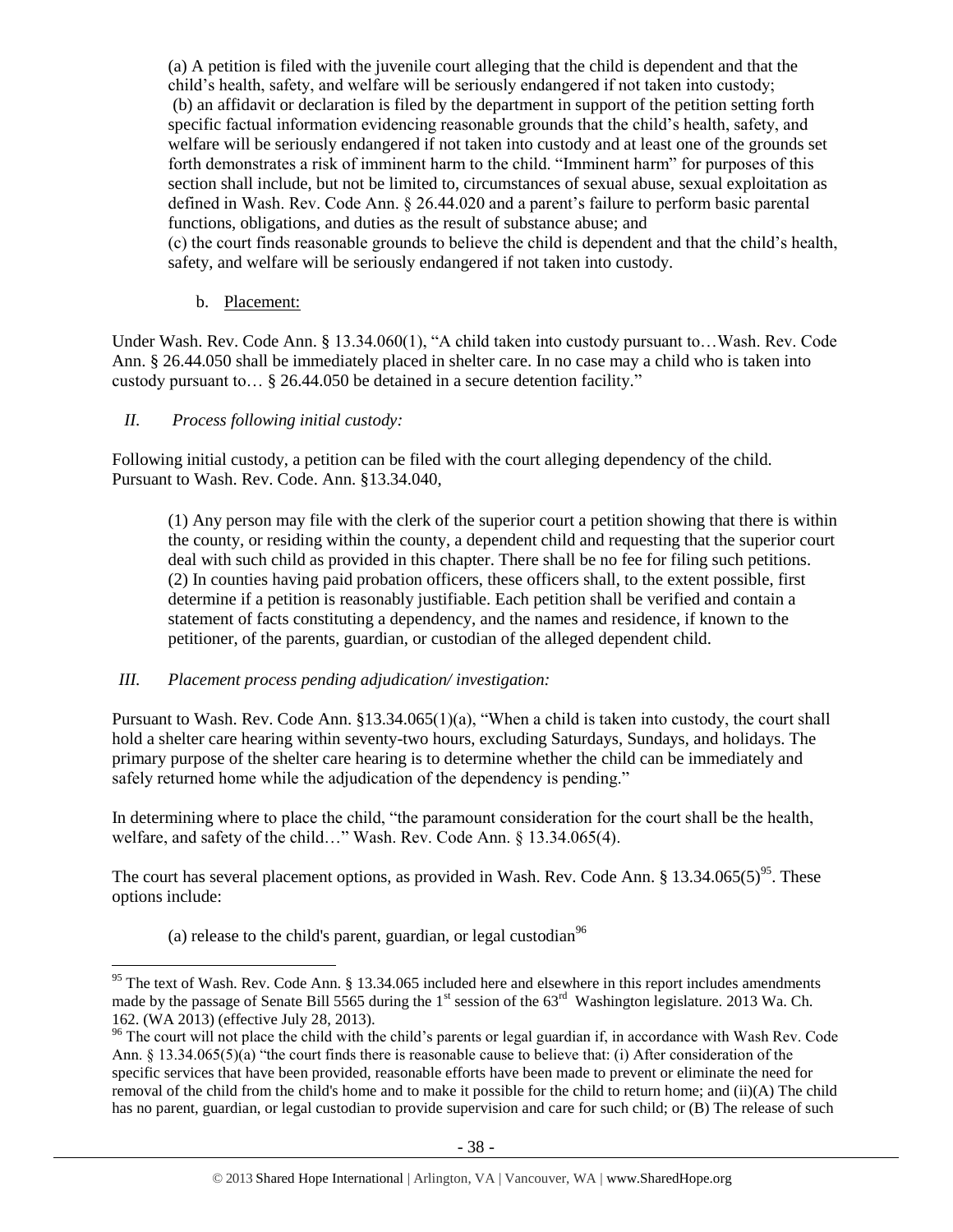- (b) placement with a relative or other suitable person $^{97}$
- (c) continued shelter care, if other options are not possible.

## *IV. Adjudication:*

Once a petition alleging dependency of a child has been filed with the court, the court has seventy-five days to hold a fact-finding hearing on the petition. Wash. Rev. Code Ann. § 13.34.070.

The court will hold a disposition hearing immediately after the entry of the findings of fact. Wash. Rev. Code Ann. § 13.34.110. As part of the disposition hearing, the court will order a social study pursuant to Wash. Rev. Code Ann. § 13.34.120(1), which states:

To aid the court in its decision on disposition, a social study shall be made by the person or agency filing the petition. A parent may submit a counselor's or health care provider's evaluation of the parent, which shall either be included in the social study or considered in conjunction with the social study. The study shall include all social files and may also include facts relating to the child's cultural heritage, and shall be made available to the court. The court shall consider the social file, social study, guardian ad litem report, the court-appointed special advocate's report, if any, and any reports filed by a party at the disposition hearing in addition to evidence produced at the fact-finding hearing…

## *V. Outcomes*

 $\overline{a}$ 

After a disposition hearing has been held, the court will enter an order of disposition pursuant to Wash. Rev. Code Ann. § 13.34.130.<sup>98</sup> Pursuant to Wash. Rev. Code Ann. § 13.34.130(1)(a), the court may order a disposition that maintains the child in his or her home, which shall provide a program designed to alleviate the immediate danger to the child, to mitigate or cure any damage the child has already suffered, and to aid the parents so that the child will not be endangered in the future. In determining the disposition, the court should choose services to assist the parents in maintaining the child in the home, including housing assistance, if appropriate, that least interfere with family autonomy and are adequate to protect the child. Alternatively, pursuant to Wash, Rev. Code Ann. § 13.34.130(1)(b)(i), the court may order the child to be removed from his or her home and into the custody, control, and care of a relative or other suitable person, the department, or a supervising agency for supervision of the child's placement.

 $98$  Wash. Rev. Code Ann. § 13.34.130 was amended and reenacted by the passage of Senate Bill 5315 during the 1st session of the 63<sup>rd</sup> Washington legislature. 2013 Wa. Ch. 254. (WA 2013) (effective July 28, 2013). This analysis includes those amendments.

child would present a serious threat of substantial harm to such child, notwithstanding an order entered pursuant to RCW [26.44.063;](http://apps.leg.wa.gov/rcw/default.aspx?cite=26.44.063) or (C) The parent, guardian, or custodian to whom the child could be released has been charged with violating RCW [9A.40.060](http://apps.leg.wa.gov/rcw/default.aspx?cite=9A.40.060) or [9A.40.070.](http://apps.leg.wa.gov/rcw/default.aspx?cite=9A.40.070)"

<sup>&</sup>lt;sup>97</sup> Wash. Rev. Code Ann § 13.34.065(5)(b): "If the court does not release the child to his or her parent, guardian, or legal custodian, the court shall order placement with a relative or other suitable person as described in RCW [13.34.130\(](http://apps.leg.wa.gov/rcw/default.aspx?cite=13.34.130)1)(b), unless there is reasonable cause to believe the health, safety, or welfare of the child would be jeopardized or that the efforts to reunite the parent and child will be hindered. If such relative or other suitable person appears otherwise suitable and competent to provide care and treatment, the fingerprint-based background check need not be completed before placement, but as soon as possible after placement. The court must also determine whether placement with the relative or other suitable person is in the child's best interests. The relative or other suitable person must be willing and available to:(i) Care for the child and be able to meet any special needs of the child; (ii) Facilitate the child's visitation with siblings, if such visitation is part of the supervising agency's plan or is ordered by the court; and (iii) Cooperate with the department or supervising agency in providing necessary background checks and home studies."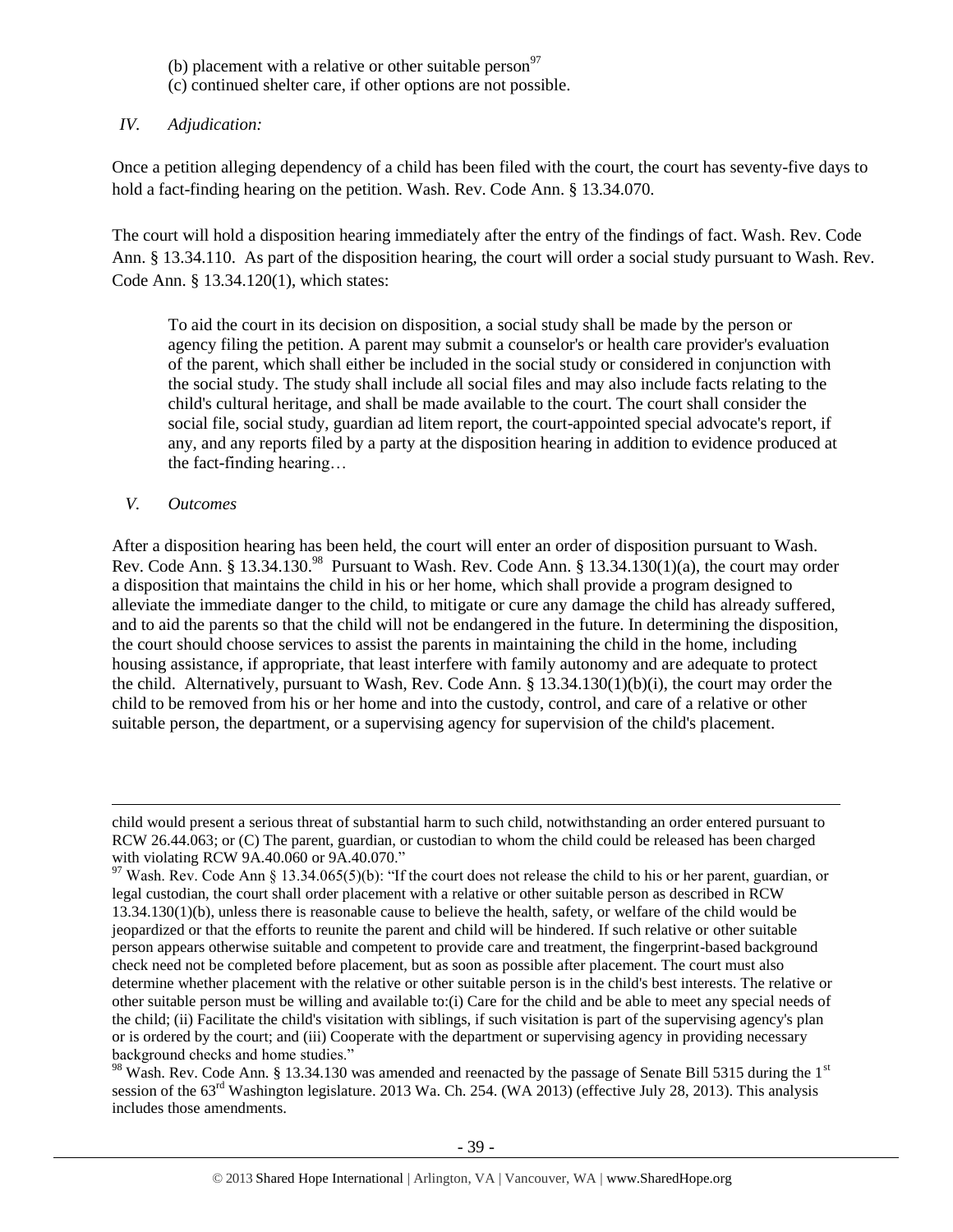If the court orders the child into the custody, control, and care of a department or supervising agency, the department must follow the requirements of Wash. Rev. Code Ann. §13.34.130(1)(b)(ii), which provides that:

The department or supervising agency has the authority to place the child, subject to review and approval by the court:

(A) with a relative...,

(B) in the home of another suitable person if the child or family has a preexisting relationship with that person, and the person has completed all required criminal history background checks and otherwise appears to the department or supervising agency to be suitable and competent to provide care for the child, or (C) in a foster family home or group care facility...

"The department may also consider placing the child, subject to review and approval by the court, with a person with whom the child's sibling or half-sibling is residing or a person who has adopted the sibling or half-sibling of the child being placed as long as the person has completed all required criminal history background checks and otherwise appears to the department or supervising agency to be competent to provide care for the child." Wash. Rev. Code Ann. §13.34.130(1)(b)(iii).

If a dispositional order places a child in out-of-home care, Wash. Rev. Code Ann. §13.34.130(1) requires the department to "…continue to encourage the parent, guardian, or custodian of the child to engage in services and maintain contact with the child."

Pursuant to Wash. Rev. Code Ann. §13.34.138(1),

The status of all children found to be dependent shall be reviewed by the court at least every six months from the beginning date of the placement episode or the date dependency is established, whichever is first. The purpose of the hearing shall be to review the progress of the parties and determine whether court supervision should continue.

The court may order a petition seeking termination of the parent-child relationship. Pursuant to Wash. Rev. Code Ann. § 13.34.132,<sup>99</sup> there are several circumstances in which the court may do so, including:

…

(e) Conviction of the parent of trafficking, or promoting commercial sexual abuse of a minor when the victim of the crime is the child, the child's other parent, a sibling of the child, or another child.

# **Child Identified as Youth in Need of Intervention**

Wash. Rev. Code Ann. § 13.32A.030(5)(d), (17) includes "sexually exploited child" in the definition of "child in need of services" (CHINS) and defines "sexually exploited child," as "any person under the age of eighteen who is a victim of the crime of commercial sex abuse of a minor under RCW 9.68A.100, promoting commercial sexual abuse of a minor under RCW 9.68A.101, or promoting travel for commercial sexual abuse of a minor under RCW 9.68A.102."

*I. Initial Custody:* 

 $\overline{a}$ 

a. Authority for initial custody

<sup>&</sup>lt;sup>99</sup> Wash. Rev. Code Ann. § 13.34.132 was amended by the passage of Senate Bill 5315 during the 1<sup>st</sup> session of the 63rd Washington legislature, and specifically included a new subsection addressing sex trafficking of children. 2013 Wa. Ch. 302. (WA 2013) (effective August 1, 2013). This analysis includes those amendments.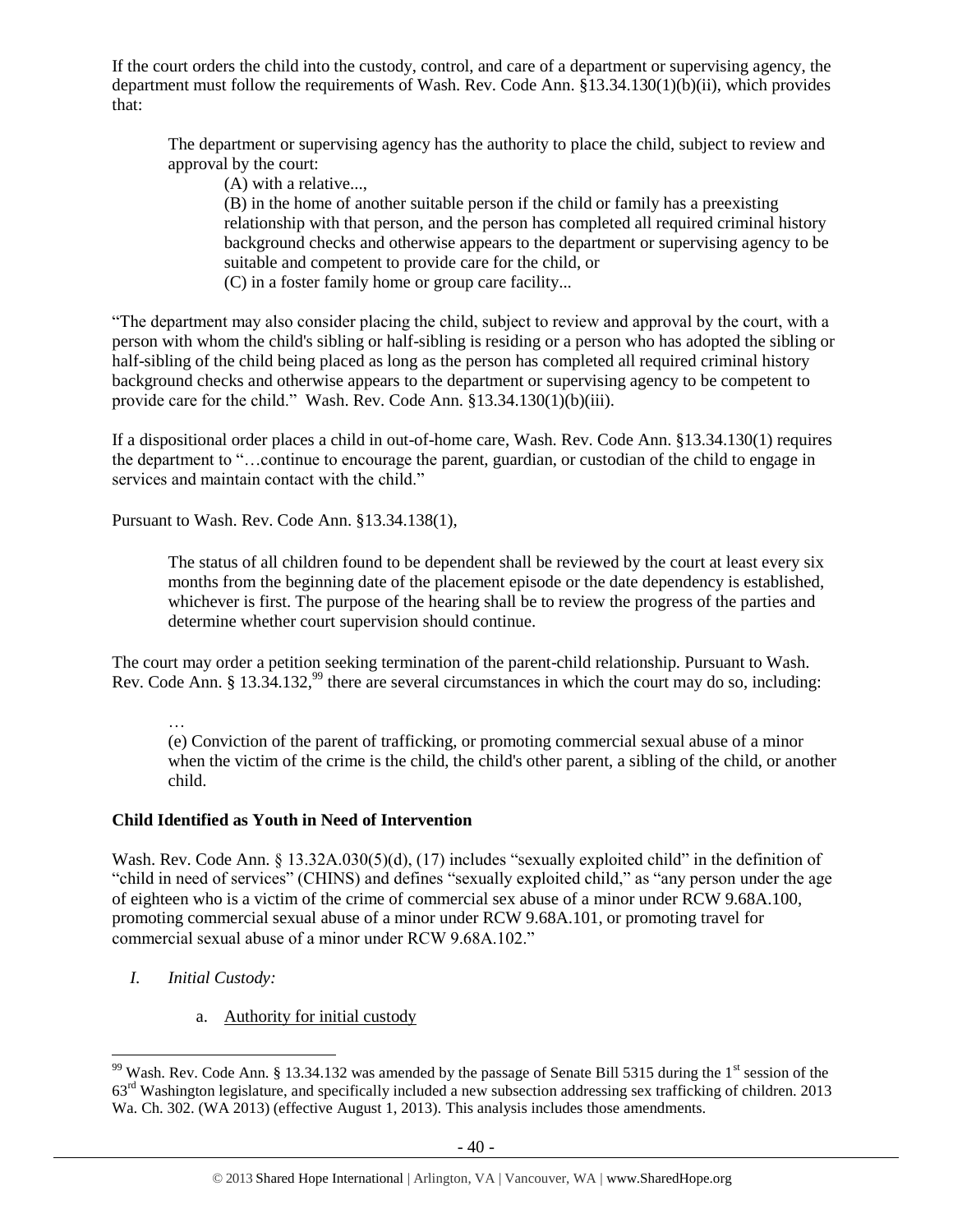## Wash. Rev. Code Ann. § 13.32A.050(1) states,

(1) A law enforcement officer shall take a child into custody:

(a) If a law enforcement agency has been contacted by the parent of the child that the child is absent from parental custody without consent; or

(b) If a law enforcement officer reasonably believes, considering the child's age, the location, and the time of day, that a child is in circumstances which constitute a danger to the child's safety or that a child is violating a local curfew ordinance; or

. . .

(d) If a law enforcement agency has been notified by the juvenile court that the court finds probable cause exists to believe that the child has violated a court placement order issued under this chapter or chapter 13.34 RCW or that the court has issued an order for law enforcement pick-up of the child under this chapter or chapter 13.34 RCW.

*b.* Placement:

If a child is taken into custody for a reason specified under Wash. Rev. Code § 13.32A.050(1) (a) or (b), the child must be transported to "his or her home or to a parent at his or her place of employment, if no parent is at home," although the parent may request for the child to be taken shelter or other places specified in the statute. Wash. Rev. Code Ann. § 13.32A.060(1)(a).

Otherwise, the officer may take the child to a shelter if he has attempted to notify the parent and if, among other things, the "child expresses fear or distress at the prospect of being returned to his or her home which leads the officer to believe there is a possibility that the child is experiencing some type of abuse or neglect." Wash. Rev. Code Ann. § 13.32A.060(1)(b)(i).

If a child is taken into custody under subsection (c) or (d), the child "may [be] release[d]  $\dots$  to the supervising agency, or shall [be] take[n] . . . to a designated crisis residential center's secure facility" for a subsection (c) custodial situation or taken to a detention facility for a subsection (d) custodial situation. Wash. Rev. Code Ann. § 13.32A.060(2).

Furthermore, under RCW § 13.32A.050(6), "If a law enforcement officer has a reasonable suspicion that a child is being unlawfully harbored in violation of RCW 13.32A.080, the officer shall remove the child from the custody of the person harboring the child and shall transport the child to one of the locations specified in RCW 13.32A.060."

# *II. Process following initial custody:*

Under Wash. Rev. Code Ann. § 13.32A.130(1),

A child admitted to a secure facility located in a juvenile detention center shall remain in the facility for at least twenty-four hours after admission but for not more than five consecutive days. A child admitted to a secure facility not located in a juvenile detention center or a semi-secure facility may remain for not more than fifteen consecutive days. If a child is transferred between a secure and semi-secure facility, the aggregate length of time a child may remain in both facilities shall not exceed fifteen consecutive days per admission, and in no event may a child's stay in a secure facility located in a juvenile detention center exceed five days per admission.

This provision also sets out guidelines for determining when to transfer children to semi-secure facilities. However, under Wash. Rev. Code Ann. § 13.32A.128, "The department may take a runaway youth to a secure facility after attempting to notify the parent of the child's whereabouts. The department may not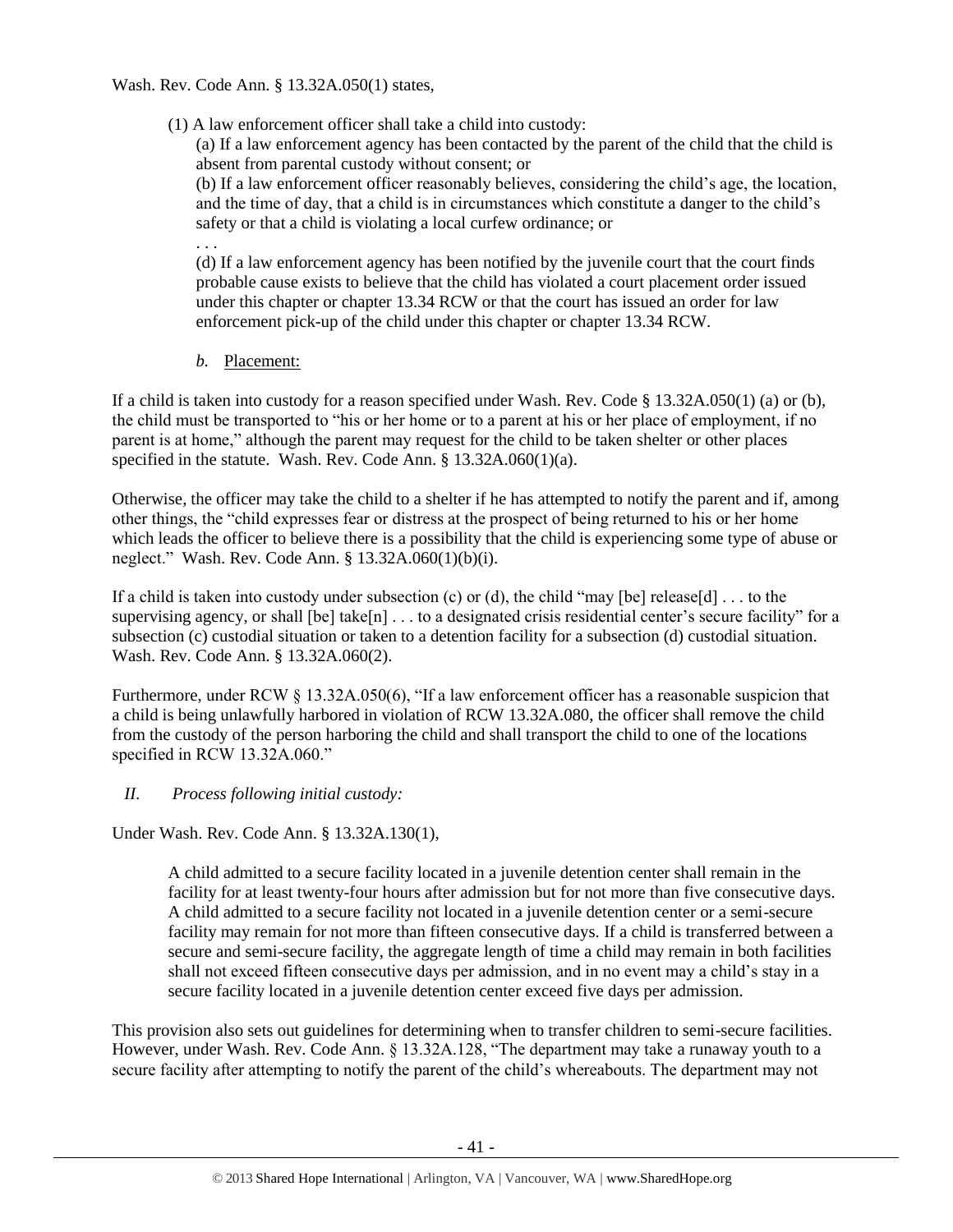take a child to a secure facility if the department has reasonable cause to believe that the reason for the child's runaway status is the result of abuse or neglect."

Wash. Rev. Code Ann. § 13.32A.140 sets out the procedures for DSHS to file a CHINS petition for out of home placement.

The parents of a child may also file a petition with the court seeking services for the child. Under Wash. Rev. Code Ann. §13.32A.191(1), "A child's parent may file with the juvenile court a petition in the interest of a child alleged to be an at-risk youth."

# *III. Placement process pending adjudication:*

Under Wash. Rev. Code Ann. § 13.32A.060(4), "Whenever an officer transfers custody of a child to a crisis residential center or the department, the child may reside in the crisis residential center or may be placed by the department in an out-of-home placement for an aggregate total period of time not to exceed seventy-two hours excluding Saturdays, Sundays, and holidays. Thereafter, the child may continue in outof-home placement only if the parents have consented, a child in need of services petition has been filed, or an order for placement has been entered under chapter 13.34 RCW."

Once a petition has been filed, the juvenile court is authorized to place the child in accordance with Wash. Rev. Code Ann. §13.32A.160(2), which states,

Upon filing of a child in need of services petition, the child may be placed, if not already placed, by the department in a crisis residential center, foster family home, group home facility licensed under chapter 74.15 RCW, or any other suitable residence other than a HOPE center to be determined by the department. The court may place a child in a crisis residential center for a temporary out-of-home placement as long as the requirements of RCW 13.32A.125 are met.

Wash. Rev. Code Ann. § 74.15.255(2) requires each crisis residential center to have a staff member, or "access to, a person who has been trained to work with the needs of sexually exploited children." Under Wash. Rev. Code Ann. § 74.13.034(1), "A child taken into custody and taken to a crisis residential center established pursuant to RCW 74.13.032 may, if the center is unable to provide appropriate treatment, supervision, and structure to the child, be taken at department expense to another crisis residential center, the nearest regional secure crisis residential center, or a secure facility with which it is collocated under RCW 74.13.032. Placement in both locations shall not exceed fifteen consecutive days from the point of intake as provided in RCW 13.32A.130."

Pursuant to Wash. Rev. Code Ann. §13.32A.160(3), "If the child has been placed in a foster family home or group care facility under chapter 74.15 RCW, the child shall remain there, or in any other suitable residence as determined by the department, pending resolution of the petition by the court. Any placement may be reviewed by the court within three judicial days upon the request of the juvenile or the juvenile's parent."

# *IV. Adjudication or referral to alternate process:*

# a. Adjudication:

Under Wash Rev. Code Ann. §13.32A.160(1), when a child in need of services petition has been filed, the juvenile court must schedule a fact finding hearing to be held within five calendar days, excluding Saturday, Sunday, and holidays, if the child is not residing in his or her parent's home or an out-of-home placement. If the child is living at home or in an out-of-home placement, the fact-finding hearing must be scheduled within ten calendar days of the filing date of the petition.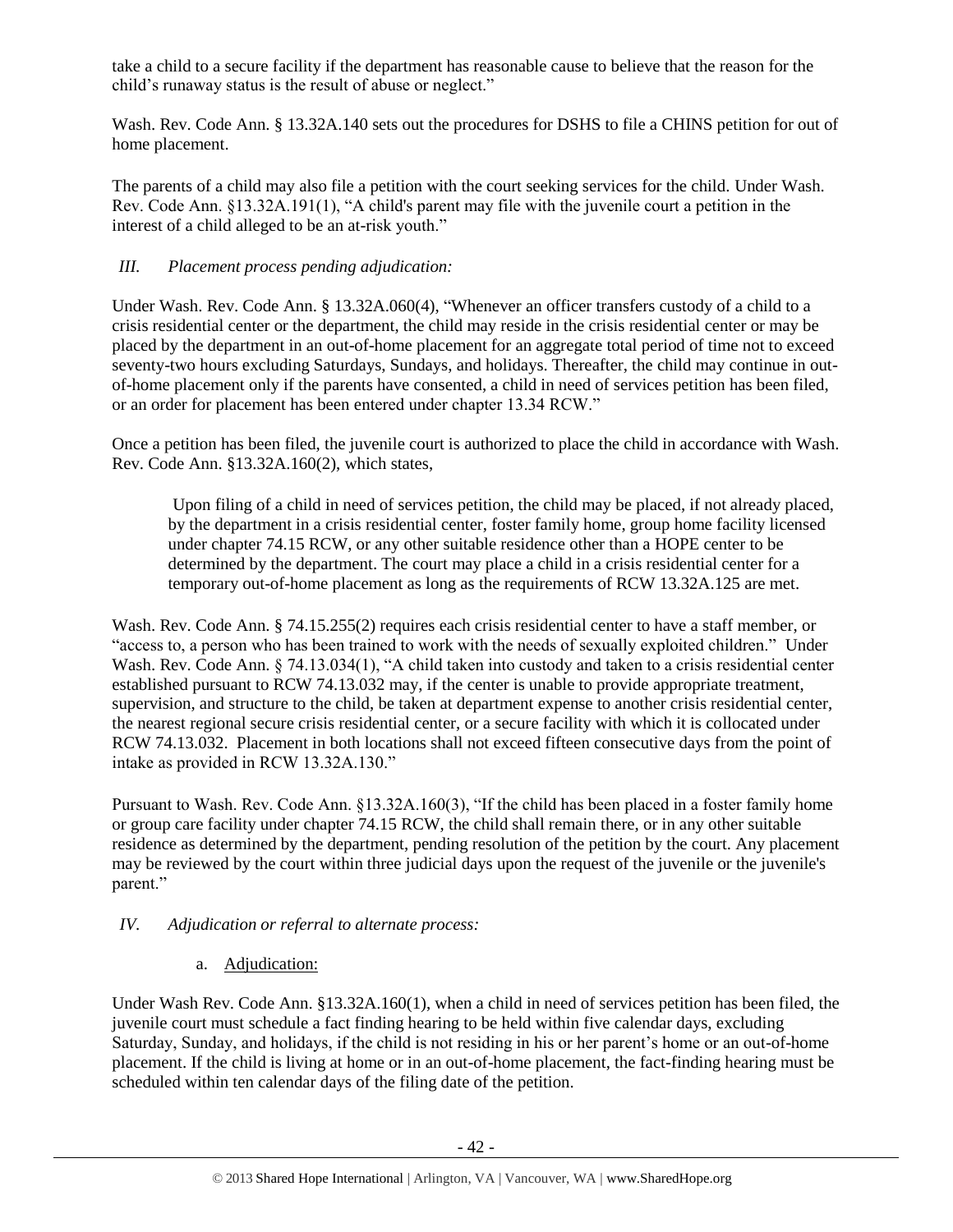Wash. Rev. Code Ann. §13.32A.179(1) requires that "a disposition hearing shall be held no later than fourteen days after the approval of the temporary out-of-home placement."

*V. Outcomes (Final permanent placement)"*

Pursuant to Wash. Rev. Code Ann. § 13.32A.179(2),

At the conclusion of the disposition hearing, the court may:

(a) Reunite the family and dismiss the petition;

(b) approve an at-risk youth petition filed by the parents and dismiss the child in need of services petition;

(c) approve an out-of-home placement requested in the child in need of services petition by the parents; or

(d) order an out-of-home placement at the request of the child or the department not to exceed ninety days.

Wash. Rev. Code Ann. § 13.32A.180(2) states, "No placement made pursuant to this section may be in a secure residence as defined by the federal Juvenile Justice and Delinquency Prevention Act of 1974."

Under Wash. Rev. Code Ann. § 13.32A.196(2),

At the dispositional hearing regarding an adjudicated at-risk youth, the court shall consider the recommendations of the parties and the recommendations of any dispositional plan submitted by the department. The court may enter a dispositional order that will assist the parent in maintaining the care, custody, and control of the child and assist the family to resolve family conflicts or problems.

Wash. Rev. Code Ann. § 13.32A.196(3) sets forth the conditions the court may impose upon a child adjudicated to be at risk, including requiring:

(a) Regular school attendance;

(b) Counseling;

(c) Participation in a substance abuse or mental health outpatient treatment program;

(d) Reporting on a regular basis to the department or any other designated person or agency; and (e) Any other condition the court deems an appropriate condition of supervision including but not limited to: Employment, participation in an anger management program, and refraining from using alcohol or drugs.

Pursuant to Wash. Rev. Code Ann. § 13.32A.196(4), "No dispositional order or condition of supervision ordered by a court pursuant to this section shall include involuntary commitment of a child for substance abuse or mental health treatment."

# **Child Identified as Juvenile Offender**

- *I. Initial Custody:* 
	- a. Authority for initial custody

Pursuant to Wash. Rev. Code Ann. §13.40.040 (Taking juvenile into custody, grounds—Detention of, grounds—Detention pending disposition—Release on bond, conditions—Bail jumping),

(1) A juvenile may be taken into custody: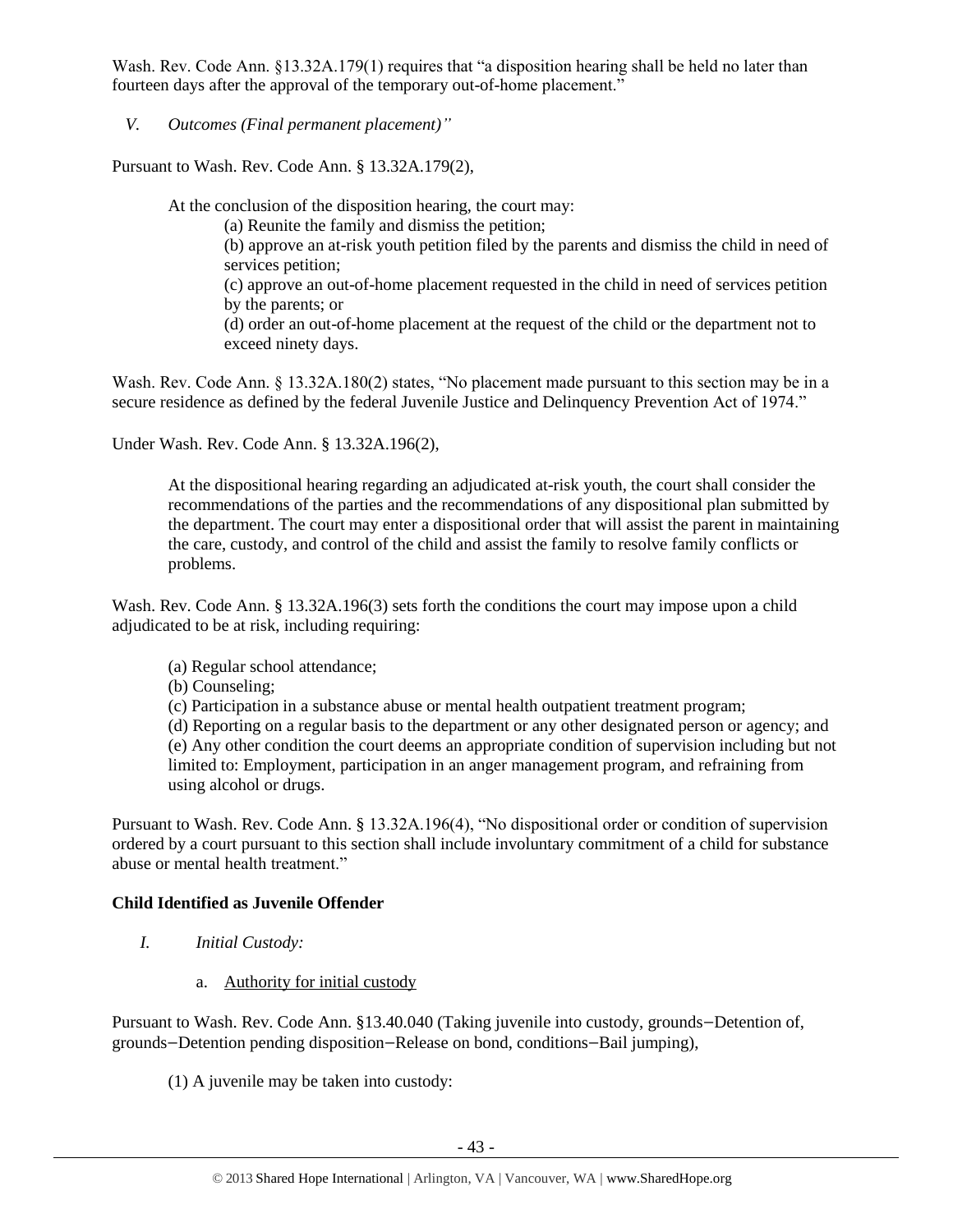(a) Pursuant to a court order if a complaint is filed with the court alleging, and the court finds probable cause to believe, that the juvenile has committed an offense or has violated terms of a disposition order or release order; or

(b) Without a court order, by a law enforcement officer if grounds exist for the arrest of an adult in identical circumstances. Admission to, and continued custody in, a court detention facility shall be governed by subsection (2) of this section; or

(c) Pursuant to a court order that the juvenile be held as a material witness; or

(d) Where the secretary or the secretary's designee has suspended the parole of a juvenile offender.

*b.* Placement:

Pursuant to Wash. Rev. Code Ann. §13.40.040 (Taking juvenile into custody, grounds—Detention of, grounds—Detention pending disposition—Release on bond, conditions—Bail jumping),

(2) A juvenile may not be held in detention unless there is probable cause to believe that:

 (a) The juvenile has committed an offense or has violated the terms of a disposition order; and (i) The juvenile will likely fail to appear for further proceedings; or

(ii) Detention is required to protect the juvenile from himself or herself; or

(iii) The juvenile is a threat to community safety; or

(iv) The juvenile will intimidate witnesses or otherwise unlawfully interfere with the administration of justice; or

- (v) The juvenile has committed a crime while another case was pending; or
- (b) The juvenile is a fugitive from justice; or
- (c) The juvenile's parole has been suspended or modified; or
- (d) The juvenile is a material witness.

. . . .

(4) Upon a finding that members of the community have threatened the health of a juvenile taken into custody, at the juvenile's request the court may order continued detention pending further order of the court.

## *II. Process following initial custody:*

After a juvenile has been taken into custody and is held in detention, Wash. Rev. Code Ann. §13.40.050(1)(a) provides that,

An information, a community supervision modification or termination of diversion petition, or a parole modification petition shall be filed within seventy-two hours, Saturdays, Sundays, and holidays excluded, or the juvenile shall be released.

# *III. Placement process pending adjudication:*

Once a petition has been filed, "A detention hearing, a community supervision modification or termination of diversion petition, or a parole modification petition shall be held within seventy-two hours, Saturdays, Sundays, and holidays excluded, from the time of filing the information or petition, to determine whether continued detention is necessary under RCW 13.40.040." Wash. Rev. Code Ann. §13.40.050(1)(b). If the court finds that continued detention is not necessary, the juvenile will be released pursuant to Wash. Rev. Code Ann. §13.40.050(5). The court may impose the most appropriate of the following conditions pursuant to Wash. Rev. Code Ann. §13.040.050(6) if the juvenile is released:

- (a) Place the juvenile in the custody of a designated person agreeing to supervise such juvenile;
- (b) Place restrictions on the travel of the juvenile during the period of release;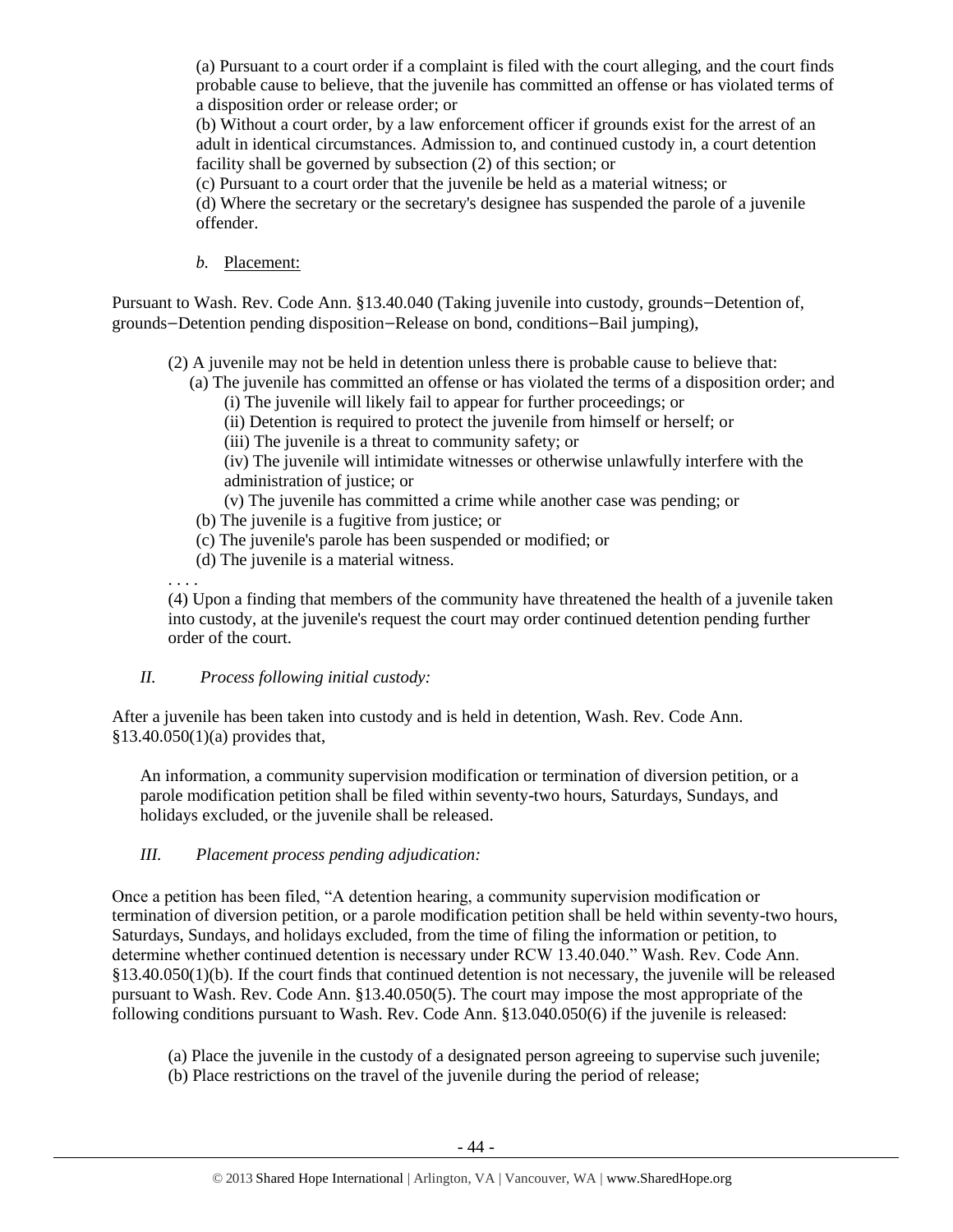(c) Require the juvenile to report regularly to and remain under the supervision of the juvenile court;

(d) Impose any condition other than detention deemed reasonably necessary to assure appearance as required;

(e) Require that the juvenile return to detention during specified hours; or

(f) Require the juvenile to post a probation bond set by the court under terms and conditions as provided in RCW [13.40.040\(](http://apps.leg.wa.gov/rcw/default.aspx?cite=13.40.040)4).

"A juvenile may be released only to a responsible adult or the department." Wash. Rev. Code Ann. §13.40.050(7).

At a preliminary hearing, the court will determine whether to proceed to a delinquency hearing, or treat the matter as a diversion case under Wash. Rev. Code Ann. §13.40.080. Wash. Rev. Code Ann. 13.40.050(4).

## *IV. Adjudication or referral to alternate process:*

a. Adjudication:

Pursuant to Wash. Rev. Code Ann. §13.40.150(1) In disposition hearings all relevant and material evidence, including oral and written reports, may be received by the court and may be relied upon to the extent of its probative value, even though such evidence may not be admissible in a hearing on the information.

## b. Diversion:

An alternative response that may keep the minor out of a juvenile detention facility is diversion. Wash. Rev. Code Ann. § 13.40.070(7) (Complaints—screening—filing information—diversion) and § 13.40.213 (Juveniles alleged to have committed offenses of prostitution or prostitution loitering—diversion) provide for diversion in cases of prostitution offenses for juveniles.<sup>100</sup> Wash. Rev. Code Ann. § 13.40.070(7) states that "[w]here a case is legally sufficient to charge an alleged offender with either prostitution or prostitution loitering and the alleged offense is the offender's first prostitution or prostitution loitering offense, the prosecutor shall divert the case." Wash. Rev. Code Ann. § 13.40.213(1) states,

When a juvenile is alleged to have committed the offenses of prostitution or prostitution loitering, and the allegation, if proved, would not be the juvenile's first offense, a prosecutor may divert the offense if the county in which the offense is alleged to have been committed has a comprehensive program that provides:

(a) Safe and stable housing;

(b) Comprehensive on-site case management;

 $\overline{a}$ <sup>100</sup> House Bill 1505 passed in the 61st Regular Session in 2009, which enacted Wash. Rev. Code Ann. § 13.40.213, makes the following statement in Section 1:

The legislature finds that juveniles involved in the commercial sex trade are sexually exploited and that they face extreme threats to their physical and emotional well-being. In order to help them break out of the isolation, fear, and danger of the commercial sex trade and to assist them in their recovery from the resulting mental and physical harm and in the development of skills that will allow them to become independent and achieve long-term security, these juveniles are in critical need of comprehensive services, including housing, mental health counseling, education, employment, chemical dependency treatment, and skill building. The legislature further finds that a diversion program to provide these comprehensive services, working within existing resources in the counties which prosecute juveniles for prostitution and prostitution loitering, may be an appropriate alternative to the prosecution of juveniles involved in the commercial sex trade.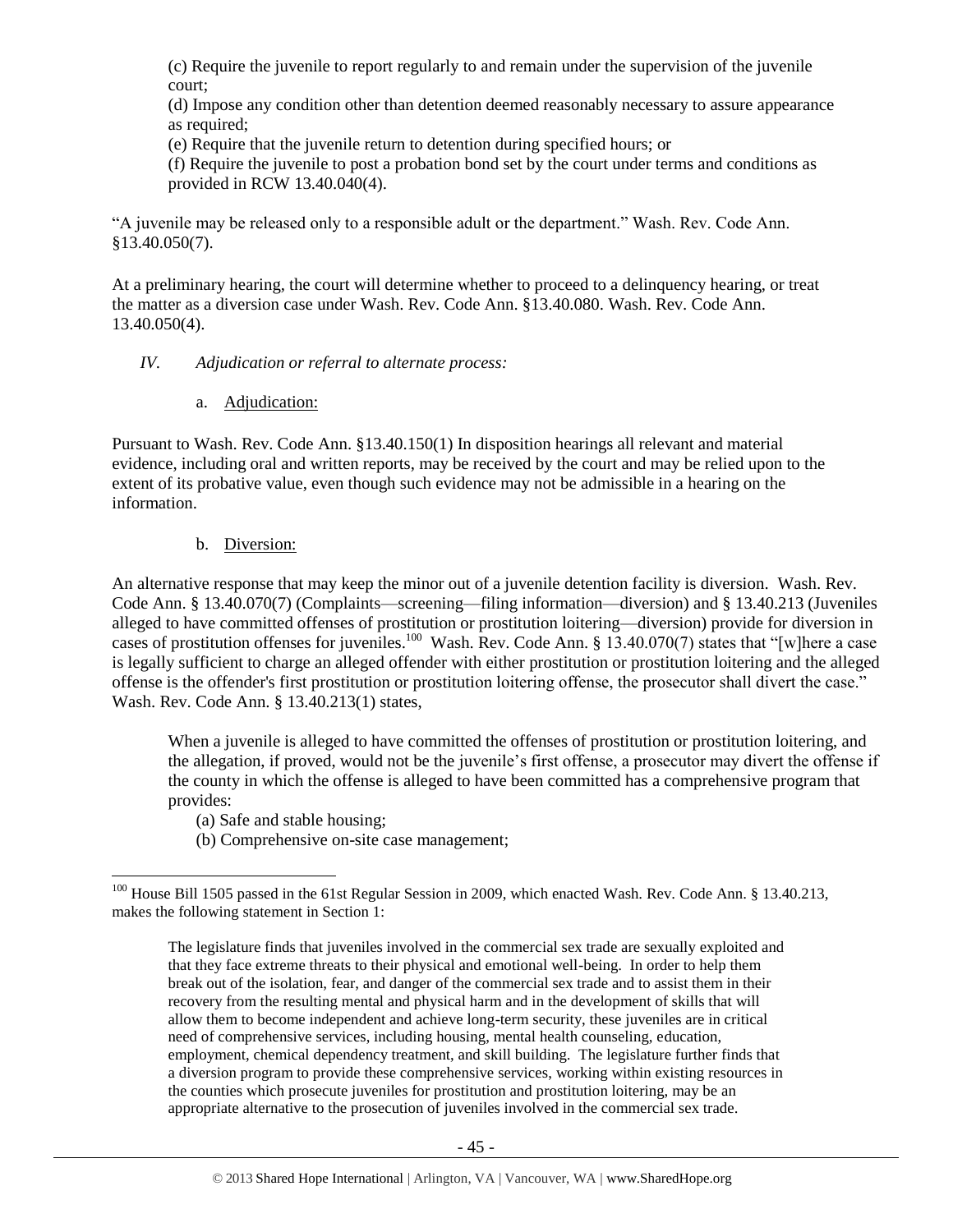(c) Integrated mental health and chemical dependency services, including specialized trauma recovery services;

- (d) Education and employment training delivered on-site; and
- (e) Referrals to off-site specialized services, as appropriate.

Since diversion under Wash. Rev. Code Ann. § 13.40.213(2) is optional for subsequent offenses in counties that have a comprehensive program in place, minors may be charged with a prostitution crime after their first offense. Accordingly, a child could be held in a juvenile detention facility for prostitution and related offenses after a first offense.

However, if diverted under Wash. Rev. Code Ann. § 13.40.070(7), sexually exploited youth must be directed to specialized services. Wash. Rev. Code Ann. § 13.40.087 states that "[w]ithin available funding, when a youth who has been diverted under RCW 13.40.070 for an alleged offense of prostitution or prostitution loitering is referred to the department, the department shall connect that youth with the services and treatment specified in RCW 74.14B.060 [Repealed]<sup>101</sup> and 74.14B.070." However, since Wash. Rev. Code 74.14B.060 (Sexually abused children—Treatment services), which required that "the department of community, trade, and economic development shall provide, subject to available funds, comprehensive sexual assault services to sexually abused children and their families. . . [and] treatment services by qualified, registered, certified, or licensed professionals," was repealed in 2012 by Senate Bill 6100,<sup>102</sup> only the services provided under § 74.14B.070 are mandated. Pursuant to Wash. Rev. Code 74.14B.070 (Child victims of sexual assault or sexual abuse—Early identification, treatment),

The department of social and health services through its division of children and family services shall, subject to available funds,<sup>103</sup> establish a system of early identification and referral to treatment of child victims of sexual assault or sexual abuse. The system shall include schools, physicians, sexual assault centers, domestic violence centers, child protective services, and foster parents. A mechanism shall be developed to identify communities that have experienced success in this area and share their expertise and methodology with other communities statewide.

- (2) Activities that can be funded through this grant program are limited to those that:
	- (a) Provide effective services to victims of sexual assault;

 $\overline{a}$ 

. . . .

<sup>&</sup>lt;sup>101</sup> Wash, Rev, Code Ann. 74.14B.060 (Sexually abused children – treatment services) was repealed by Senate Bill 6100 passed during the 2012 Regular Session of the  $62<sup>nd</sup>$  Washington legislature, 2012 Wa. Ch. 29, which came into (effective June 7, 2012). Pursuant to 2012 Wa. Ch. 29, some of the language used in Wash, Rev, Code Ann. 74.14B.060 was reincorporated into Wash Rev. Code Ann. §§ 43.280.010 (Intent), 43.280.011 (Intent, approval of committee recommendations, distribution of services), 43.280.020 (Grant program – funding), and 43.280.080 (Office of crime victims advocacy), 70.125.020 (Legislative findings – program objectives).

<sup>&</sup>lt;sup>102</sup> Senate Bill 6100 passed during the 2012 Regular Session of the 62<sup>nd</sup> Washington legislature, 2012 Wa. Ch. 29 (effective June 7, 2012).

<sup>&</sup>lt;sup>103</sup> Senate Bill 6100 also amended Wash. Rev. Code Ann. § 43.280.010 to state in part, "The legislature recognizes the need to increase the services available to the victims of sexual assault . . . The legislature intends to enhance the community-based services available to the victims of sexual assault by: (1) Providing consolidated funding support for local programs which provide services to victims of sexual assault, as defined in RCW 70.125.030." Pursuant to Wash. Rev. Code Ann. § 43.280.020,

<sup>(1)</sup> The department of commerce is authorized to distribute funds that have been allocated to the grant program that it administers for serving victims of sexual assault.

<sup>(3)</sup> Funding for core, specialized and underserved populations services, as defined in RCW 70.125.030, must be distributed through a funding formula to those applicants that emphasize providing stable, victimcentered sexual assault services and possess the qualifications to provide those services.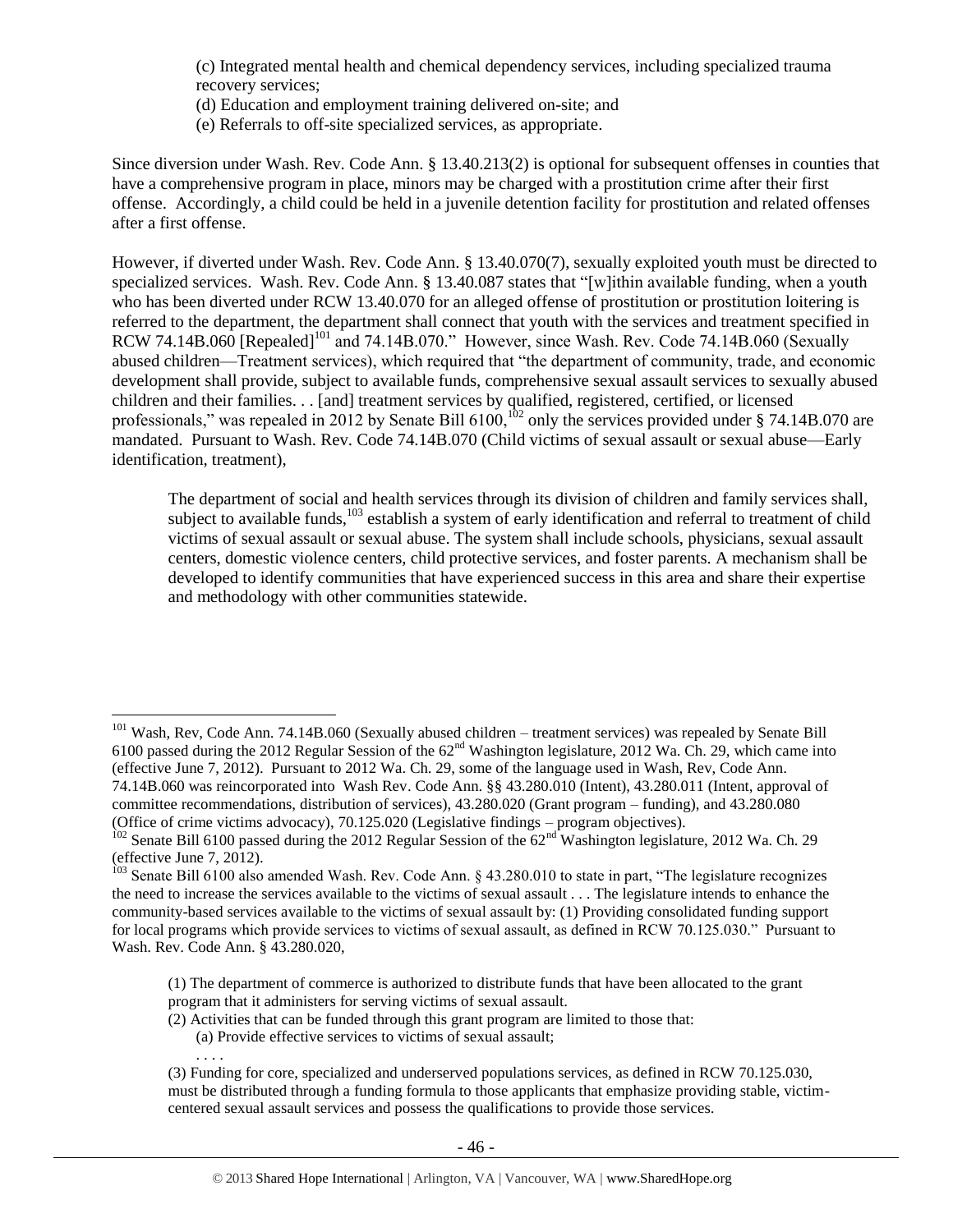Another possible outcome is a deferred disposition under Wash. Rev. Code Ann. § 13.40.127<sup>104</sup> (Deferred disposition), which states,

- (1) A juvenile is eligible for deferred disposition unless he or she:
	- (a) Is charged with a sex or violent offense;
	- (b) Has a criminal history which includes any felony;
	- (c) Has a prior deferred disposition or deferred adjudication; or
	- (d) Has two or more adjudications.

If a disposition is deferred, the juvenile will be placed under community supervision pursuant to Wash. Rev. Code Ann.  $§13.40.127(5)$ .<sup>105</sup> The court may order a variety of dispositions in accordance with the sentencing standards found in Wash. Rev. Code Ann.  $813.40.0357$ <sup>106</sup>

*5.5 Commercial sexual exploitation is identified as a type of abuse and neglect within child protection statutes.*

For purposes of Washington's child abuse reporting laws, Wash. Rev. Code Ann. § 26.44.020(1) (Definitions) defines "abuse or neglect" as

sexual abuse, sexual exploitation, or injury of a child by any person under circumstances which cause harm to the child's health, welfare, or safety, excluding conduct permitted under RCW 9A.16.100 [Use of force on children—policy—actions presumed unreasonable]; or the negligent treatment or maltreatment of a child by a person responsible for or providing care to the child. An abused child is a child who has been subjected to child abuse or neglect as defined in this section.

Wash. Rev. Code Ann. § 26.44.020(22) defines "sexual exploitation" as "(a) Allowing, permitting, or encouraging a child to engage in prostitution by any person; or (b) allowing, permitting, encouraging, or engaging in the obscene or pornographic photographing, filming, or depicting of a child by any person." Pursuant to Wash. Rev. Code Ann. § 26.44.030 (Reports—duty and authority to make—duty of receiving agency—duty to notify), DSHS has jurisdiction to report and investigate most reported instances of abuse or neglect, which, under these definitions, would include situations of pimp-controlled domestic minor sex trafficking.

*5.6 The definition of "caregiver" (or similar term) in the child welfare statutes is broad enough to include a trafficker who has custody or control of a child in order to bring a trafficked child into protection of child protective services.*

The DSHS Practices and Procedures Guide defines a "caregiver" as

 $\overline{a}$ 

an adult living in the home permanently or semi-permanently and has routine responsibility for childcare. This may be the other legally responsible adult, another adult relative or a live-in partner. It may also be any other adult with regular ongoing time in the home and has routine responsibility for childcare.<sup>107</sup>

<sup>&</sup>lt;sup>104</sup> Wash. Rev. Code Ann. § 13.34.132 was amended by the passage of Senate Bill 1524 during the 1<sup>st</sup> session of the 63rd Washington legislature. 2013 Wa. Ch. 179. (WA 2013) (effective July 28, 2013). This analysis includes those amendments.

<sup>&</sup>lt;sup>105</sup> Wash. Rev. Code Ann. §13.40.127(5): "Any juvenile granted a deferral of disposition under this section shall be placed under community supervision. The court may impose any conditions of supervision that it deems appropriate including posting a probation bond…"

 $106$  Wash. Rev. Code Ann. § 13.34.0357 was amended by the passage of Senate Bill 5021 during the 1<sup>st</sup> session of the  $63<sup>rd</sup>$  Washington legislature. 2013 Wa. Ch. 179. (WA 2013) (effective January 1, 2014).

<sup>107</sup> Washington State Department of Social and Human Services, *Practices and Procedures Guide, Appendix A: Definitions*, http://www.dshs.wa.gov/ca/pubs/mnl\_pnpg/definitions.asp (last visited November 25, 2011).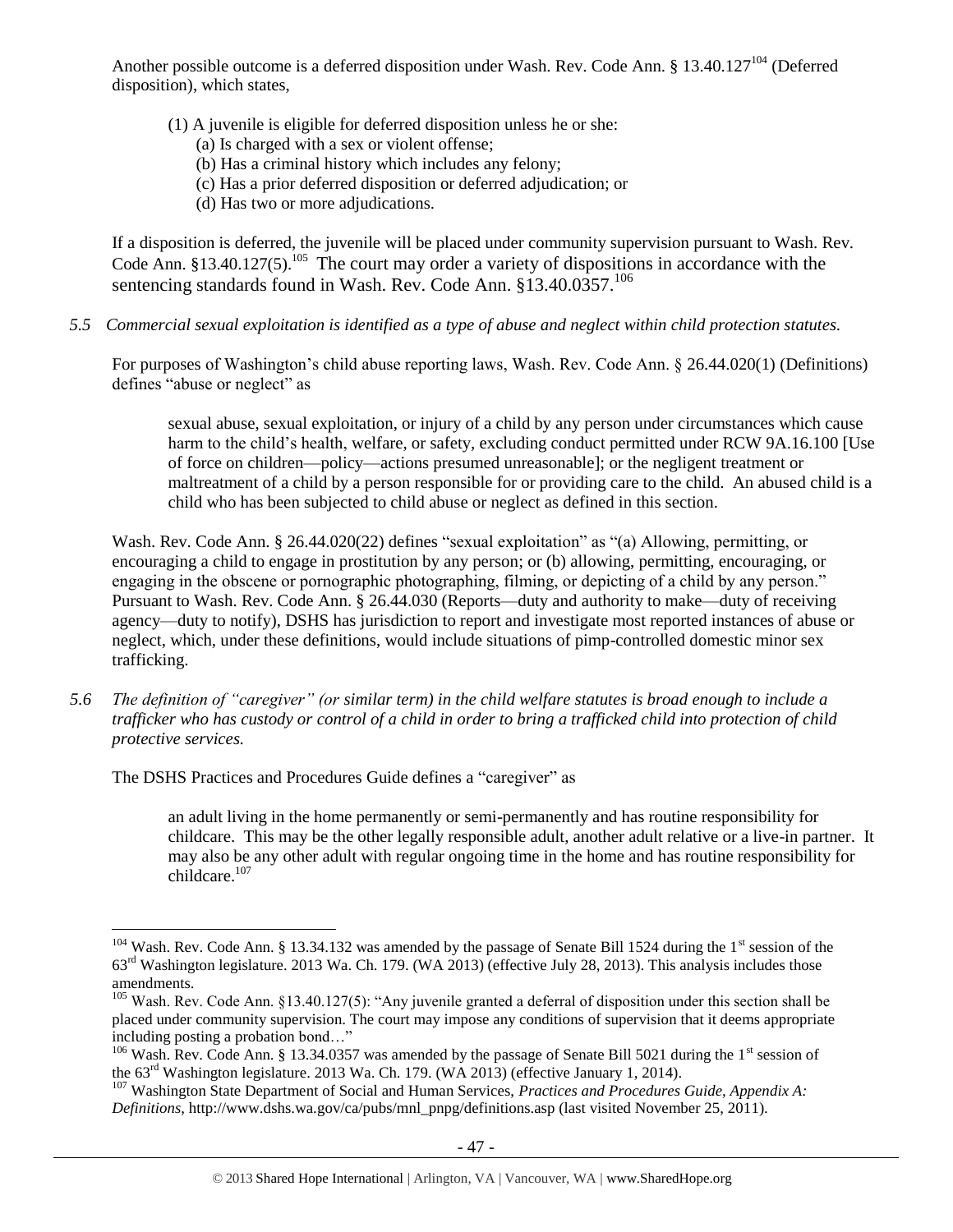- 5.6.1 Recommendation: Clarify that child protection laws reach traffickers by amending the definition of "caregiver" to include a person who physically possesses or controls a child.
- *5.7 Crime victims' compensation is specifically available to a child victim of sex trafficking or commercial sexual exploitation of children (CSEC) without regard to ineligibility factors.*

Washington's crime victims' compensation account is established by Wash. Rev. Code Ann. § 7.68.045 (Crime victims' compensation account) and set forth in chapter 7.68 (Victims of crimes—compensation, assistance). Wash. Rev. Code Ann. § 7.68.060(6)(b) (Applications for benefits—accrual of rights) clarifies,

A person identified as the "minor" in the charge of commercial sexual abuse of a minor under RCW 9.68A.100, promoting commercial sexual abuse of a minor under RCW 9.68A.101, or promoting travel for commercial sexual abuse of a minor under RCW 9.68A.102 is considered a victim of a criminal  $\text{act}^{108}$  for the purpose of the right to benefits under this chapter even if the person is also charged with prostitution under RCW 9A.88.030.

This amendment is designed to prevent domestic minor sex trafficking victims from being found ineligible to receive compensation for injuries suffered as a result of being a victim of commercial sexual exploitation. Wash. Rev. Code Ann. § 7.68.060 also outlines the application procedures and time limits. The time limit to receive applications is no later than two years after the crime is reported to law enforcement "or the date the rights of beneficiaries accrued, unless the director has determined that 'good cause' exists to expand the time permitted to receive the application." Wash. Rev. Code Ann. § 7.68.060(1)(a). Wash. Rev. Code Ann.  $§ 7.68.060(1)(a)$  states, in part,

"Good cause" shall be determined by the department on a case-by-case basis and may extend the period of time in which an application can be received for up to five years after the date the criminal act was reported to a local police department or sheriff's office or the date the rights of beneficiaries accrued.

However, Wash. Rev. Code Ann. § 7.68.060(5) states,

 $\overline{a}$ 

Because victims of childhood criminal acts may repress conscious memory of such criminal acts far beyond the age of eighteen, the rights of adult victims of childhood criminal acts shall accrue at the time the victim discovers or reasonably should have discovered the elements of the crime. In making determinations as to reasonable time limits, the department shall give greatest weight to the needs of the victim.

Wash. Rev. Code Ann. § 7.68.070(1) (Benefits—right to and amount—limitations) limits the total compensation available to \$50,000.

*5.8 Victim-friendly procedures and protections are provided in the trial process for minors under 18.*

Several victim-friendly criminal justice procedures and protections are statutorily provided for certain minor victim-witnesses, such as, when possible, secure waiting areas, the presence of "an advocate<sup>109</sup> or support person . . . prior to and during any court proceedings," the appointment of CASA and guardians ad litem,<sup>110</sup> a prohibition (with some exceptions) on releasing names and addresses of the victim-witnesses without permission, and restrictions on reputation evidence (commonly called the "rape shield law"). Wash. Rev. Code

<sup>&</sup>lt;sup>108</sup> "Criminal act" is defined in Wash. Rev. Code Ann. § 7.68.020(5) and includes the crime of trafficking in Wash. Rev. Code Ann. § 9A.40.100.

<sup>&</sup>lt;sup>109</sup> Wash. Rev. Code Ann. § 7.69A.020(6) defines "advocate" as "any person, including a family member not accused of a crime, who provides support to a child victim or child witness during any legal proceeding."

<sup>&</sup>lt;sup>110</sup> Wash. Rev. Code Ann. § 13.34.100(1) (Appointment of guardian ad litem) provides for the appointment of guardians ad litem in actions under Wash. Rev. ch. 13.34 (Dependency and termination of parent-child relationship), "unless a court for good cause finds the appointment unnecessary."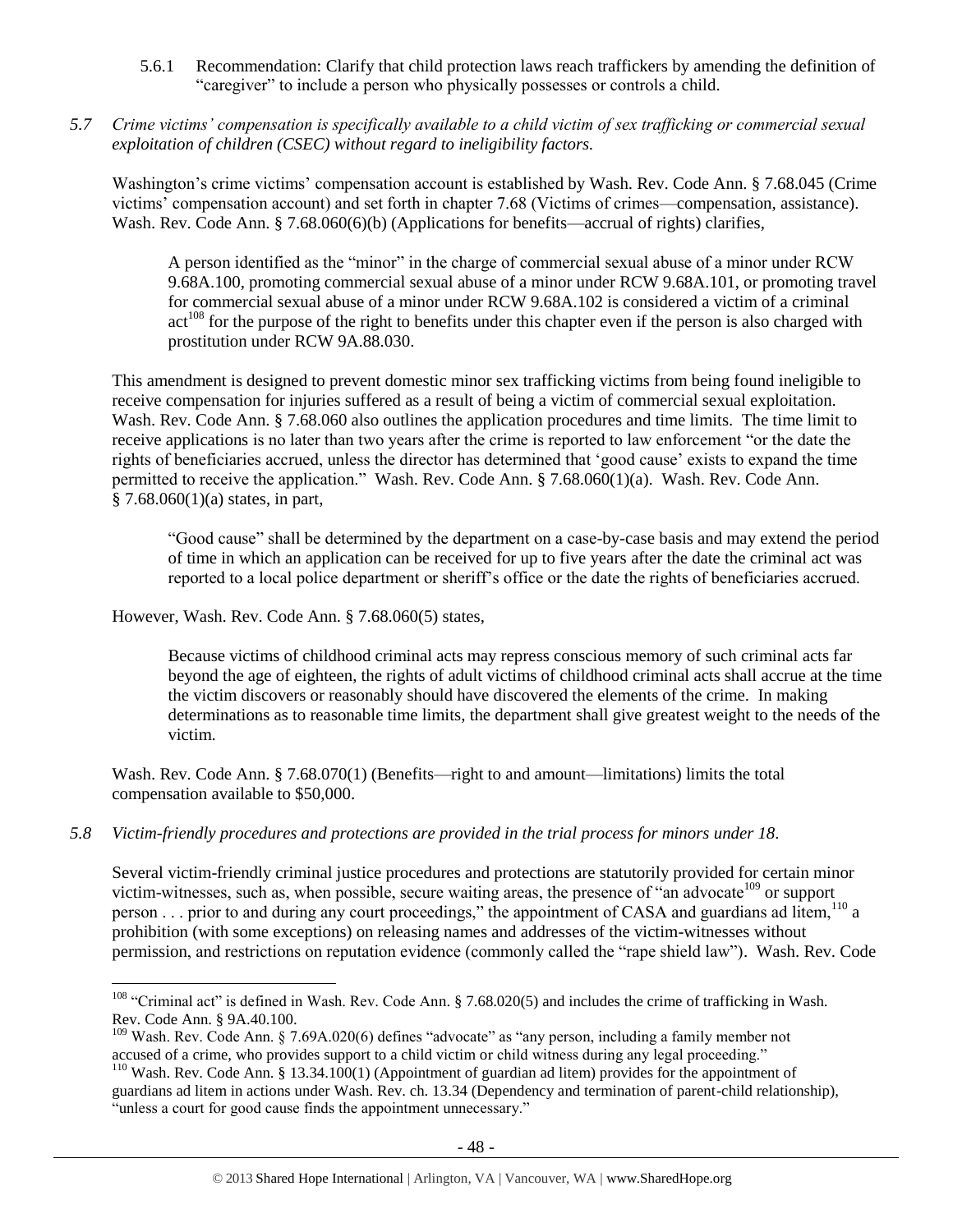Ann. §§ 7.69A.030(2)–(4), 13.34.100(1), 9A.44.020(3).<sup>111</sup> Closed circuit television testimony is also available for a child under fourteen years of age if "[t]he testimony will . . . [d]escribe a violation of RCW 9A.40.100 (trafficking) or any offense identified in chapter 9.68A RCW (sexual exploitation of children)." Wash. Rev. Code Ann. § 9A.44.150(1)(a)(iii).<sup>112</sup>

Under Wash. Rev. Code Ann. §9A.44.020(3) (Testimony—Evidence—Written motion—Admissibility),

In any prosecution for the crime of rape, trafficking pursuant to RCW 9A.40.100[Trafficking], or any of the offenses in chapter 9.68A RCW[Sexual Exploitation of Children], or for an attempt to commit, or an assault with an intent to commit any such crime evidence of the victim's past sexual behavior including but not limited to the victim's marital behavior, divorce history, or general reputation for promiscuity, nonchastity, or sexual mores contrary to community standards is not admissible if offered to attack the credibility of the victim and is admissible on the issue of consent, except where prohibited in the underlying criminal offense . . . .

Pursuant to Wash. Rev. Code Ann. § 70.125.060 (Personal representative may accompany victim during treatment or proceedings), "If the victim of a sexual assault so desires, a personal representative $^{113}$  of the victim's choice may accompany the victim to the hospital or other health care facility, and to proceedings concerning the alleged assault, including police and prosecution interviews and court proceedings." Wash. Rev. Code Ann. § 70.125.030(9) defines "[v]ictim" as "any person who suffers physical, emotional, financial, and psychological impact as a proximate result of a sexual assault," and "[s]exual assault" is defined under Wash. Rev. Code Ann. § 70.125.030(7)(h), (i) to include, "sexual exploitation or commercial sex abuse of a minor." Wash. Rev. Code Ann. § 70.125.065 (Records of community sexual assault program and underserved populations provider not available as part of discovery – Exceptions), which provides additional protections for minor victim witnesses' communications with service providers, states

Records maintained by a community sexual assault program and underserved populations provider shall not be made available to any defense attorney as part of discovery in a sexual assault case unless:

(1) A written pretrial motion is made by the defendant to the court stating that the defendant is requesting discovery of the community sexual assault program or underserved populations provider records;

(2) The written motion is accompanied by an affidavit or affidavits setting forth specifically the reasons why the defendant is requesting discovery of the community sexual assault program or underserved populations provider records;

(3) The court reviews the community sexual assault program or underserved populations provider records in camera to determine whether the community sexual assault program or underserved populations provider records are relevant and whether the probative value of the records is outweighed by the victim's privacy interest in the confidentiality of such records taking into account the further trauma that may be inflicted upon the victim by the disclosure of the records to the defendant; and

(4) The court enters an order stating whether the records or any part of the records are discoverable and setting forth the basis for the court's findings.

<sup>&</sup>lt;sup>111</sup> The text of Wash. Rev. Code Ann. § 9A.44.020 included here and elsewhere in this report includes amendments made by the passage of Senate Bill 5669 during the 1st session of the 63rd Washington Legislature. 2013 Wa. Ch. 9.68A. (WA 2013) (effective August 1, 2013).

<sup>&</sup>lt;sup>112</sup> The text of Wash. Rev. Code Ann. § 9A.44.150 included here and elsewhere in this report includes amendments made by the passage of Senate Bill 5669 during the 1st session of the 63rd Washington Legislature. 2013 Wa. Ch. 9.68A. (WA 2013) (effective August 1, 2013).

<sup>113</sup> Wash. Rev. Code Ann. § 70.125.030(5) defines "[p]ersonal representative" as "a friend, relative, attorney, or employee or volunteer from a community sexual assault program or specialized treatment service provider."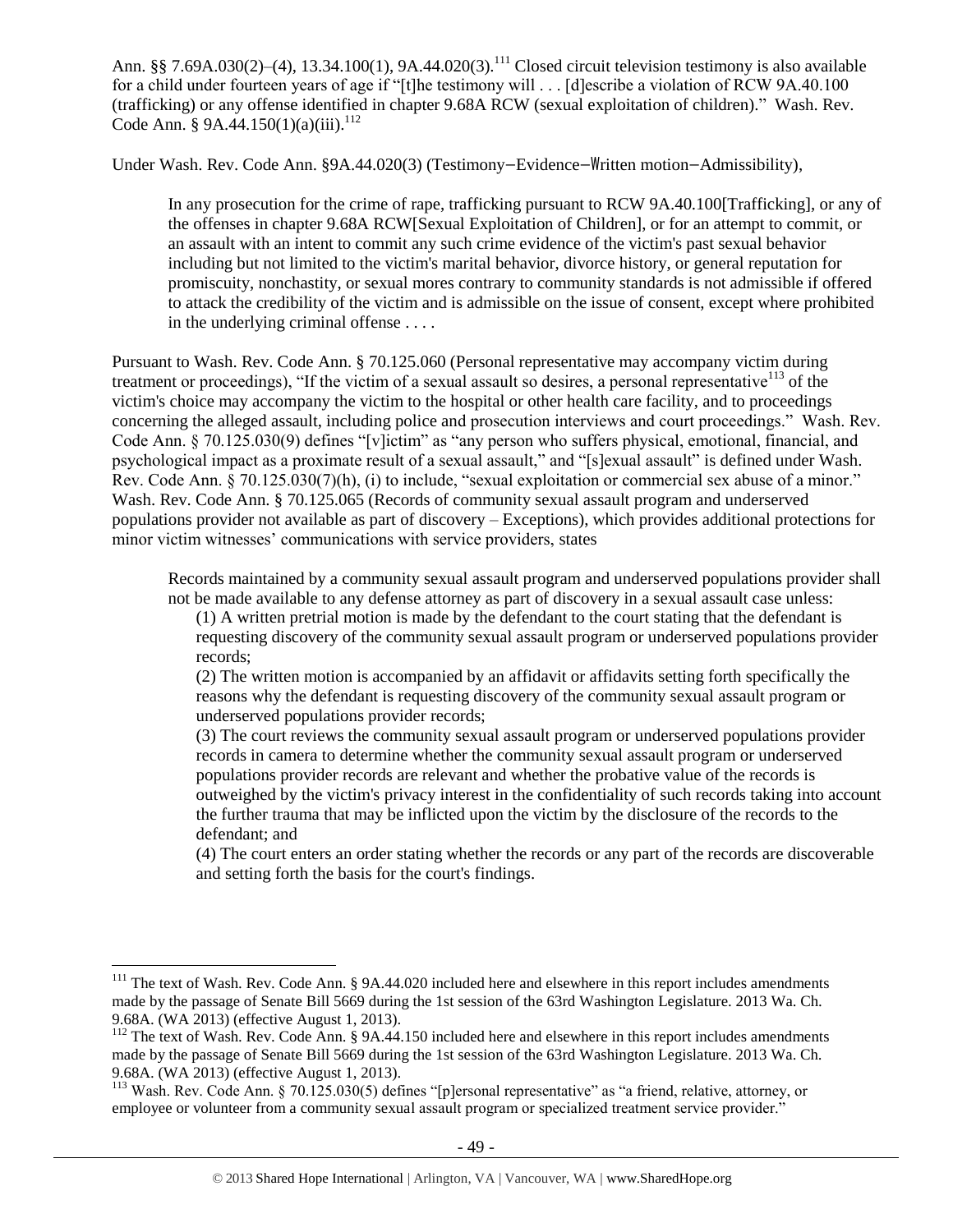*5.9 Expungement or sealing of juvenile delinquency records resulting from arrests or adjudications for prostitution-related offenses committed as a result of, or in the course of, the commercial sexual exploitation of a minor is available within a reasonable time after turning 18.*

There is no automatic sealing or expungement of juvenile records.<sup>114</sup> Wash. Rev. Code Ann. § 13.50.050 (Records relating to commission of juvenile offenses) outlines the procedure and requirements for petitioning the court to seal juvenile records. A person must make a motion to the court to have his or her juvenile record sealed which, if granted, covers the juvenile court file, the social file, and other records relating to the case. Wash. Rev. Code Ann. § 13.50.050(11).

Wash. Rev. Code Ann. § 13.50.050(14)(a) explains that an order to seal means,

[T]he proceedings in the case shall be treated as if they never occurred, and the subject of the records may reply accordingly to any inquiry about the events, records of which are sealed. Any agency shall reply to any inquiry concerning confidential or sealed records that records are confidential, and no information can be given about the existence or nonexistence of records concerning an individual.

Wash. Rev. Code Ann. § 13.50.050(17), (23) provide for destruction of certain records related to diversion only. Wash. Rev. Code Ann. § 13.50.050(12) more generally states,

(a) The court shall not grant any motion to seal records for class A offenses made pursuant to subsection  $(11)^{115}$  of this section that is filed on or after July 1, 1997, unless:

(i) Since the last date of release from confinement, including full-time residential treatment, if any, or entry of disposition, the person has spent five consecutive years in the community without committing any offense or crime that subsequently results in an adjudication or conviction;

(ii) No proceeding is pending against the moving party seeking the conviction of a juvenile offense or a criminal offense;

(iii) No proceeding is pending seeking the formation of a diversion agreement with that person;

- (iv) The person has not been convicted of a sex offense; and
- (v) Full restitution has been paid.

 $\overline{a}$ 

(b) The court shall not grant any motion to seal records for class B, C, gross misdemeanor and misdemeanor offenses and diversions made under subsection (11) of this section unless:

(i) Since the date of last release from confinement, including full-time residential treatment, if any, entry of disposition, or completion of the diversion agreement, the person has spent two consecutive years in the community without being convicted of any offense or crime; (ii) No proceeding is pending against the moving party seeking the conviction of a juvenile offense or a criminal offense;

(iii) No proceeding is pending seeking the formation of a diversion agreement with that

In any case in which an information has been filed pursuant to RCW 13.40.100 [Summons or other notification issued upon filing of information] or a complaint has been filed with the prosecutor and referred for diversion pursuant to RCW 13.40.070 [Complaints—screening—filing information diversion], the person the subject of the information or complaint may file a motion with the court to have the court vacate its order and findings, if any, and, subject to subsection (23) of this section, order the sealing of the official juvenile court file, the social file, and records of the court and of any other agency in the case.

<sup>&</sup>lt;sup>114</sup> Senate Bill 6561, introduced in 2009, included automatic sealing of eligible juvenile records. The bill was stripped in committee of this provision due to the high staff level of effort (up to 30 minutes per case) in automatically reviewing juvenile records for sealing. S. Comm. on Human Serv. & Corr. & S. Comm. on Ways & Means, S. Bill Rep. SB 6561, 2010 Reg. Sess. at 4 (Wash. 2010), http://apps.leg.wa.gov/documents/billdocs/2009- 10/Pdf/Bill%20Reports/Senate/6561%20SBR%20WM%2010.pdf (last visited June 22, 2012). <sup>115</sup> Wash. Rev. Code Ann. § 13.50.050(11) states,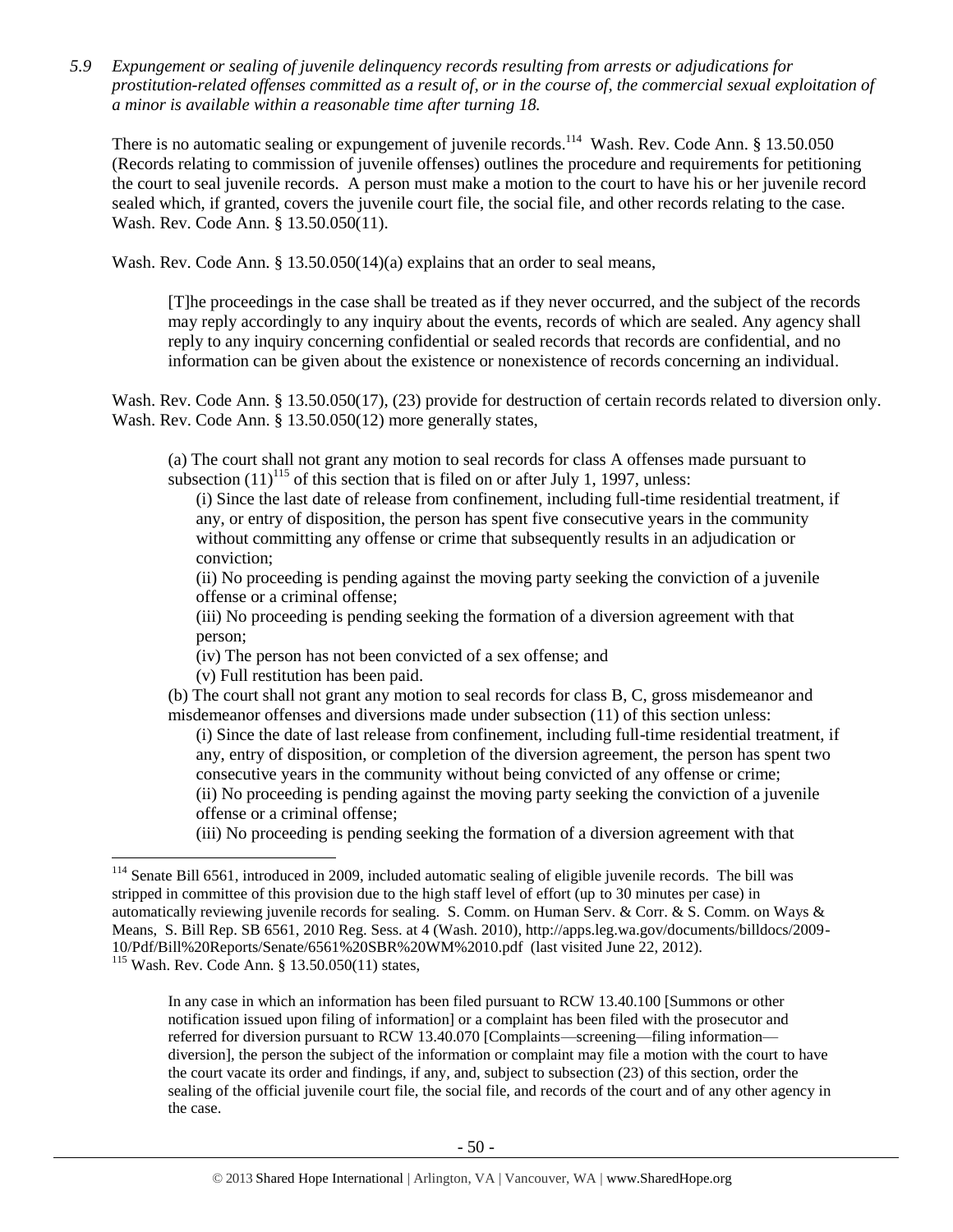person;

(iv) The person has not been convicted of a sex offense; and

(v) Full restitution has been paid.

(c) Notwithstanding the requirements in (a) or (b) of this subsection, the court shall grant any motion to seal records of any deferred disposition vacated under RCW 13.40.127(9) prior to the effective date of this section if restitution has been paid and the person is eighteen years of age or older at the time of the motion.

- 5.9.1 Recommendation: Provide automatic expungement of eligible juvenile records to enable survivors of sex trafficking to fully clear any record incurred as a result of their being trafficked.
- *5.10 Victim restitution and civil remedies for victims of domestic minor sex trafficking or commercial sexual exploitation of children (CSEC) are authorized by law.*

Victims may receive restitution from the offenders, at the discretion of the court. Pursuant to Wash. Rev. Code Ann. § 9.94A.750 (Restitution),

(1) If restitution is ordered, the court shall determine the amount of restitution due at the sentencing hearing or within one hundred eighty days.

. . . .

(3) Except as provided in subsection (6) of this section, restitution ordered by a court pursuant to a criminal conviction shall be based on easily ascertainable damages for injury to or loss of property, actual expenses incurred for treatment for injury to persons, and lost wages resulting from injury. Restitution shall not include reimbursement for damages for mental anguish, pain and suffering, or other intangible losses, but may include the costs of counseling reasonably related to the offense. The amount of restitution shall not exceed double the amount of the offender's gain or the victim's loss from the commission of the offense.

. . .

(5) Restitution may be ordered whenever the offender is convicted of an offense which results in injury to any person or damage to or loss of property or as provided in subsection (6) of this section. In addition, restitution may be ordered to pay for an injury, loss, or damage if the offender pleads guilty to a lesser offense or fewer offenses and agrees with the prosecutor's recommendation that the offender be required to pay restitution to a victim of an offense or offenses which are not prosecuted pursuant to a plea agreement.

Wash. Rev. Code Ann. § 9.94A.753(7) (Restitution—application dates) states,

Regardless of the provisions of subsections (1) through (6) of this section, the court shall order restitution in all cases where the victim is entitled to benefits under the crime victims' compensation act, chapter RCW 7.68 [Victims of crimes—compensation, assistance]. If the court does not order restitution and the victim of the crime has been determined to be entitled to benefits under the crime victims' compensation act, the department of labor and industries, as administrator of the crime victims' compensation program, may petition the court within one year of entry of the judgment and sentence for entry of a restitution order.

Wash. Rev. Code Ann. § 9A.82.100(1)(a) (Remedies and procedures) states,

(1)(a) A person who sustains injury to his or her person, business, or property by an act of criminal profiteering that is part of a pattern of criminal profiteering activity, or by an offense defined in RCW 9A.40.100 [Human trafficking], 9.68A.100 [Commercial sexual abuse of a minor—Penalties], 9.68A.101 [Promoting commercial sexual abuse of a minor—Penalty], or 9A.88.070 [Promoting prostitution in the first degree], or by a violation of RCW 9A.82.060 or 9A.82.080 may file an action in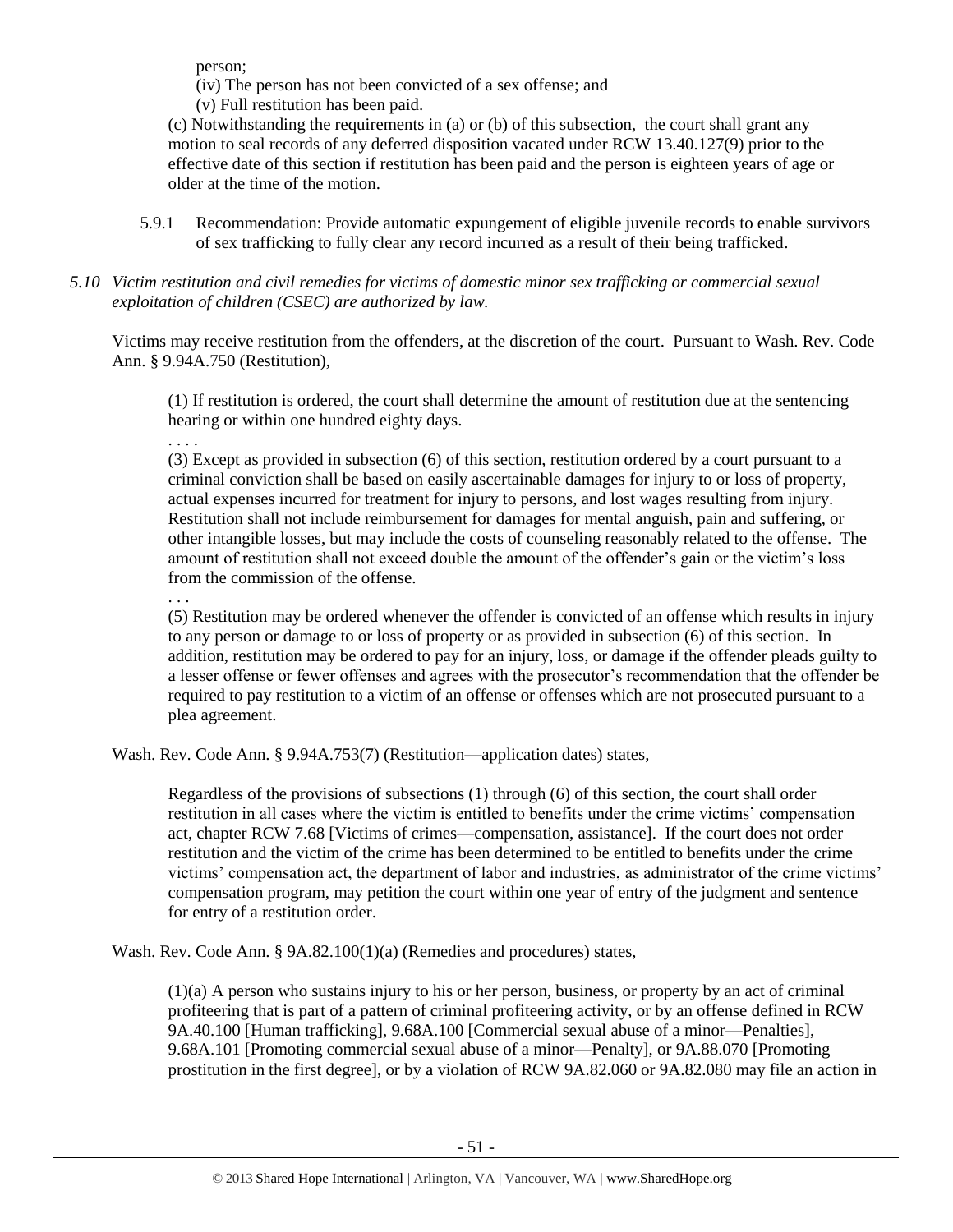superior court for the recovery of damages and the costs of the suit, including reasonable investigative and attorney's fees.

. . . .

(4) Following the determination of liability, orders may include, but are not limited to:

. . .

(e) Ordering the payment of all costs and expenses of the prosecution and investigation of . . . an offense defined in RCW 9A.40.100, 9.68A.100, 9.68A/101, or 9A.88.070, activity or a violation of RCW 9A.82.060 or 9A.82.080, civil and criminal, incurred by the state or county, including any costs of defense provided at public expense, as appropriate to the state general fund . . .

(f) Ordering forfeiture first as restitution to any person damaged by . . . an offense defined in RCW 9A.40.100, then to the state general fund . . . , as appropriate, to the extent not already ordered to be paid in other damages, of the following:

(i) Any property or other interest acquired or maintained in violation of RCW 9A.82.060 or 9A.82.080 to the extent of the investment of funds, and any appreciation or income attributable to the investment, from a violation of RCW 9A.82.060 or 9A.82.080.

(ii) Any property, contractual right, or claim against property used to influence any enterprise that a person has established, operated, controlled, conducted or participated in the conduct of, in violation of RCW of 9A.82.060 or 9A.82.080.

(iii) All proceeds are traceable to or derived from an offense included in . . . an offense defined in RCW 9A.40.100, 9.68A.100, 9.68A.101, or 9A.88.070, and all moneys, negotiable instruments, securities, and other things of value significantly used or intended to be used significantly to facilitate commission of the offense.

. . . .

 $\overline{a}$ 

Wash. Rev. Code Ann. § 9A.82.100(13) explains that "[p]rivate civil remedies provided under this section are supplemental and not mutually exclusive."

Lastly, Wash. Rev. Code Ann. § 13.32A.085<sup>116</sup> provides a civil remedy for parents against an "unlicensed youth shelter or unlicensed runaway and homeless youth program" that fails to fulfill their duty to report missing children under Wash. Rev. Code Ann. § 13.32A.082(1) (a)-(c).<sup>117</sup>

*5.11 Statutes of limitations for civil and criminal actions for child sex trafficking or commercial sexual exploitation of children (CSEC) offenses are eliminated or lengthened sufficiently to allow prosecutors and victims a realistic opportunity to pursue criminal action and legal remedies.*

Statutes of limitations have not been eliminated for victims of domestic minor sex trafficking. Wash. Rev. Code Ann. § 9A.04.080 (Limitation of action) provides a 3-year statute of limitations for felony actions, unless otherwise noted in the statute.

Wash. Rev. Code Ann. § 9A.04.080(1)(c)<sup>118</sup> allows a prosecution for a violation of Wash. Rev. Code Ann. §§ 9.68A.040 (Sexual exploitation of a minor), 9A.44.040 (Rape in the first degree), 9A.44.050 (Rape in the second degree), 9A.44.073 (Rape of a child in the first degree), 9A.44.076 (Rape of a child in the second degree), 9A.44.079 (Rape of a child in the third degree), 9A.44.083 (Child molestation in the first degree), 9A.44.086 (Child molestation in the second degree), ((9A.44.070, 9A.44.080)) 9A.44.089 (Child molestation in the third degree), 9A.44.100(1)(b) (Indecent liberties), ((9A.44.079, 9A.44.089, or)) 9A.64.020 (Incest), or

<sup>&</sup>lt;sup>116</sup> The text of Wash. Rev. Code Ann. § 13.32A.085 included here and elsewhere in this report includes amendments made by the passage of Senate Bill 5147 during the 1st session of the 63rd Washington Legislature. 2013 Wa. Ch. 13.32A. (WA 2013) (effective July 28, 2013).

<sup>117</sup> *See infra* Section 6.1(quoting Wash. Rev. Code Ann. § 13.32A.082).

<sup>&</sup>lt;sup>118</sup> The text of Wash. Rev. Code Ann. § 9A.04.080 included here and elsewhere in this report includes amendments made by the passage of Substitute House Bill 1352 during the 1st session of the 63rd Washington Legislature. 2013 Wa. Ch. 9A.04. (WA 2013) (effective July 28, 2013).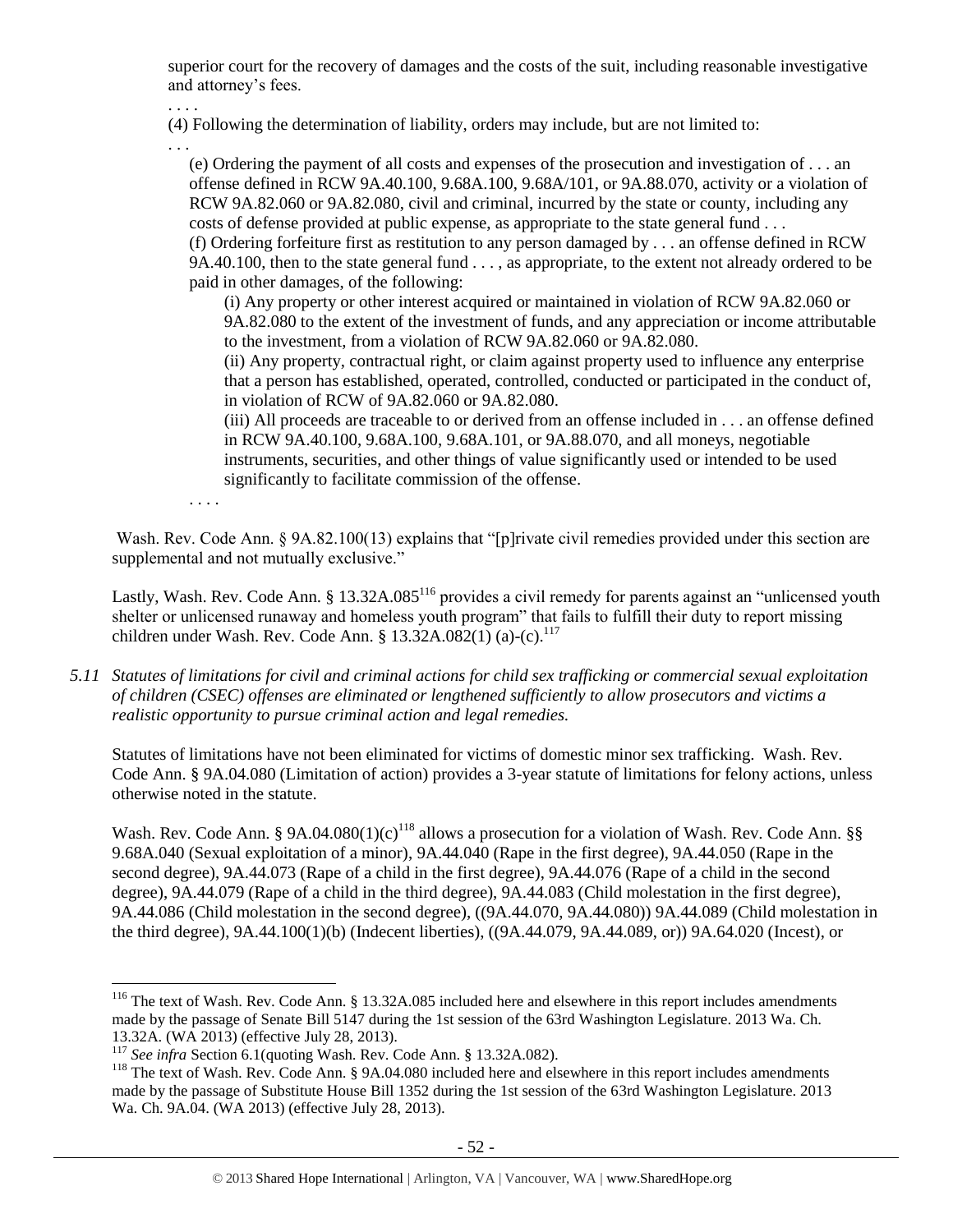9.68A.040 (Sexual exploitation of a minor) to be commenced "up to the victim's thirtieth birthday", when the crime was committed against a victim under the age of 18.

Wash. Rev. Code Ann. § 4.16.340(1) (Actions based on childhood sexual abuse) states,

All claims or causes of action based on intentional conduct brought by any person for recovery of damages for injury suffered as a result of childhood sexual abuse<sup>119</sup> shall be commenced within the later of the following periods:

(a) Within three years of the act alleged to have caused the injury or condition;

(b) Within three years of the time the victim discovered or reasonably should have discovered that the injury or condition was caused by said act; or

(c) Within three years of the time the victim discovered that the act caused the injury for which the claim is brought:

PROVIDED, That the time limit for commencement of an action under this section is tolled for a child until the child reaches the age of eighteen years.

Wash. Rev. Code Ann. § 9A.82.100(7) (Remedies and procedures) states,

The initiation of civil proceedings under this section shall be commenced within three years after discovery of the pattern of criminal profiteering activity or after the pattern should reasonably have been discovered or, in the case of an offense that is defined in RCW 9A.40.100, within three years after the final disposition of any criminal charges relating to the offense, whichever is later.

5.11.1 Recommendation: Add Wash. Rev. Code Ann. § 9A.40.100 (Trafficking) to Wash. Rev. Code Ann. § 9A.04.080(1)(a) or (b) (Limitation of action), which would create either no statute of limitations or a ten year statute of limitation for prosecution of human trafficking. Also, add commercial sexual abuse of minor offenses and trafficking with sexual motivation of minors to the definition of "childhood sexual abuse" in Wash. Rev. Code Ann. § 4.16.340 (Actions based on childhood sexual abuse) for statute of limitations in civil actions in order to give appropriate time for the discovery of injuries suffered through domestic minor sex trafficking.

 $119$  Wash. Rev. Code Ann. § 4.16.340(5) states,

As used in this section, "childhood sexual abuse" means any act committed by the defendant against a complainant who was less than eighteen years of age at the time of the act and which act would have been a violation of chapter 9A.44 RCW or RCW 9.68A.040 or prior laws of similar effect at the time the act was committed.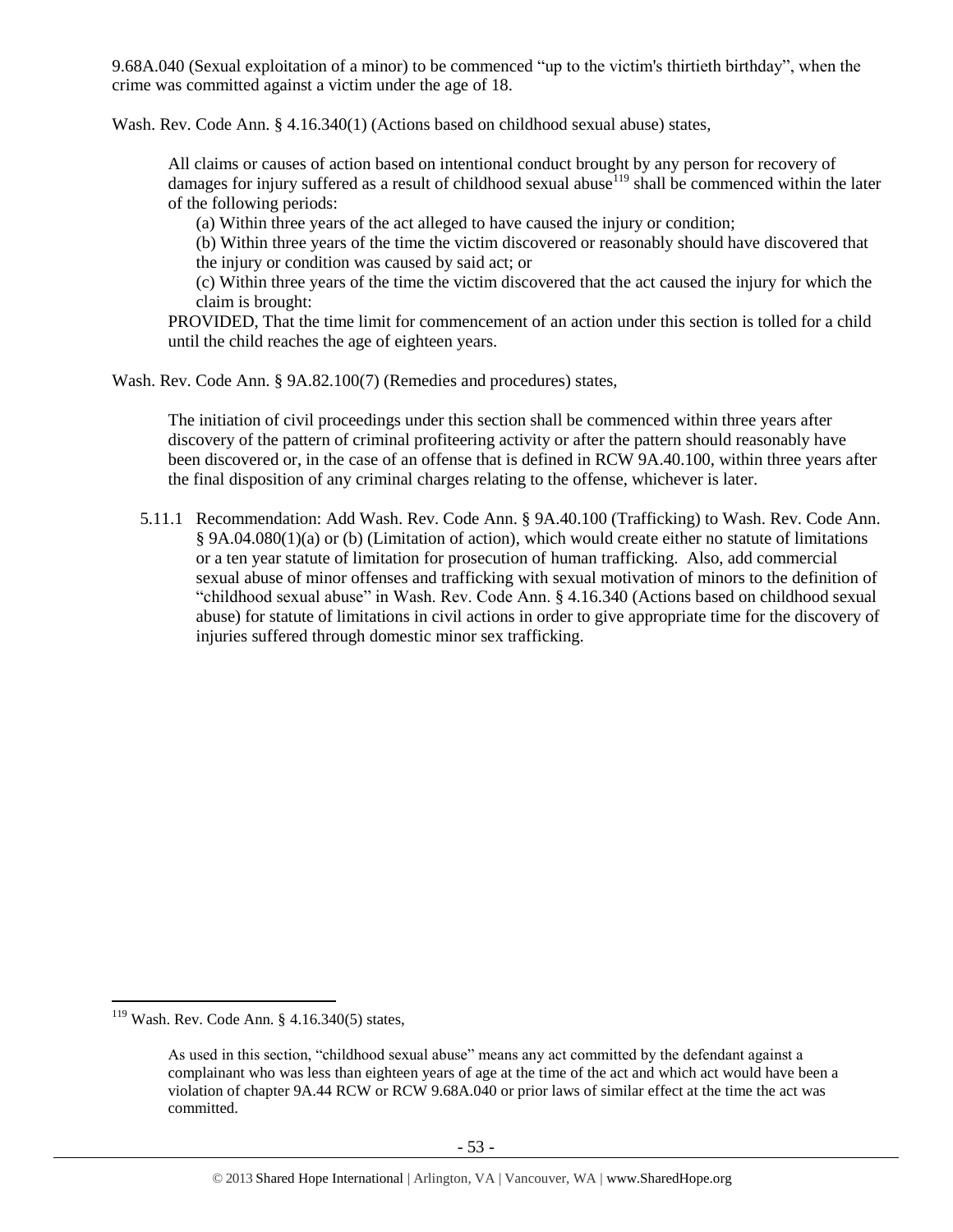#### **FRAMEWORK ISSUE 6: CRIMINAL JUSTICE TOOLS FOR INVESTIGATION AND PROSECUTIONS**

#### *Legal Components:*

- *6.1 Training on human trafficking and domestic minor sex trafficking for law enforcement is statutorily mandated or authorized.*
- *6.2 Single party consent to audio-taping is permitted in law enforcement investigations.*
- *6.3 Wiretapping is an available tool to investigate domestic minor sex trafficking.*
- *6.4 Using a law enforcement posing as a minor to investigate buying or selling of commercial sex acts is not a defense to soliciting, purchasing, or selling sex with a minor.*
- *6.5 Using the Internet to investigate buyers and traffickers is a permissible investigative technique.*
- *6.6 Law enforcement and child welfare agencies are mandated to promptly report missing and recovered children. \_\_\_\_\_\_\_\_\_\_\_\_\_\_\_\_\_\_\_\_\_\_\_\_\_\_\_\_\_\_\_\_\_\_\_\_\_\_\_\_\_\_\_\_\_\_\_\_\_\_\_\_\_\_\_\_\_\_\_\_\_\_\_\_\_\_\_\_\_\_\_\_\_\_\_\_\_\_\_\_\_\_\_\_\_\_\_\_\_\_\_\_\_\_*

#### *Legal Analysis:*

 $\overline{a}$ 

*6.1 Training on human trafficking and domestic minor sex trafficking for law enforcement is statutorily mandated or authorized.*

Sec. 16 of 2010 Wa. Ch. 289 required law enforcement to develop a model policy on procedures relating to identifying and responding to victims of domestic minor sex trafficking by December 1, 2010, if funds are appropriated, and develop training on the model policy by January 1, 2011.<sup>120</sup>

*6.2 Single party consent to audiotaping is permitted in law enforcement investigations.*

Single party audiotaping is a violation of Wash. Rev. Code Ann. § 9.73.030 (Intercepting, recording, or divulging private communication—consent required—exceptions), except in certain situations of an emergency nature set out in that section and chapter 9.73 (Privacy, violating right of).

However, Wash. Rev. Code Ann. § 9.73.090(2) (Certain emergency response personnel exempted from RCW 9.73.030 through 9.73.080—standards—court authorizations—admissibility) states in part,

It shall not be unlawful for a law enforcement officer acting in the performance of the officer's official duties to intercept, record, or disclose an oral communication or conversation where the officer is a party to the communication or conversation or one of the parties to the communication or conversation has given prior consent to the interception, recording, or disclosure: PROVIDED, That prior to the interception, transmission, or recording the officer shall obtain written or telephonic authorization from a judge or magistrate, who shall approve the interception, recording, or disclosure of communications or conversations with a nonconsenting party for a reasonable and specified period of time, if there is probable cause to believe that the nonconsenting party has committed, is engaged in, or is about to commit a felony . . . .

Any recording or interception of a communication or conversation incident to a lawfully recorded or intercepted communication or conversation pursuant to this subsection shall be lawful and may be divulged.

Wash. Rev. Code Ann. § 9.73.210(1) (Intercepting, transmitting, or recording conversations concerning controlled substances or commercial sexual abuse of a minor) states,

 $120$  S.B. 6476, 61st Leg., 2010 Reg. Sess. § 16 (Wash. 2010) (partial veto), signed into law on April 1, 2010, http://apps.leg.wa.gov/documents/billdocs/2009-10/Pdf/Bills/Session%20Law%202010/6476-S.SL.pdf (last visited July 5, 2012).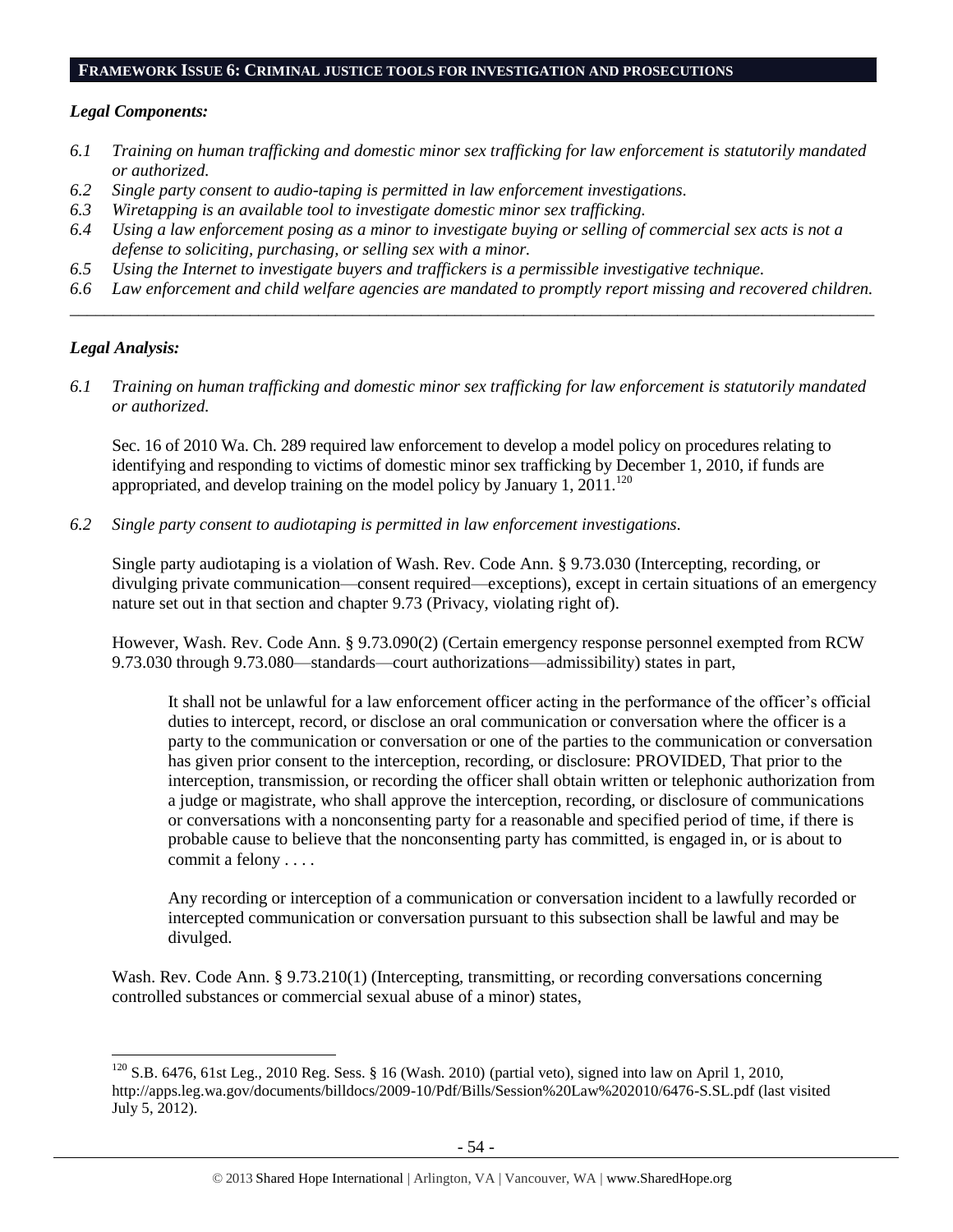If a police commander or officer above the rank of first line supervisor has reasonable suspicion that the safety of the consenting party is in danger, law enforcement personnel may, for the sole purpose of protecting the safety of the consenting party, intercept, transmit, or record a private conversation or communication concerning:

. . . .

(b) Person(s) engaging in the commercial sexual abuse of a minor under RCW 9.68A.100, or promoting commercial sexual abuse of a minor under RCW 9.68A.101, or promoting travel for commercial sexual abuse of a minor under RCW 9.68A.102.

## *6.3 Wiretapping is an available tool to investigate domestic minor sex trafficking.*

Wash. Rev. Code Ann. § 9.73.050 (Admissibility of intercepted communication in evidence) restricts admissibility of evidence gained through illegal wiretapping; however, Wash. Rev. Code Ann. § 9.73.090(3) (Certain emergency response personnel exempted from RCW 9.73.030 through 9.73.080) states that "[c]ommunications or conversations authorized to be intercepted, recorded, or disclosed by this section shall not be inadmissible under RCW 9.73.050." Absent a court order, intercepted communications are illegal and evidence obtained through them is inadmissible.

Pursuant to Wash. Rev. Code Ann. § 9.73.040 (Intercepting private communication),

(1) An ex parte order for the interception of any communication or conversation listed in RCW 9.73.030 may be issued by any superior court judge in the state upon verified application of either the state attorney general or any county prosecuting attorney setting forth fully facts and circumstances upon which the application is based and stating that:

(a) There are reasonable grounds to believe that national security is endangered, that a human life is in danger, that arson is about to be committed, or that a riot is about to be committed, and

(b) There are reasonable grounds to believe that evidence will be obtained essential to the

protection of national security, the preservation of human life, or the prevention of arson or a riot, and

(c) There are no other means readily available for obtaining such information.

6.3.1 Recommendation: Amend Wash. Rev. Code Ann. § 9.73.040 (Intercepting private communication) to allow for wiretapping in investigations of sex trafficking and CSEC crimes.

# *6.4 Using a law enforcement posing as a minor to investigate buying or selling of commercial sex acts is not a defense to soliciting, purchasing, or selling sex with a minor.*

Washington does not have a statute expressly allowing law enforcement decoys. Wash. Rev. Code Ann. § 9.68A.090(1) (Communication with minor for immoral purposes) states that "a person who communicates with a minor for immoral purposes, or a person who communicates with someone the person believes to be a minor for immoral purposes, is guilty of a gross misdemeanor." Under Wash. Rev. Code Ann. § 9.68A.090 (2),<sup>121</sup> the penalty is elevated to a Class C felony, "[I]f the person communicates with a minor or with someone the person believes to be a minor for immoral purposes, including the purchase or sale of commercial sex acts and sex trafficking, through the sending of an electronic communication."<sup>122</sup> The use of the term "believes to be a minor" appears to indicate that law enforcement may pose as a minor decoy.

<sup>121</sup> *See supra* not[e36.](#page-13-2)

<sup>&</sup>lt;sup>122</sup> Pursuant to Wash. Rev. Code Ann. § 9.68A.090(3), "For the purposes of this section, 'electronic communication' has the same meaning as defined in RCW 9.61.260." Wash. Rev. Code Ann. §9.61.260(5) defines "electronic communication" as "the transmission of information by wire, radio, optical cable, electromagnetic, or other similar means. 'Electronic communication' includes, but is not limited to, electronic mail, internet-based communications, pager service, and electronic text messaging."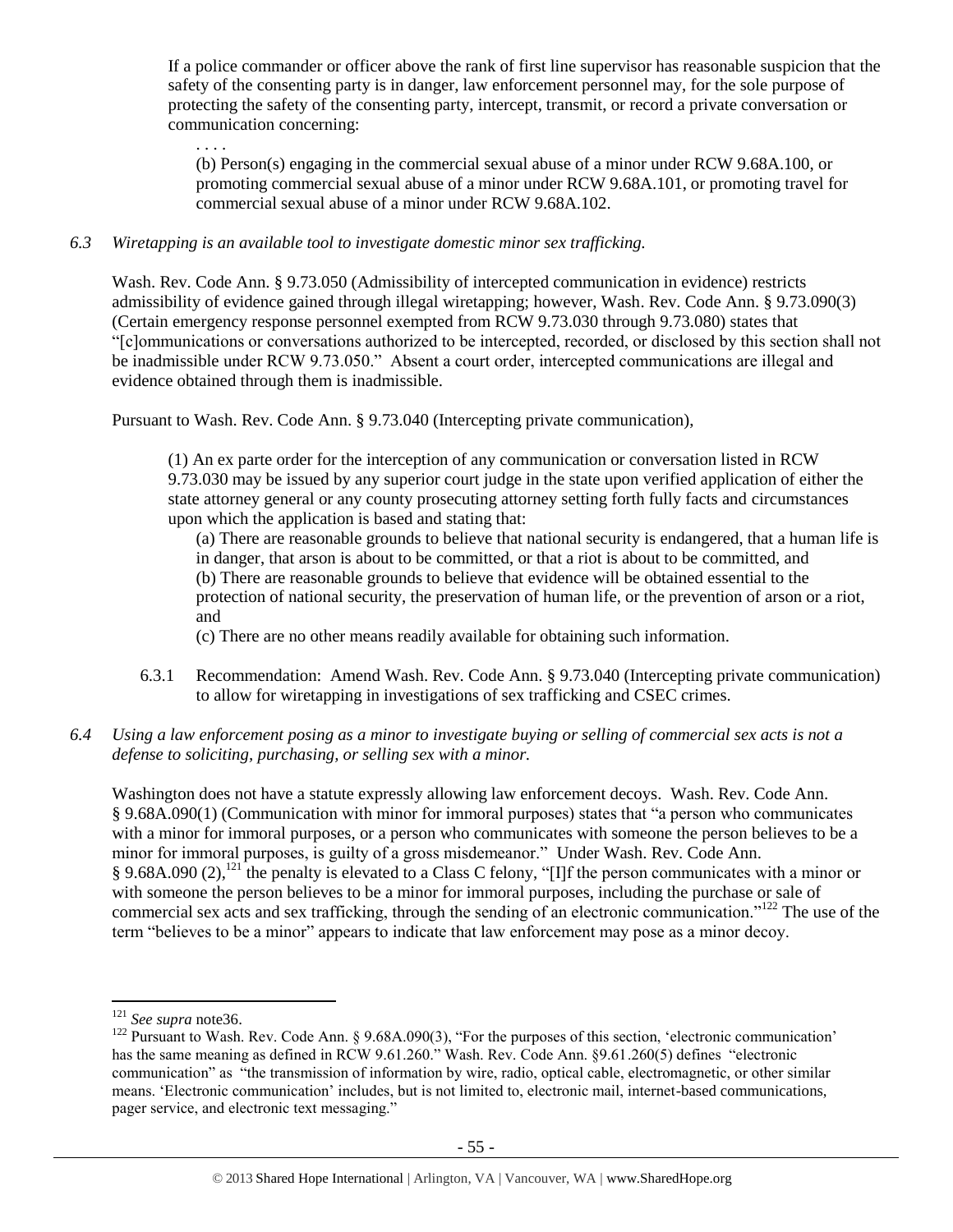## *6.5 Using the Internet to investigate buyers and traffickers is a permissible investigative technique.*

Wash. Rev. Code Ann. § 9.68A.090(1) (Communication with minor for immoral purposes) states that "a person who communicates with a minor for immoral purposes, or a person who communicates with someone the person believes to be a minor for immoral purposes, is guilty of a gross misdemeanor." The penalty is heightened to a Class C felony "if the person communicates with a minor or with someone the person believes to be a minor for immoral purposes, including the purchase or sale of commercial sex acts and sex trafficking, through the sending of an electronic communication." Wash. Rev. Code Ann. §  $9.68A.090(2)$ .<sup>123</sup> The use of the term "believes to be a minor" appears to indicate that law enforcement may use Internet decoys.

## *6.6 Law enforcement and child welfare agencies are mandated to promptly report missing and recovered children.*

Wash. Rev. Code Ann. § 13.60.020<sup>124</sup> (Entry of information on missing children into missing person computer network—access) requires local law enforcement agencies to "file an official missing person report and enter biographical information into the state missing person computerized network within six hours after notification of a missing child or endangered person is received under" certain provisions of Wash. Rev. Code Ann. § 13.32A.050 (Officer taking child into custody—when authorized—maximum time of custody—transporting to crisis residential center—report on suspected abuse or neglect), "or an endangered missing person received pursuant to the state endangered missing person advisory plan".<sup>125</sup> Wash. Rev. Code Ann. § 13.60.020 further states,

The patrol shall collect such information as will enable it to retrieve immediately the following information about a missing child or endangered child: Name, date of birth, social security number, fingerprint classification, relevant physical descriptions, and known associates and locations. Access to the preceding information shall be available to appropriate law enforcement agencies, and to parents and legal guardians, when appropriate.

Wash. Rev. Code Ann. § 13.60.040 (Children receiving services from department of social and health services) directs DSHS to do the following:

[D]evelop a procedure for reporting missing children information to the missing children clearinghouse on children who are receiving departmental services in each of its administrative regions. . . . When the department has obtained information that a minor child has been located at a facility funded by the department, the department shall notify the clearinghouse and the child's legal custodian, advising the custodian of the child's whereabouts or that the child is subject to a dependency action. The department shall inform the clearinghouse when reunification occurs.

Wash. Rev. Code Ann. § 13.60.010(1)<sup>126</sup> (Missing children clearinghouse—hot line—distribution of information amber alert plan) states,

 $\overline{a}$ <sup>123</sup> *See supra* note [36.](#page-13-2) Pursuant to Wash. Rev. Code Ann. § 9.68A.090(3), "For the purposes of this section, 'electronic communication' has the same meaning as defined in RCW 9.61.260." Wash. Rev. Code Ann. §9.61.260(5) defines "electronic communication" as "the transmission of information by wire, radio, optical cable, electromagnetic, or other similar means. 'Electronic communication' includes, but is not limited to, electronic mail, internet-based communications, pager service, and electronic text messaging."

<sup>&</sup>lt;sup>124</sup> The text of Wash. Rev. Code Ann. § 13.60.020 included here and elsewhere in this report includes amendments made by the passage of Senate Bill 5556 during the 1st session of the 63rd Washington Legislature. 2013 Wa. Ch. 13.60. (WA 2013) (effective July 28, 2013).

<sup>&</sup>lt;sup>125</sup> *See infra* note [127](#page-56-0) (defining child, children and missing endangered person).

<sup>&</sup>lt;sup>126</sup> The text of Wash. Rev. Code Ann. § 13.60.010 included here and elsewhere in this report includes amendments made by the passage of Substitute Senate Bill 5556 during the 1st session of the 63rd Washington Legislature. 2013 Wa. Ch. 13.60. (WA 2013) (effective July 28, 2013).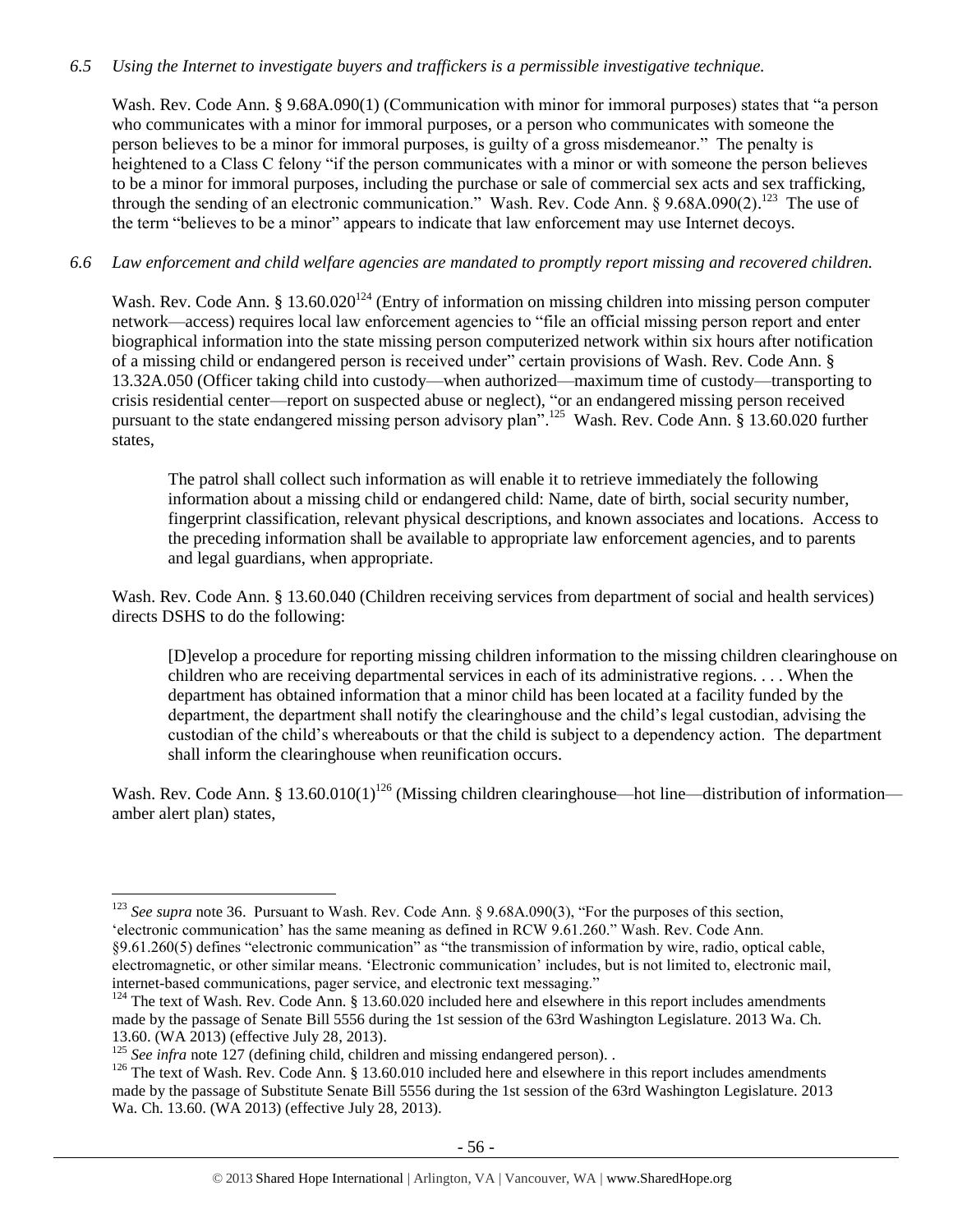<span id="page-56-0"></span>The Washington state patrol shall establish a missing children and endangered person clearinghouse which shall include the maintenance and operation of a toll-free telephone hotline.<sup>127</sup> The clearinghouse shall distribute information to local law enforcement agencies, school districts, the department of social and health services, and the general public regarding missing children and endangered persons. The information shall include pictures, bulletins, training sessions, reports, and biographical materials that will assist in local law enforcement efforts to locate missing children and endangered persons. The state patrol shall also maintain a regularly updated computerized link with national and other statewide missing person systems or clearinghouses, and within existing resources, shall develop and implement a plan, commonly known as an "amber alert plan," or an "endangered missing person advisory plan," for voluntary cooperation between local, state, tribal, and other law enforcement agencies, state government agencies, radio and television stations, and cable and satellite systems, and social media pages and sites to enhance the public's ability to assist in recovering abducted children and missing endangered persons consistent with the state endangered missing person advisory plan.

In addition, Wash. Rev. Code Ann. § 13.60.050 (Endangered missing person advisory plan) states,

Within existing resources, the Washington state patrol shall develop and implement a plan, commonly known as an "endangered missing person advisory plan," for voluntary cooperation between local, state, tribal, and other law enforcement agencies, state government agencies, radio and television stations, and cable and satellite systems to enhance the public's ability to assist in recovering endangered missing persons who do not qualify for inclusion in an amber alert.

A duty to report is also created for actors other than law enforcement and child welfare agencies that house a missing child under Wash. Rev. Code Ann. §13.32A.082.<sup>128</sup> Wash. Rev. Code Ann. §13.32A.082(1), (3), (4) states,

(1)

 $\overline{a}$ 

(a) Except as provided in (b) of this subsection, any person, unlicensed youth shelter, or runaway and homeless youth program that, without legal authorization, provides shelter to a minor and that knows at the time of providing the shelter that the minor is away from a lawfully prescribed residence or home without parental permission, shall promptly report the location of the child to the parent, the law enforcement agency of the jurisdiction in which the person lives, or the department.

(b)

(i) If a licensed overnight youth shelter, or another licensed organization with a stated mission to provide services to homeless or runaway youth and their families, shelters a child and knows at the time of providing the shelter that the child is away from a lawfully prescribed residence or home without parental permission, it must contact the youth's parent within seventy-two hours, but preferably within twenty-four hours, following the time that the youth is admitted to the shelter or other licensed organization's program. The notification must include the whereabouts of the youth, a description of the youth's physical and emotional condition, and the circumstances surrounding the youth's contact with the shelter or organization. If there are compelling reasons not to notify the parent, the shelter or organization must instead notify the department.

(ii) At least once every eight hours after learning that a youth receiving services or shelter under this section is away from home without permission, the shelter or organization staff must consult the information that the Washington state patrol makes publicly available under RCW 43.43.510(2). If the youth is publicly listed as missing, the shelter or organization must immediately notify the department of its contact with the youth listed as missing. The notification must include a description of the minor's physical and emotional condition and the circumstances surrounding the youth's contact with the shelter or organization.

<sup>&</sup>lt;sup>127</sup> Wash. Rev. Code Ann. § 13.60.010(2) states, "(2) For the purposes of this chapter: (a) "Child" or "children," as used in this chapter, means an individual under eighteen years of age."

 $128$  The text of Wash. Rev. Code Ann. § 13.32A.082 included here and elsewhere in this report includes amendments made by the passage of Senate Bill 5147 during the 1st session of the 63rd Washington Legislature. 2013 Wa. Ch. 13.32A. (WA 2013) (effective July 28, 2013).